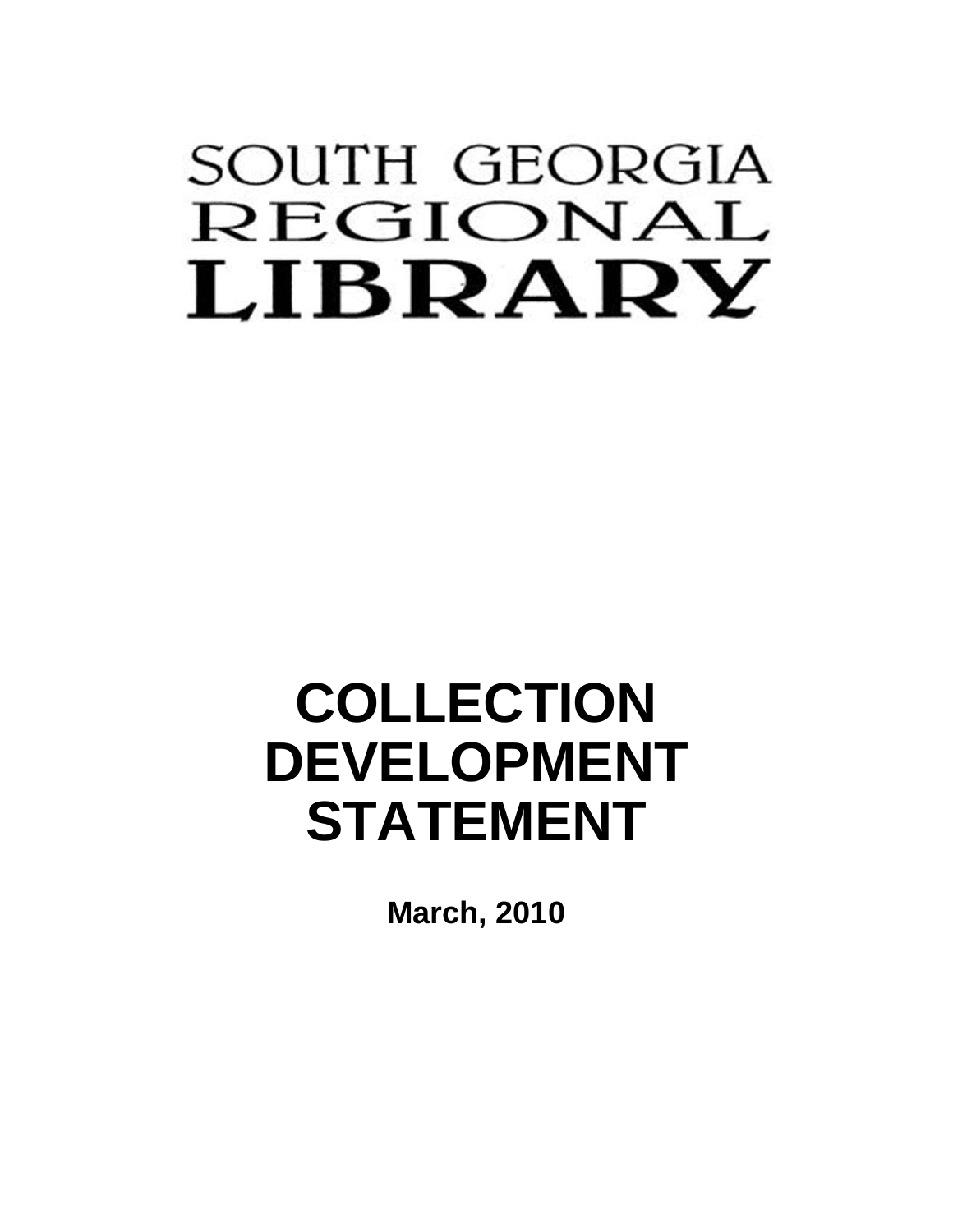## **TABLE OF CONTENTS**

| Subject                                            | Page  |
|----------------------------------------------------|-------|
| Introduction                                       | 1     |
| <b>Community Served</b>                            | 1     |
| <b>Board of Trustees - Policies</b>                | 1     |
| <b>Materials/Resources Selection</b>               | 1     |
| Timetable for Review of the Statement              | 8     |
| Selection                                          | 8     |
| Weeding and Replacement Schedule                   | 9     |
| <b>Binding/Replacements</b>                        | 10    |
| Duplication                                        | 10    |
| Interlibrary Loan                                  | 10    |
| Gifts                                              | 10    |
| <b>Collection Development Codes</b>                | 11    |
| <b>Nonfiction Collection Codes</b>                 | 11    |
| <b>Fiction Collection Codes</b>                    | 14    |
| <b>Children's Collection Codes</b>                 | 15    |
| <b>Audio-Visual/Music Collection Codes</b>         | 16    |
| <b>Audio-Visual/Fiction Collection Codes</b>       | 17    |
| <b>Audio-Visual/Nonfiction Collection Codes</b>    | 18    |
| 000                                                | 19    |
| 100                                                | 20    |
| 200                                                | 21    |
| 300                                                | 22    |
| 400                                                | 23    |
| 500                                                | 24    |
| 600                                                | 25    |
| 700                                                | 26    |
| 800                                                | 27    |
| 900                                                | 28    |
| <b>Biography</b>                                   | 29    |
| Fiction                                            | 30-31 |
| Reference - Print                                  | 32    |
| Reference - CD-ROM                                 | 33    |
| Audio-Visual - Phonodiscs and Compact Discs        | 34    |
| <b>Audio-Visual - Audiocassettes</b>               | 34-35 |
| Audio-Visual - Video Cassettes/DVDs                | 36    |
| Circulating CD-ROMs and Other Emerging Technology  | 37    |
| Internet                                           | 38    |
| Large Print                                        | 42    |
| Periodicals - Magazines and Newspapers - Print     | 43    |
| Periodicals - Magazines and Newspapers - Microform |       |
| and Online                                         | 44    |
| <b>Government Documents</b>                        | 44    |
| <b>Vertical File</b>                               | 45    |
| <b>Community Resource Center</b>                   | 46    |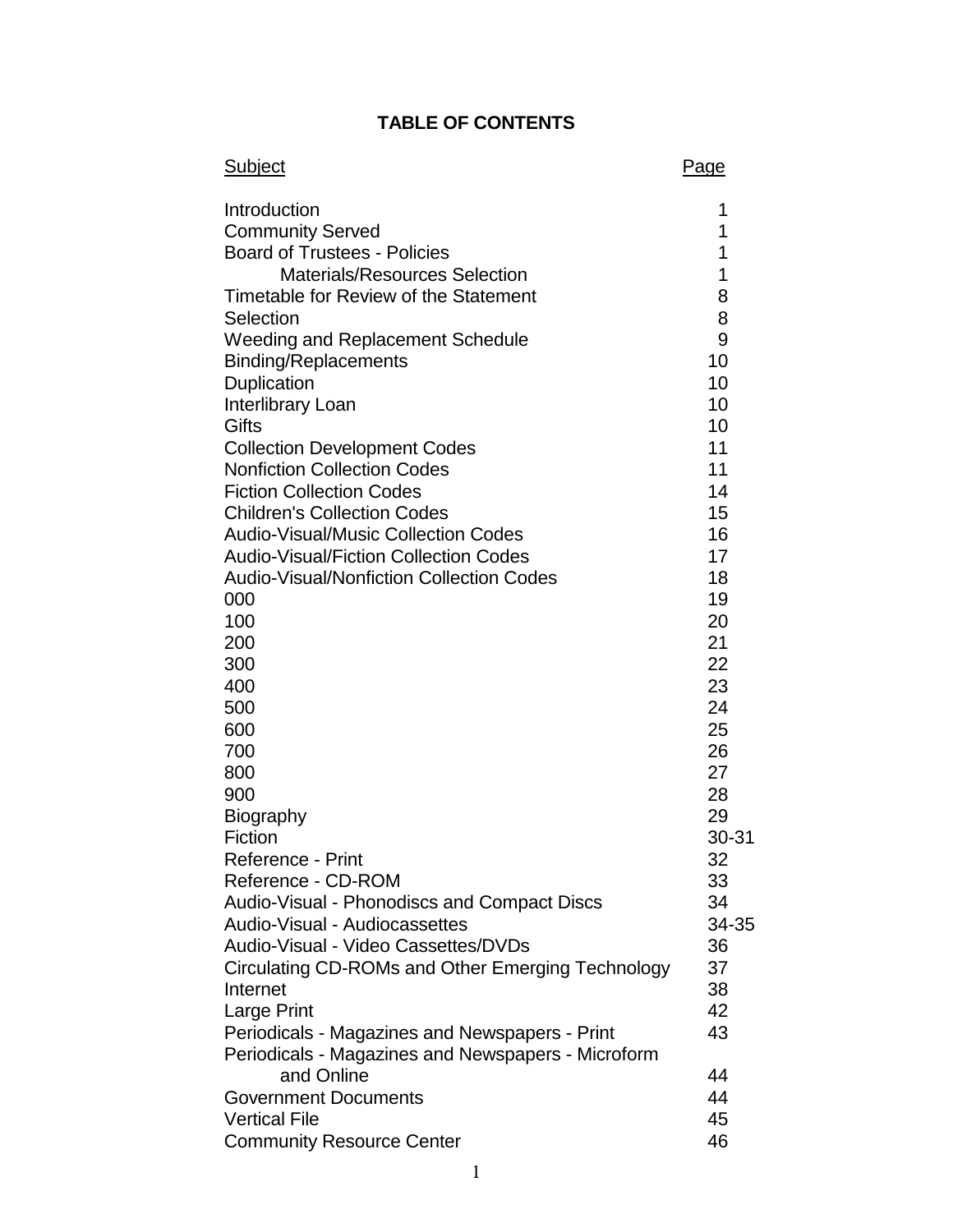## **COLLECTION DEVELOPMENT STATEMENT**

#### Introduction

The mission of the South Georgia Regional Library, is to provide materials, resources and services to meet the individual's informational, recreational and cultural needs, and to stimulate lifelong learning and personal growth.

To meet this mission, the Library provides a wide range of materials and resources in a variety of formats. The effectiveness with which this mission is met is determined by the quality and usefulness of the materials and resources selected. A written collection development statement, containing consistent guidelines for selection and retention, assists the librarian in choosing among the vast array of materials and resources available.

For that purpose, this document describes development levels and selection criteria for each broad classification area in the collection. The text is written in the present tense, stating present collection practice and the collection goal, but does not necessarily reflect the present condition of the collection.

#### Community Served

The South Georgia Regional Library's primary service area is Lowndes, Lanier and Echols counties in Georgia.

#### Board of Trustees - Policies

#### **Materials/Resources Selection**

The Board of Trustees of the South Georgia Regional Library, recognizing the pluralistic nature of this community and the varied backgrounds and needs of all citizens, regardless of age, race, creed or political persuasion, declares as a matter of material selection policy that:

- a. Selection of books, library materials and electronic resources is and shall be vested in the Director and, under this direction, by staff who are delegated (henceforth known as the library staff). Any book, library material and/or electronic resource so selected shall be held to be selected by the Board.
- b. Selection of books, library materials and/or electronic resources shall be made on the basis of their value in terms of interest, information and enlightenment of all people of the community. Specific selection criteria for all types of library books, materials and resources are enumerated in the Collection Development Statement [Selection] and are used in the evaluation of all potential additions to the library collection. No book, library material and/or electronic resource shall be excluded because of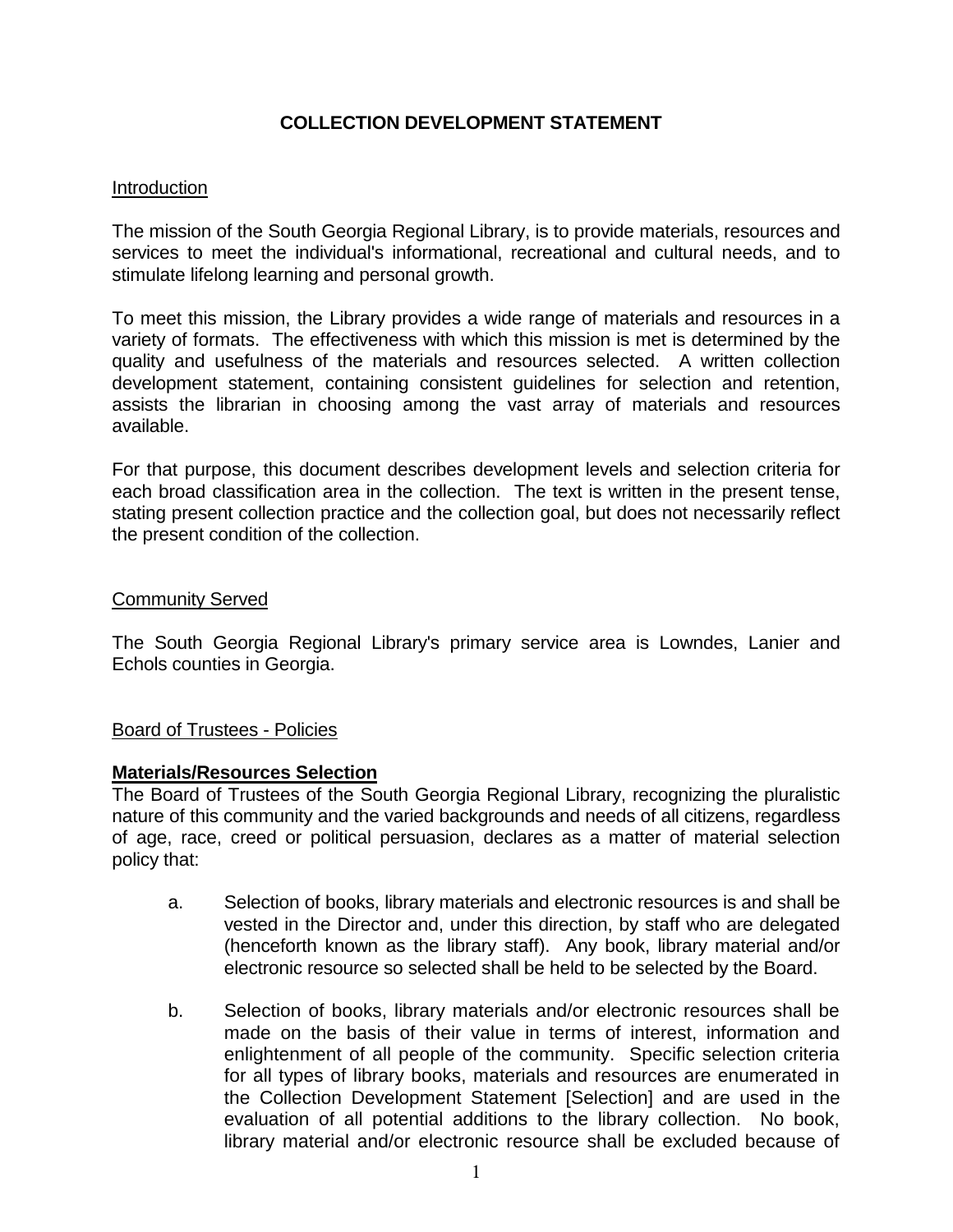the race, nationality, or the political or social views of the author.

- c. The library staff and trustees recognize the changing nature of the Internet and provide access to Internet resources within this understanding. The library staff select electronic resources, some of which may change in format or content after selection. When selection involves the provision of access to a remote resource, such as an Internet-accessible database or a World Wide Web site, it is possible that the content of said resource may not conform to the Library's selection criteria at any given time. The library staff will review the content of such resources on a regular basis to assess their continued value in terms of interest, information and enlightenment of all people of the community. (See Selection statement on page 8 of the Collection Development Statement.)
- d. This Board believes that censorship is a purely individual matter and declares that while one is free to reject for oneself books, library materials and electronic resources of which one does not approve, one cannot exercise this right of censorship to restrict the intellectual freedom of others.
- e. This Board defends the principles of intellectual freedom, and declares that whenever censorship is involved no book, library material and/or electronic resource shall be removed from the Library save under the orders of a court of competent jurisdiction.
- f. The Library staff does not serve in loco parentis. Decisions concerning children's use of specific library materials and/or electronic resources are the responsibility of their own parents or guardians.
- g. This Board adopts and declares that it will adhere to and support:

## **Library Bill of Rights**

The American Library Association affirms that all libraries are forums for information and ideas, and that the following basic policies should guide their services.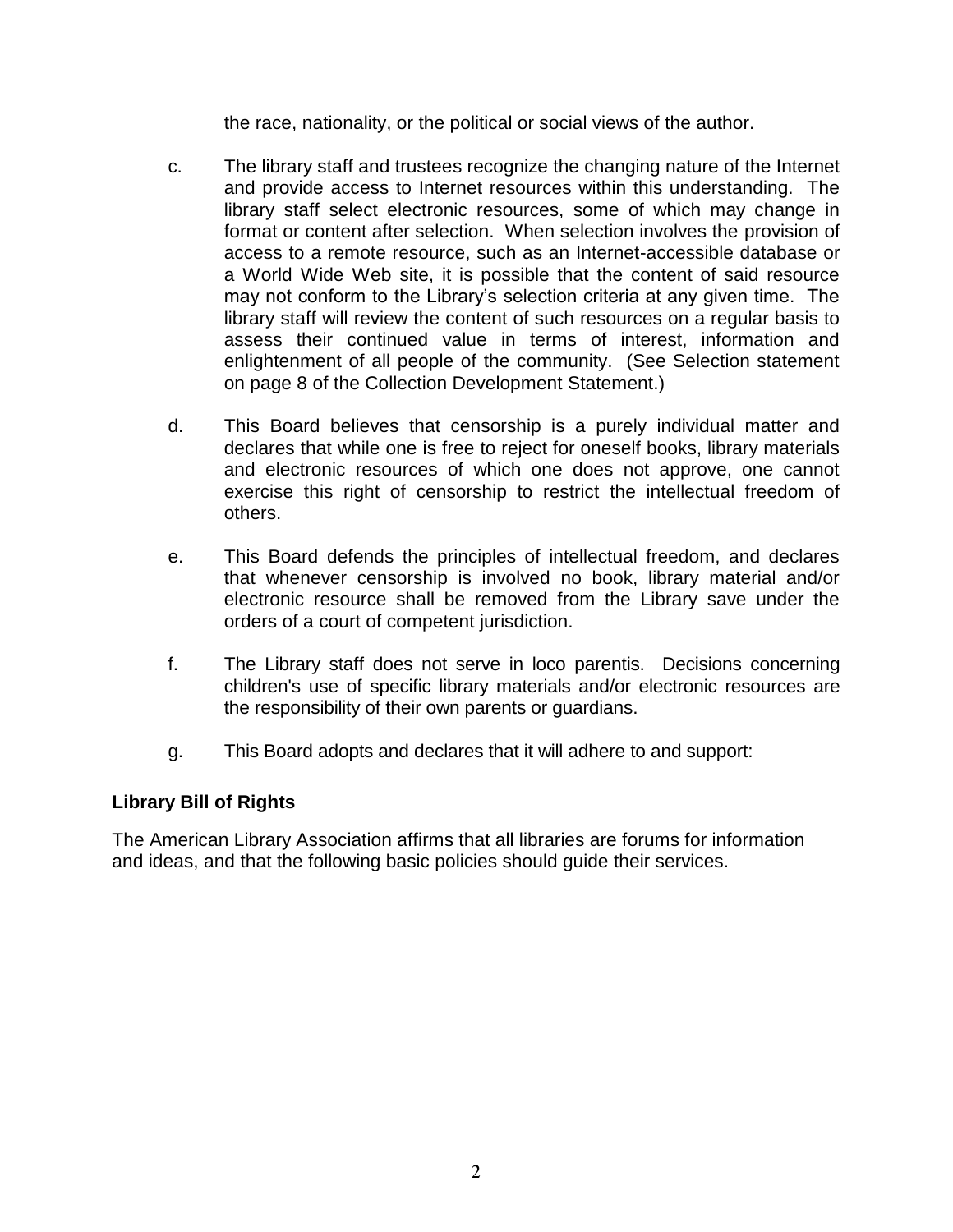- I. Books and other library resources should be provided for the interest, information, and enlightenment of all people of the community the library serves. Materials should not be excluded because of the origin, background, or views of those contributing to their creation.
- II. Libraries should provide materials and information presenting all points of view on current and historical issues. Materials should not be proscribed or removed because of partisan or doctrinal disapproval.
- III. Libraries should challenge censorship in the fulfillment of their responsibility to provide information and enlightenment.
- IV. Libraries should cooperate with all persons and groups concerned with resisting abridgment of free expression and free access to ideas.
- V. A person's right to use a library should not be denied or abridged because of origin, age, background, or views.
- VI. Libraries which make exhibit spaces and meeting rooms available to the public they serve should make such facilities available on an equitable basis, regardless of the beliefs or affiliations of individuals or groups requesting their use.

Adopted June 18, 1948. Amended February 2, 1961, and January 23, 1980, inclusion of "age" reaffirmed January 23, 1996, by the ALA Council.

## **The Freedom to Read Statement**

The freedom to read is essential to our democracy. It is continuously under attack. Private groups and public authorities in various parts of the country are working to remove or limit access to reading materials, to censor content in schools, to label "controversial" views, to distribute lists of "objectionable" books or authors, and to purge libraries. These actions apparently rise from a view that our national tradition of free expression is no longer valid; that censorship and suppression are needed to counter threats to safety or national security, as well as to avoid the subversion of politics and the corruption of morals. We, as individuals devoted to reading and as librarians and publishers responsible for disseminating ideas, wish to assert the public interest in the preservation of the freedom to read.

Most attempts at suppression rest on a denial of the fundamental premise of democracy: that the ordinary individual, by exercising critical judgment, will select the good and reject the bad. We trust Americans to recognize propaganda and misinformation, and to make their own decisions about what they read and believe. We do not believe they are prepared to sacrifice their heritage of a free press in order to be "protected" against what others think may be bad for them. We believe they still favor free enterprise in ideas and expression.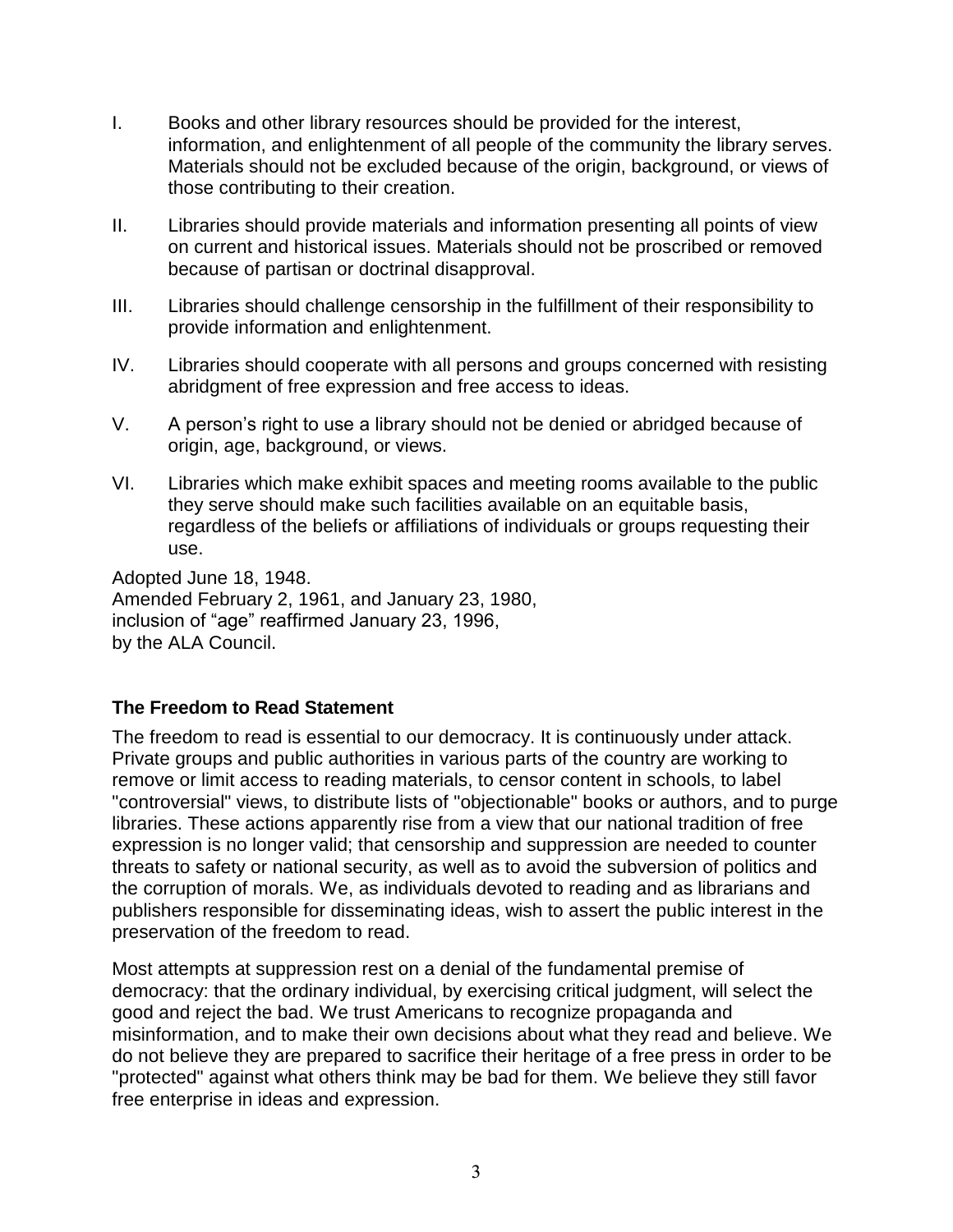These efforts at suppression are related to a larger pattern of pressures being brought against education, the press, art and images, films, broadcast media, and the Internet. The problem is not only one of actual censorship. The shadow of fear cast by these pressures leads, we suspect, to an even larger voluntary curtailment of expression by those who seek to avoid controversy or unwelcome scrutiny by government officials.

Such pressure toward conformity is perhaps natural to a time of accelerated change. And yet suppression is never more dangerous than in such a time of social tension. Freedom has given the United States the elasticity to endure strain. Freedom keeps open the path of novel and creative solutions, and enables change to come by choice. Every silencing of a heresy, every enforcement of an orthodoxy, diminishes the toughness and resilience of our society and leaves it the less able to deal with controversy and difference.

Now as always in our history, reading is among our greatest freedoms. The freedom to read and write is almost the only means for making generally available ideas or manners of expression that can initially command only a small audience. The written word is the natural medium for the new idea and the untried voice from which come the original contributions to social growth. It is essential to the extended discussion that serious thought requires, and to the accumulation of knowledge and ideas into organized collections.

We believe that free communication is essential to the preservation of a free society and a creative culture. We believe that these pressures toward conformity present the danger of limiting the range and variety of inquiry and expression on which our democracy and our culture depend. We believe that every American community must jealously guard the freedom to publish and to circulate, in order to preserve its own freedom to read. We believe that publishers and librarians have a profound responsibility to give validity to that freedom to read by making it possible for the readers to choose freely from a variety of offerings.

The freedom to read is guaranteed by the Constitution. Those with faith in free people will stand firm on these constitutional guarantees of essential rights and will exercise the responsibilities that accompany these rights.

We therefore affirm these propositions:

1. *It is in the public interest for publishers and librarians to make available the widest diversity of views and expressions, including those that are unorthodox, unpopular, or considered dangerous by the majority.*

Creative thought is by definition new, and what is new is different. The bearer of every new thought is a rebel until that idea is refined and tested. Totalitarian systems attempt to maintain themselves in power by the ruthless suppression of any concept that challenges the established orthodoxy. The power of a democratic system to adapt to change is vastly strengthened by the freedom of its citizens to choose widely from among conflicting opinions offered freely to them. To stifle every nonconformist idea at birth would mark the end of the democratic process. Furthermore, only through the constant activity of weighing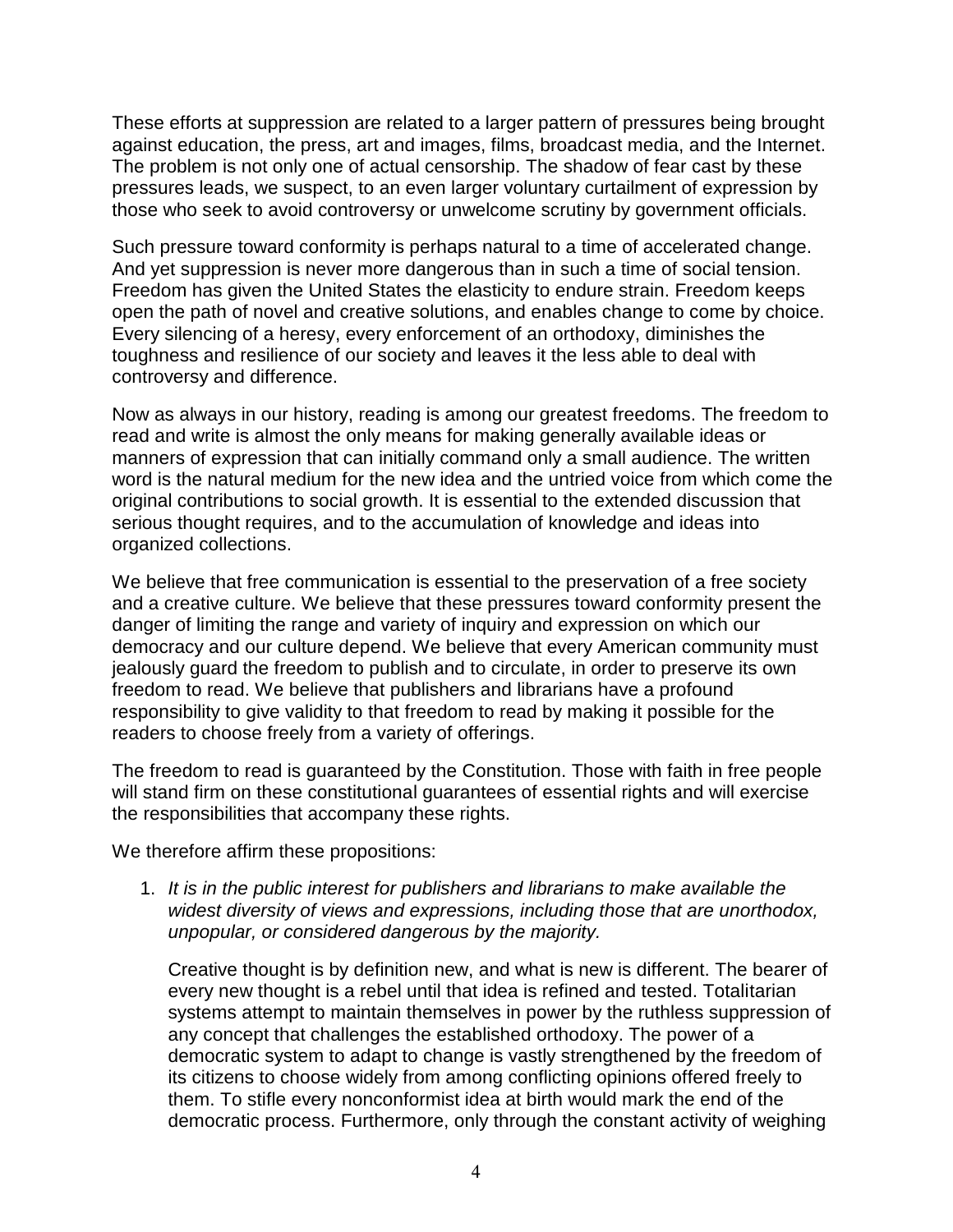and selecting can the democratic mind attain the strength demanded by times like these. We need to know not only what we believe but why we believe it.

2. *Publishers, librarians, and booksellers do not need to endorse every idea or presentation they make available. It would conflict with the public interest for them to establish their own political, moral, or aesthetic views as a standard for determining what should be published or circulated.*

Publishers and librarians serve the educational process by helping to make available knowledge and ideas required for the growth of the mind and the increase of learning. They do not foster education by imposing as mentors the patterns of their own thought. The people should have the freedom to read and consider a broader range of ideas than those that may be held by any single librarian or publisher or government or church. It is wrong that what one can read should be confined to what another thinks proper.

3. *It is contrary to the public interest for publishers or librarians to bar access to writings on the basis of the personal history or political affiliations of the author.*

No art or literature can flourish if it is to be measured by the political views or private lives of its creators. No society of free people can flourish that draws up lists of writers to whom it will not listen, whatever they may have to say.

4. *There is no place in our society for efforts to coerce the taste of others, to confine adults to the reading matter deemed suitable for adolescents, or to inhibit the efforts of writers to achieve artistic expression.*

To some, much of modern expression is shocking. But is not much of life itself shocking? We cut off literature at the source if we prevent writers from dealing with the stuff of life. Parents and teachers have a responsibility to prepare the young to meet the diversity of experiences in life to which they will be exposed, as they have a responsibility to help them learn to think critically for themselves. These are affirmative responsibilities, not to be discharged simply by preventing them from reading works for which they are not yet prepared. In these matters values differ, and values cannot be legislated; nor can machinery be devised that will suit the demands of one group without limiting the freedom of others.

5. *It is not in the public interest to force a reader to accept the prejudgment of a label characterizing any expression or its author as subversive or dangerous.*

The ideal of labeling presupposes the existence of individuals or groups with wisdom to determine by authority what is good or bad for others. It presupposes that individuals must be directed in making up their minds about the ideas they examine. But Americans do not need others to do their thinking for them.

6. *It is the responsibility of publishers and librarians, as guardians of the people's freedom to read, to contest encroachments upon that freedom by individuals or groups seeking to impose their own standards or tastes upon the community at large; and by the government whenever it seeks to reduce or deny public access to public information.*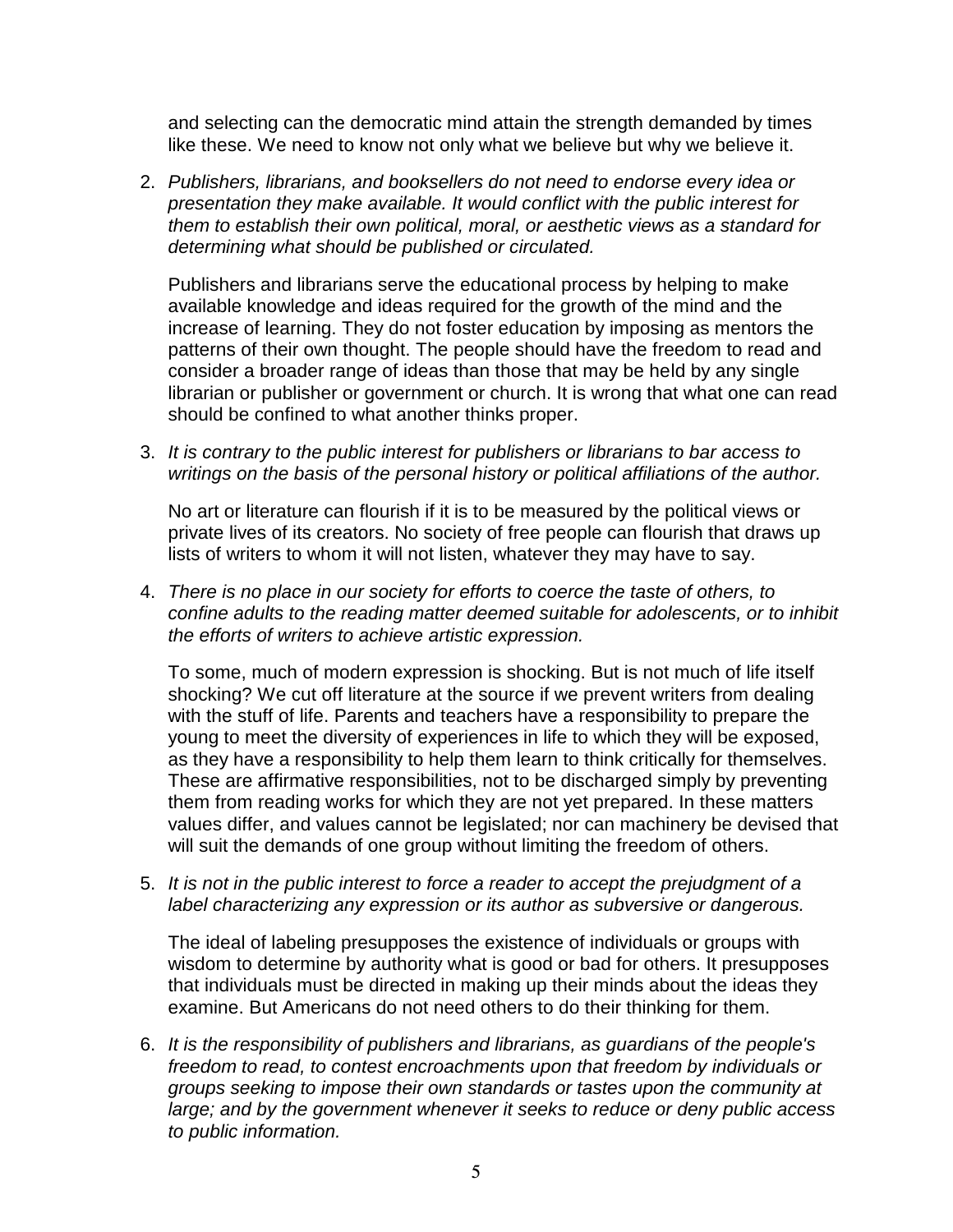It is inevitable in the give and take of the democratic process that the political, the moral, or the aesthetic concepts of an individual or group will occasionally collide with those of another individual or group. In a free society individuals are free to determine for themselves what they wish to read, and each group is free to determine what it will recommend to its freely associated members. But no group has the right to take the law into its own hands, and to impose its own concept of politics or morality upon other members of a democratic society. Freedom is no freedom if it is accorded only to the accepted and the inoffensive. Further, democratic societies are more safe, free, and creative when the free flow of public information is not restricted by governmental prerogative or selfcensorship.

7. *It is the responsibility of publishers and librarians to give full meaning to the freedom to read by providing books that enrich the quality and diversity of thought and expression. By the exercise of this affirmative responsibility, they can demonstrate that the answer to a "bad" book is a good one, the answer to a "bad" idea is a good one.*

The freedom to read is of little consequence when the reader cannot obtain matter fit for that reader's purpose. What is needed is not only the absence of restraint, but the positive provision of opportunity for the people to read the best that has been thought and said. Books are the major channel by which the intellectual inheritance is handed down, and the principal means of its testing and growth. The defense of the freedom to read requires of all publishers and librarians the utmost of their faculties, and deserves of all Americans the fullest of their support.

We state these propositions neither lightly nor as easy generalizations. We here stake out a lofty claim for the value of the written word. We do so because we believe that it is possessed of enormous variety and usefulness, worthy of cherishing and keeping free. We realize that the application of these propositions may mean the dissemination of ideas and manners of expression that are repugnant to many persons. We do not state these propositions in the comfortable belief that what people read is unimportant. We believe rather that what people read is deeply important; that ideas can be dangerous; but that the suppression of ideas is fatal to a democratic society. Freedom itself is a dangerous way of life, but it is ours.

This statement was originally issued in May of 1953 by the Westchester Conference of the American Library Association and the American Book Publishers Council, which in 1970 consolidated with the American Educational Publishers Institute to become the Association of American Publishers.

Adopted June 25, 1953, by the ALA Council and the AAP Freedom to Read Committee; amended January 28, 1972; January 16, 1991; July 12, 2000; June 30, 2004.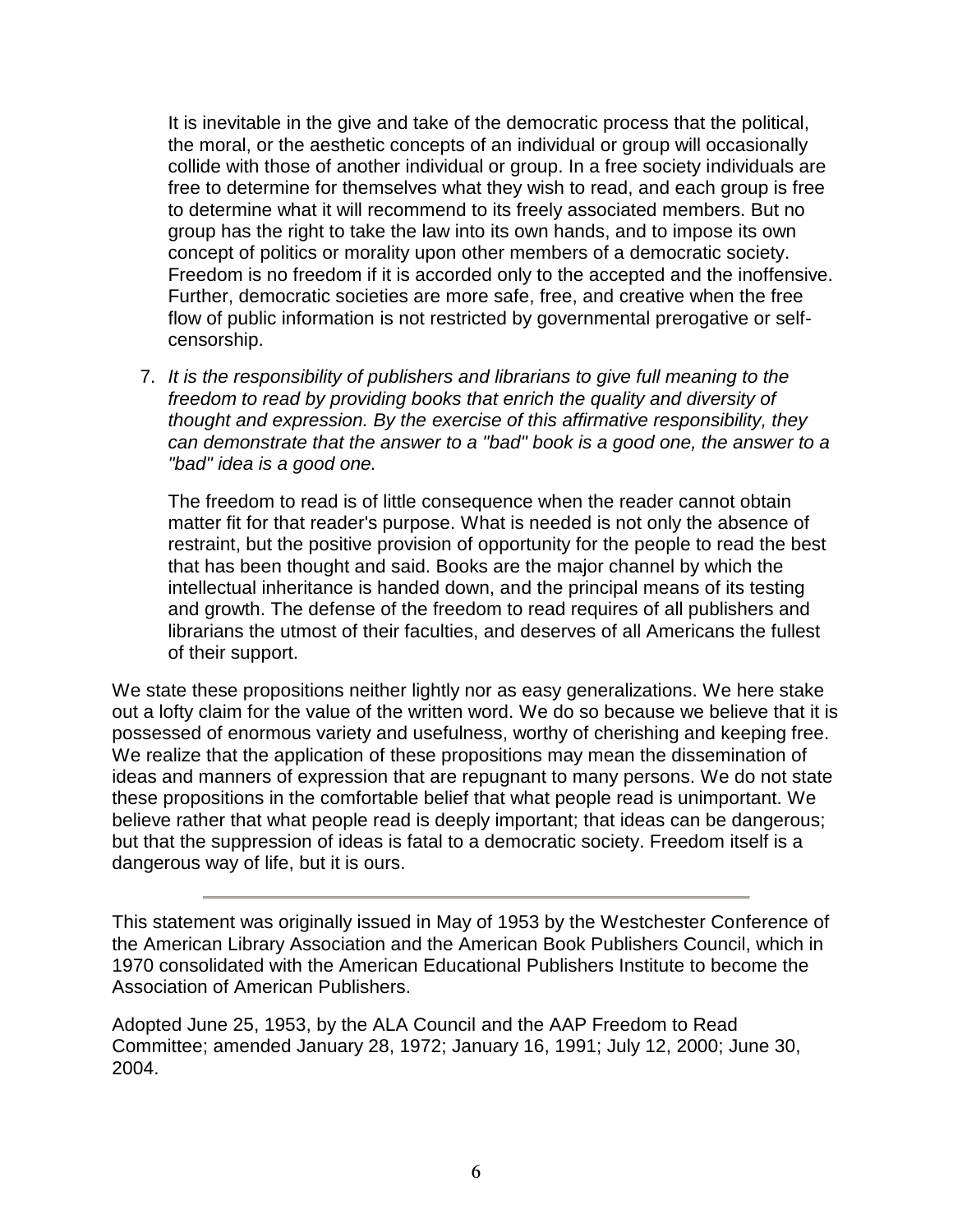#### **Weeding and Replacement Schedule:**

In order to maintain a collection with freshness, currency and relevancy, it is necessary to continually reevaluate the usefulness of materials and resources previously added to the collection. The following are some guidelines:

On a superficial level, physical condition, unnecessary duplication and currency of materials and resources are continuously considered.

On a deeper level, each narrow subject area is considered for discard of titles no longer useful or appropriate to the collection. Guidelines for and a schedule of weeding are established so that the entire collection is evaluated systematically over a three-year period (see below). Approximately five percent of the collection is discarded annually.

In addition, the following factors are considered: the availability of newer and better materials and resources in the field; the extent of the library's collection on the subject; the popularity of the title or subject.

| THREE YEAR WEEDING & REPLACEMENT SCHEDULE SYSTEMWIDE |                     |                  |                        |                        |  |
|------------------------------------------------------|---------------------|------------------|------------------------|------------------------|--|
| Department                                           | Collection          | Year 1           | Year 2                 | Year 3                 |  |
| Adult                                                | <b>Nonfiction</b>   | 0                | 300                    | 100                    |  |
|                                                      |                     | 500              | 400                    | 200                    |  |
|                                                      |                     | 600              | 700                    | 800                    |  |
|                                                      |                     | Biography        | Foreign Language       | 900                    |  |
| Adult                                                | Fiction             | <b>Mystery</b>   | $A - L$                | M - Z                  |  |
|                                                      |                     | Large Print      |                        |                        |  |
| Adult                                                | <b>Audio Visual</b> | <b>Videos</b>    | Books on Tape          | <b>Compact Discs</b>   |  |
|                                                      |                     | CD-Roms          | <b>Compact Discs</b>   | <b>Audio Cassettes</b> |  |
|                                                      |                     |                  | <b>Audio Cassettes</b> |                        |  |
| YA                                                   |                     | Series Pbks & NF | Fiction $A - L$        | Fiction $M - Z$        |  |
| Children's                                           | Print/AV            | 100              | 300                    | 0                      |  |
| Non-Fiction                                          |                     | 200              | 700                    | 900                    |  |
|                                                      |                     | 500              | 800                    | 400                    |  |
|                                                      |                     | 600              | Biog. $L - O$          | Biog. $P - Z$          |  |
|                                                      |                     | Biog A - K       |                        |                        |  |
| Children's                                           |                     |                  |                        |                        |  |
| Fiction                                              | Print/AV            | $A - G$          | $H - O$                | $P - Z$                |  |
| Children's                                           |                     |                  |                        |                        |  |
| <b>Picture Books</b>                                 | Print/AV            | $A - F$          | $G - M$                | $N-Z$                  |  |
| Children's                                           |                     |                  |                        |                        |  |
| Readers                                              | Print/AV            | $A - H$          | $I - O$                | $P - Z$                |  |

Electronic resources will be re-evaluated on a regular schedule. Any site which no longer meets the selection criteria overall will be deselected. Unnecessary duplication, unpopularity, or the availability of newer and better resources may also be causes for deselection.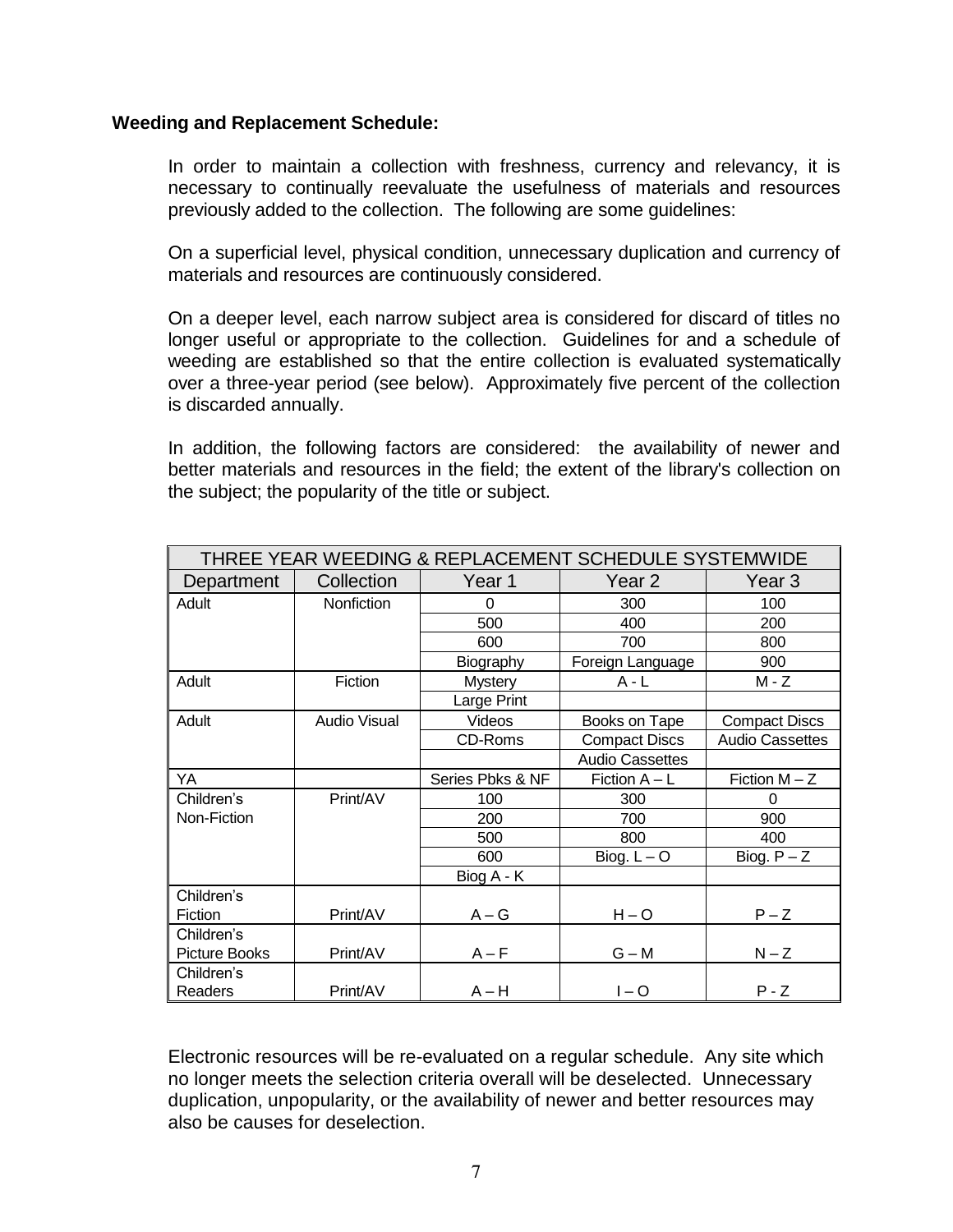#### **Binding/Replacements:**

Books basic to the collection are rebound if they cannot be replaced and are physically suitable for binding. Some books that can only be purchased in a nondurable format are bound before circulating. This category consists primarily of the plays from French's and other sources.

Titles withdrawn because of loss, damage or other factors are considered for replacement. The same criteria are applied to replacements as to original selection. In addition, the following factors are considered: the availability of newer and better materials and resources in the field; the extent of the library's collection on the subject; the popularity of the title or subject.

#### **Duplication:**

Titles are duplicated in areas where user demand is heavy and sustained. There is no exact formula, and individual judgment is used. However, for titles with multiple reserves, the library maintains a ratio of approximately one copy per four reserves. The library does not maintain sufficient copies of individual titles to meet classroom demand.

Cooperation in meeting special school requests will be practiced within the limits of the library's resources and without creating undue disadvantage to the community at large. Specific requests from school librarians or teachers shall be handled on an individual basis.

Board of Trustees - Policies:

#### **Interlibrary Loan**

The South Georgia Regional Library will actively participate in Interlibrary Loan, both as a borrower and a lender. There will be no fee for the service. Every effort will be made to borrow from libraries who lend materials free of charge; in those instances where materials can only be obtained from a library that charges a fee, SGRL will notify the patron before borrowing the material and will pass the fee on to the patron.

As a lender, South Georgia Regional Library will not lend magazines, audiovisual or reference materials, or make photocopies for the purposes of Interlibrary Loan. Interlibrary Loan patrons are expected to adhere to all conditions of the loan; abuse of this responsibility can result in fines and/or suspension of ILL/library privileges.

*Adopted by the Board of Trustees 3/16/10; effective 3/17/10.*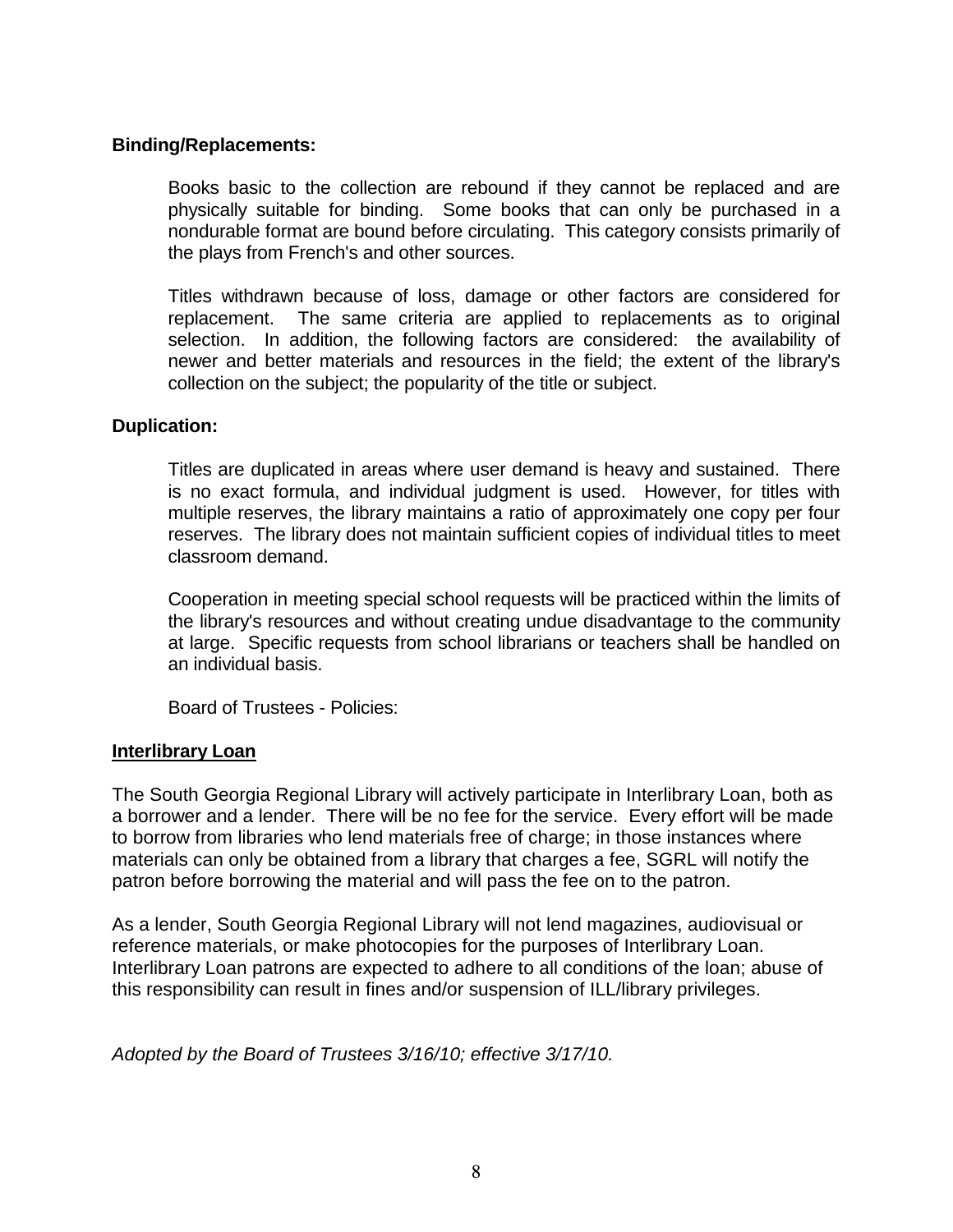#### **Fundraising and Contributions**

The Board encourages contributions in the form of bequests, trust funds, mutual funds, memorials, life insurance, property or cash donation, all of which are considered an important source of additional revenue and a meaningful way for patrons of the Library to support its role in the community.

Donors who wish to make a contribution to the Library will be advised to contact the Community Relations/Development Coordinator. Unless funds are being sought for a specific campaign, all potential donors will be encouraged to contribute to the South Georgia Regional Library Endowment Fund.

If an unsolicited contribution is received by the Library, contributed funds will be deposited directly into the General Fund to be used where the greatest need exists. However, if the donated amount is substantial (\$100 or more), donors may be asked to redirect their contribution to the South Georgia Regional Library Endowment Fund. This decision will be made by the Director and the Community Relations/Development Coordinator.

Gifts that are expressly designated for the Building Fund will be deposited into that fund and used in a manner that the Director and Board determine appropriate, which could include investing the monies until a need arises.

Donors wishing to make a gift in the form of a memorial, a gift encouraged by the Library, should be directed to consult with Director or Community Relations/Development Coordinator who will determine the appropriate method for receiving and acknowledging the gift.

Money donated for restricted purposes will be deposited in the General Fund and administered under the direction of the Director to best accomplish the desires of the donor.

Gifts of books, property, furniture, or other materials will only be accepted if they are determined useful and appropriate for the Library. This determination will be made by the Director. Donated books that are not used by the Library will be turned over to the Friends of South Georgia Regional Library for its book sales, which directly benefit the Library.

Adopted by the Board of Trustees 3/16/10; effective 3/17/10.

#### **Collection Development Codes**

The collection development codes include those for nonfiction, fiction, children's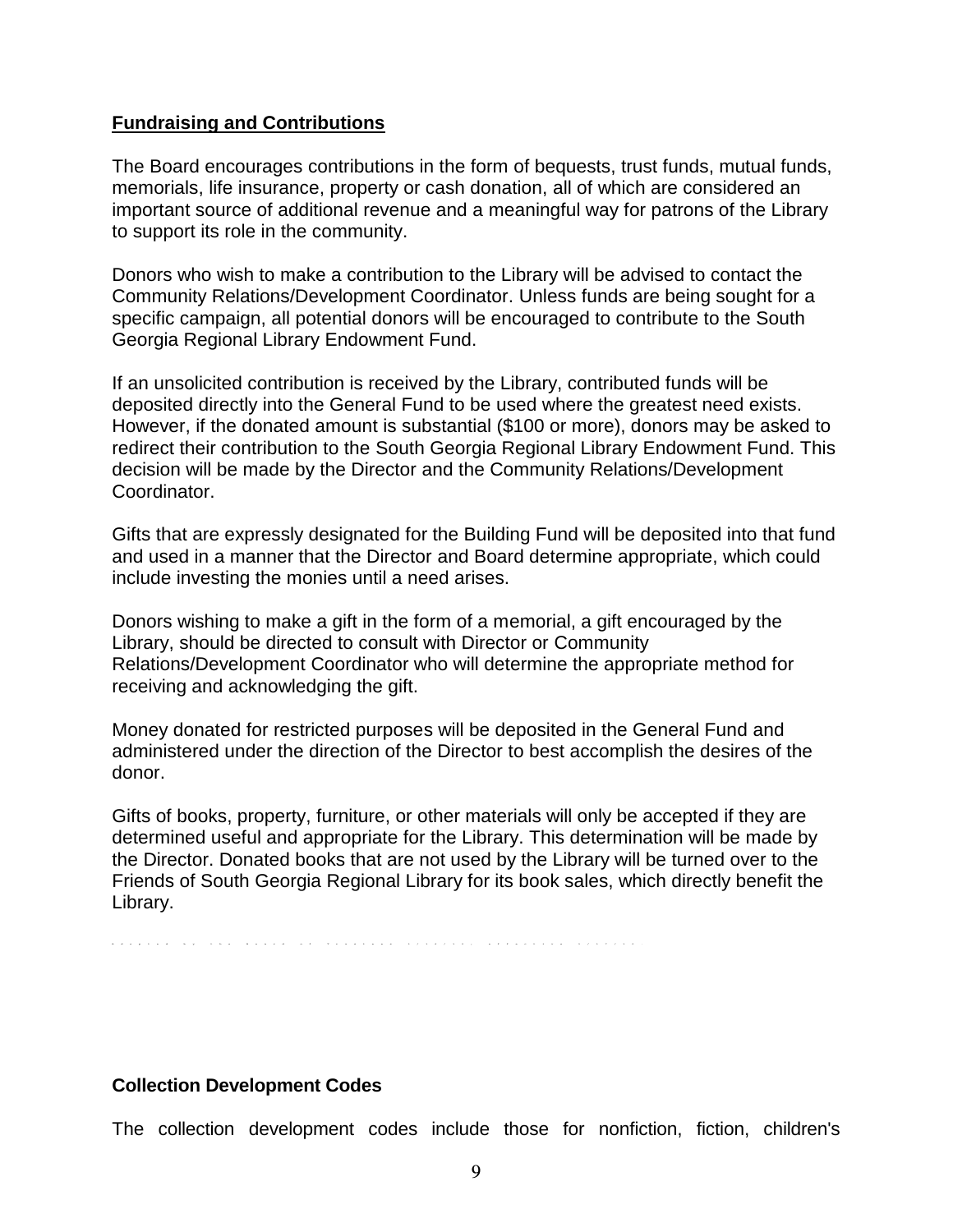materials, audio-visual/music, audio-visual/fiction and audio-visual/nonfiction. All except the audio-visual codes are taken from drafts provided by the ALA Subcommittee to Revise Guide to Written Collection Policy Statements, Administration of Collection Development Management and Development Section/ALCTS, Joanne Anderson, Chair.

The codes describe the basic parameters of universal collection development. They have been used in this statement to indicate the differing levels at which the South Georgia Regional Library collects in each area. Electronic resources, including CD-ROMs, licensed databases, and links to World Wide Web pages and other Internet resources, are collected at the Basic Information Level, Advanced, generally as defined for Nonfiction.

The codes defined below are designed to identify the extent of existing collections in given subject field (collection density) and the extent of current collecting activity in the field (collection intensity). For de-selection, see Weeding and Weeding Schedule.

## **Nonfiction Collection Codes:**

Code Label Definition

Out of Scope The library does not collect in this subject.

Minimal Level A subject area in which few selections are made beyond very introductory works. A collection at this level is frequently and systematically reviewed for currency of information. Superseded editions and titles containing outdated information are replaced.

Minimal Level, The emphasis at this level is on topical representation of subject. Selective Coverage

Minimal Level, The emphasis at this level is on established authors, some classic Balanced Coverage works and a spectrum of ideological views.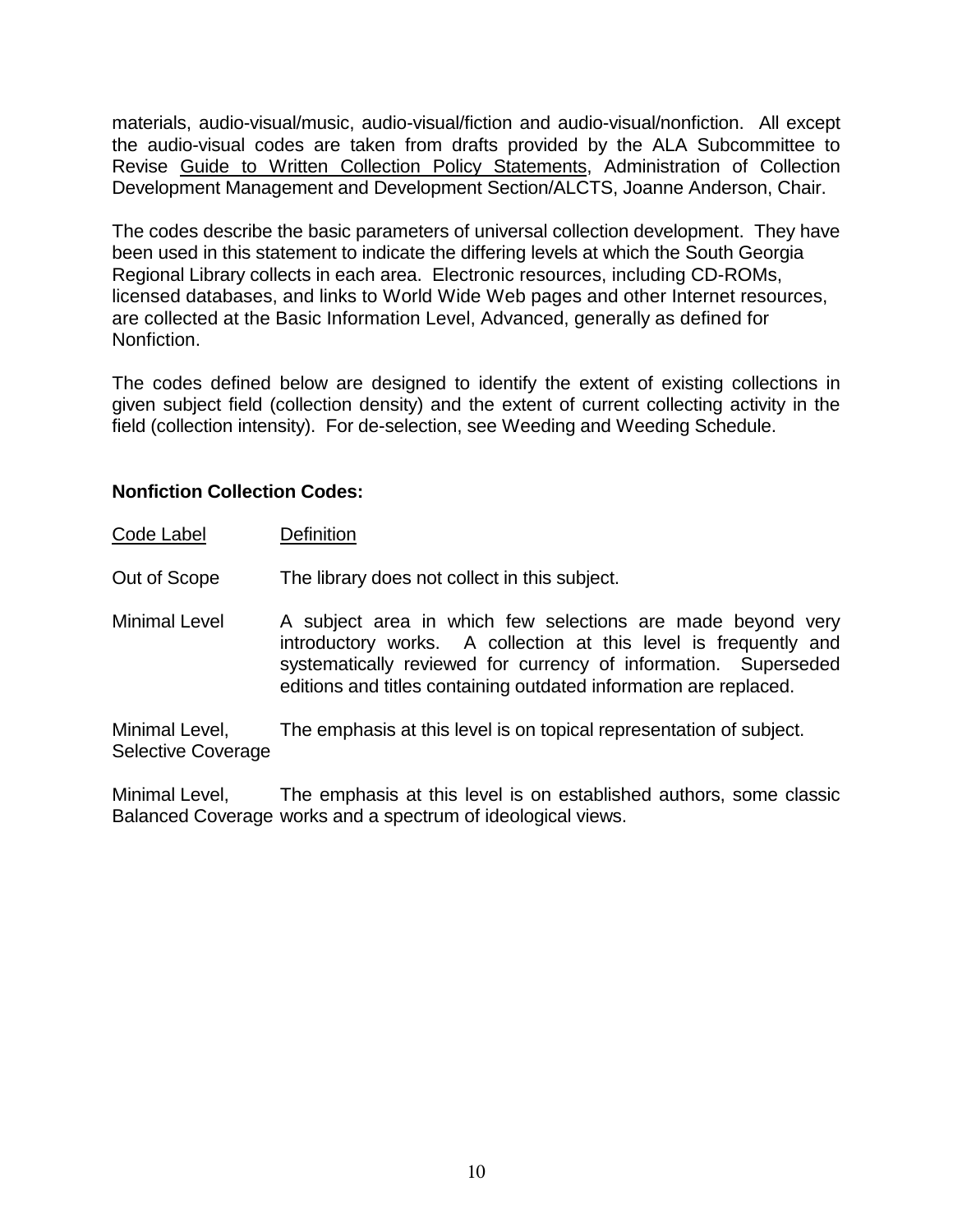- Basic Information A selection of materials and resources that serves to introduce and Level define a subject and indicates the variety of information available elsewhere characterizes the Basic Information Level collection. It may include dictionaries, encyclopedias, access to appropriate bibliographic databases, selected editions of important works, historical surveys, bibliographies, handbooks and a few core periodicals. The collection is frequently and systematically reviewed for currency of information.
- Basic Information The emphasis at this level is on providing materials and resources Level, Introductory that introduce and define a subject. A collection at this level includes basic reference tools and explanatory works; historical descriptions of the subject's development; general works devoted to major topics and figures in the field; and selected core periodicals. The introductory level of a basic information collection is sufficient only to support patrons attempting to locate general information about a subject or students enrolled in introductory-level courses.
- Basic Information The emphasis at this level is on providing an introduction to a wide Level, Advanced range of aspects of a subject and with some depth. There is a broad selection of introductory works, historical descriptions, reference tools, and periodicals that serve to introduce and define a subject. The level is sufficient to support students in introductory courses, as well as supporting the general information needs of patrons in public libraries.
- Study or **A** collection at this level is adequate to explore a subject in a Instructional systematic way, but at a level of less than research intensity. The Support Level collection includes a wide range of introductory works in appropriate formats, a significant number of classic retrospective titles, complete collections of works of secondary writers, a selection of representative journals, access to relevant machine-readable data files, and the reference tools and fundamental bibliographies pertaining to the subject.

The collection is adequate to support independent study and most educational needs of the clientele of public libraries, as well as undergraduate and some graduate instruction. The collection is systematically reviewed for currency of information and to assure that essential and significant information is retained.

Study or The emphasis at this level is on materials and resources adequate Instructional for imparting and maintaining knowledge about the basic or primary Support Level, and secondary topics of a subject area. The collection includes a Introductory significant number of seminal works and journals on the primary and secondary topics in the field; a significant number of retrospective titles; a substantial representation of works by secondary figures;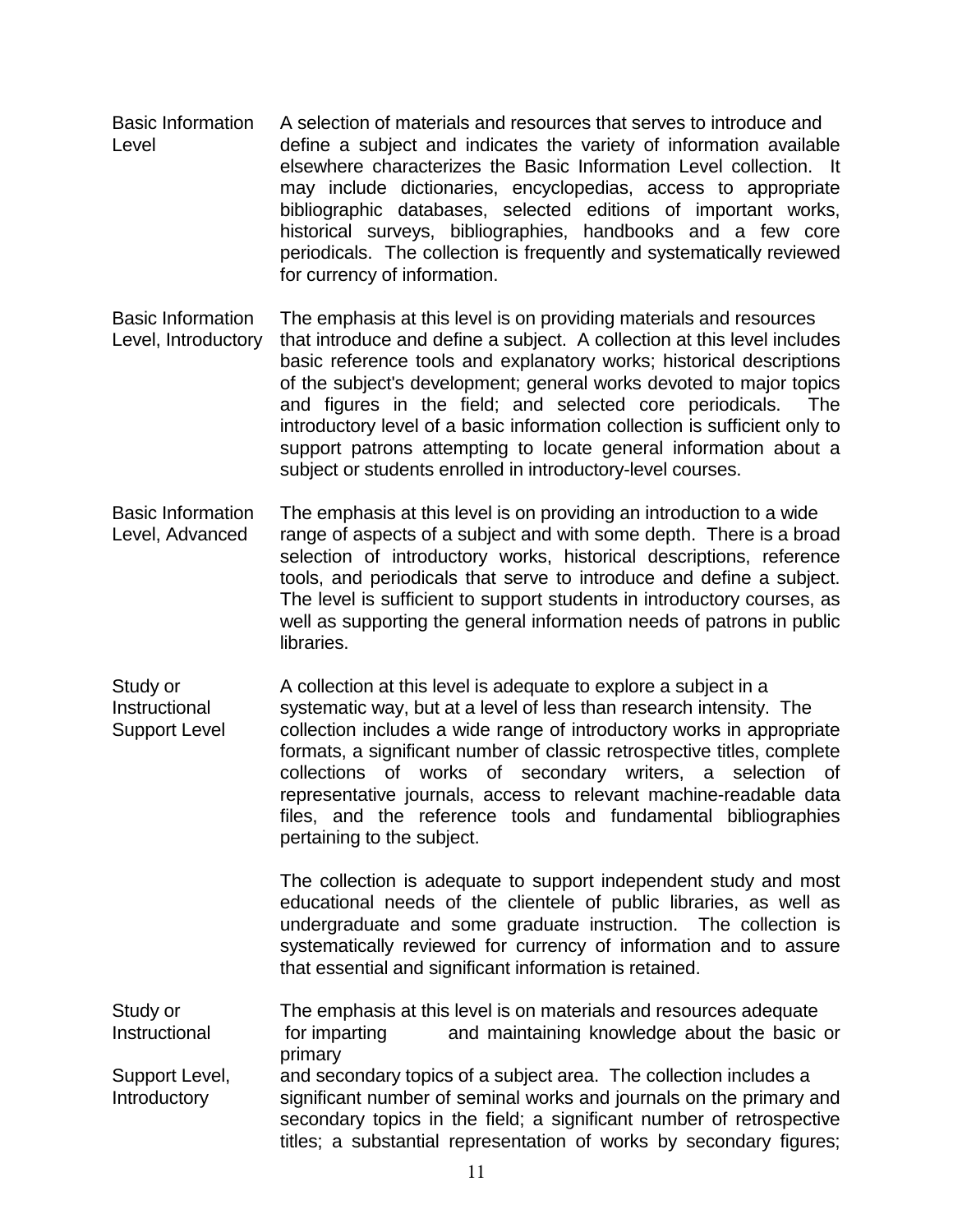works that provide more in-depth discussions or research, methodology and evaluation, or criticism; access to relevant machine-readable data files; and reference tools and fundamental bibliographies pertaining to the subject. This level supports lower and upper division undergraduate courses, as well as most independent study needs of the clientele of public and special libraries. It is not adequate to support master's degree programs.

Study or The emphasis at this level is on materials and resources adequate Instructional for exploring the primary and secondary topics of a subject area. Support Level, The collection includes a significant number of seminal works and Advanced journals on the primary and secondary topics in the field; a significant number of retrospective titles; a substantial representation of works by secondary figures; works that provide more in-depth discussions of research, methodology and evaluation, or criticism; access to relevant machine-readable data files; and reference tools and fundamental bibliographic apparatus pertaining to the subject. This level supports all courses of undergraduate study and master's degree programs, as well as the more advanced independent study needs of the patrons of public and special libraries.

- Research Level A collection that includes the major published source materials and resources required for dissertation and independent research characterizes the Research Level. This includes materials and resources containing research reporting, new findings, scientific experimental results, and other information useful to researchers. It is intended to include all important reference works and a wide selection of specialized monographs, as well as a very extensive collection of journals and major indexing and abstracting services in the field. Pertinent non-English language materials and resources are included. Older material is usually retained for historical research and actively preserved. A collection at this level supports doctoral and other original research.
- Comprehensive A collection in which a library endeavors, so far as it is reasonably Level **Example 1** possible, to include all significant works of recorded knowledge (publications, manuscripts, other forms), in all applicable languages, for a precisely defined and limited field characterizes the Comprehensive Level. This level of collection intensity is one that maintains a "special collection"; the aim, if not the achievement, is exhaustiveness. Older material is retained for historical research with active preservation and conservation efforts.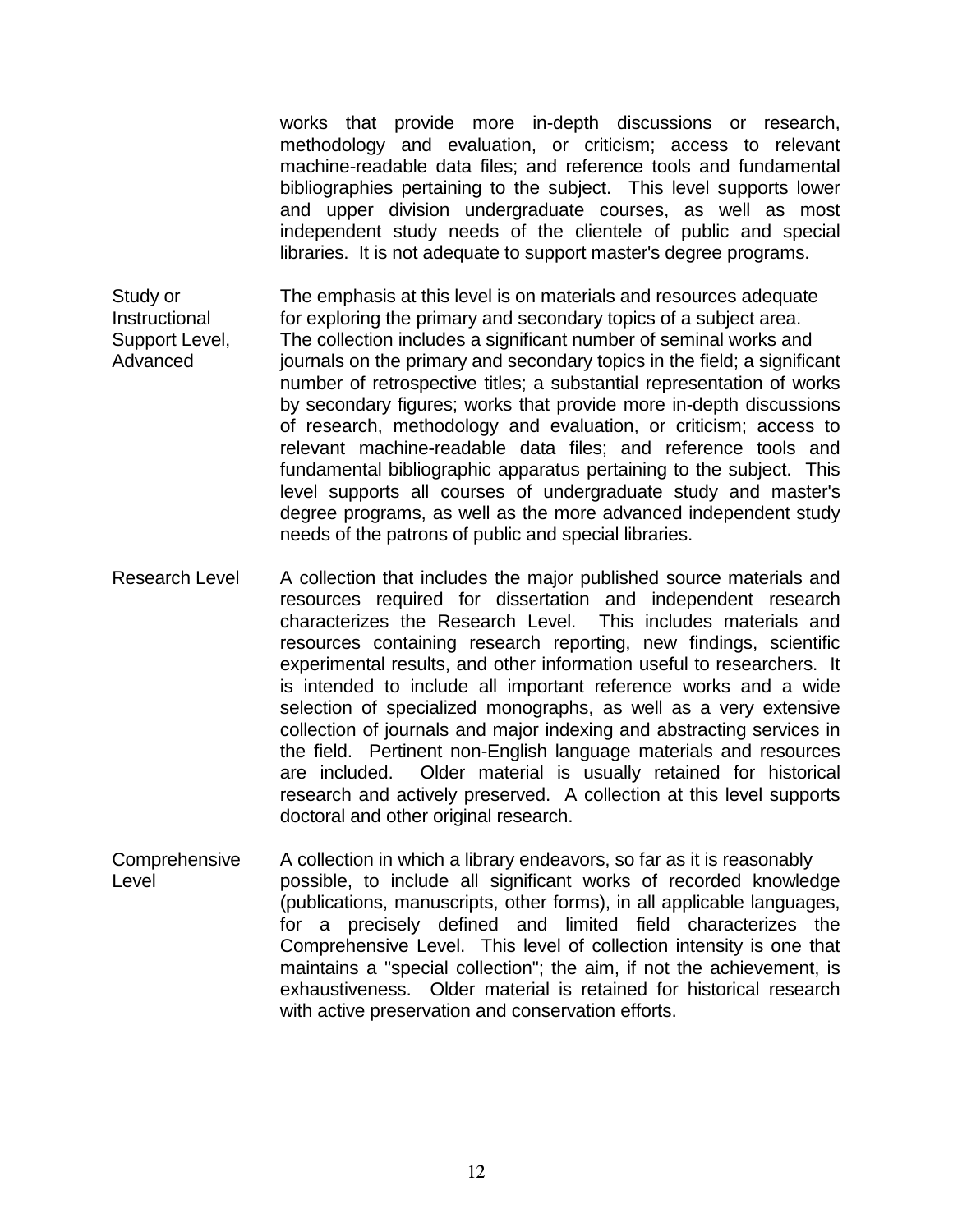## **Fiction Collection Codes:**

In general, Levels 1 and 2 represent collections trying to meet local needs; Level 3, collections trying to meet regional needs; and Levels 4 and 5, collections of national importance that attract scholars from all over the United States and the world.

| Code                                   | <b>Description</b>                                                                                                                                                                                                                                                                                                                               |
|----------------------------------------|--------------------------------------------------------------------------------------------------------------------------------------------------------------------------------------------------------------------------------------------------------------------------------------------------------------------------------------------------|
| Out of Scope                           | The library does not collect fiction of this type.                                                                                                                                                                                                                                                                                               |
| Minimal with<br><b>Uneven Coverage</b> | While the library has some fictional works of this type, development<br>of its collection is rather uneven.                                                                                                                                                                                                                                      |
| Minimal, but<br><b>Chosen Well</b>     | While the library has a small collection of fictional works of this type,<br>the most important authors and core titles are present.                                                                                                                                                                                                             |
| <b>Basic Coverage</b><br>Level         | The library has a small but well-chosen collection of fiction of this<br>type that includes the most important authors and core titles and<br>some supplementary materials. However, the collection is not<br>sufficiently intensive to support the wide-ranging recreational reading<br>demands of a highly-educated general public.            |
| Augmented<br><b>Coverage Level</b>     | Same as Level 2a, but the library pays more attention to providing<br>some duplication of popular titles (whether they be classic, standard<br>or current best-selling materials), in order to more fully meet local<br>needs.                                                                                                                   |
| <b>Basic Resource</b><br>Level         | The library meets the fiction needs of a highly-educated general<br>public with a collection that includes the most important titles in this<br>fictional area in quantities sufficient to meet patron demand. The<br>library's collection is comprehensive enough that it can act as a<br>resource library at a regional level.                 |
| <b>Research Level</b>                  | The library has an extensive collection of fiction of this type, including<br>a very wide range of current and classic materials in quantities<br>sufficient to meet demand of patrons at the local and regional levels.<br>The library retains older materials (especially last copies of unique<br>items) for purposes of historical research. |
| Comprehensive<br>Level                 | The library serves as a research facility for scholars working this<br>The library endeavors, so far as is reasonably possible, to<br>area.<br>include all significant works of fiction, in all applicable languages, for<br>a necessarily defined and limited field or collection (e.g. the fiction of<br>Mark Twain).                          |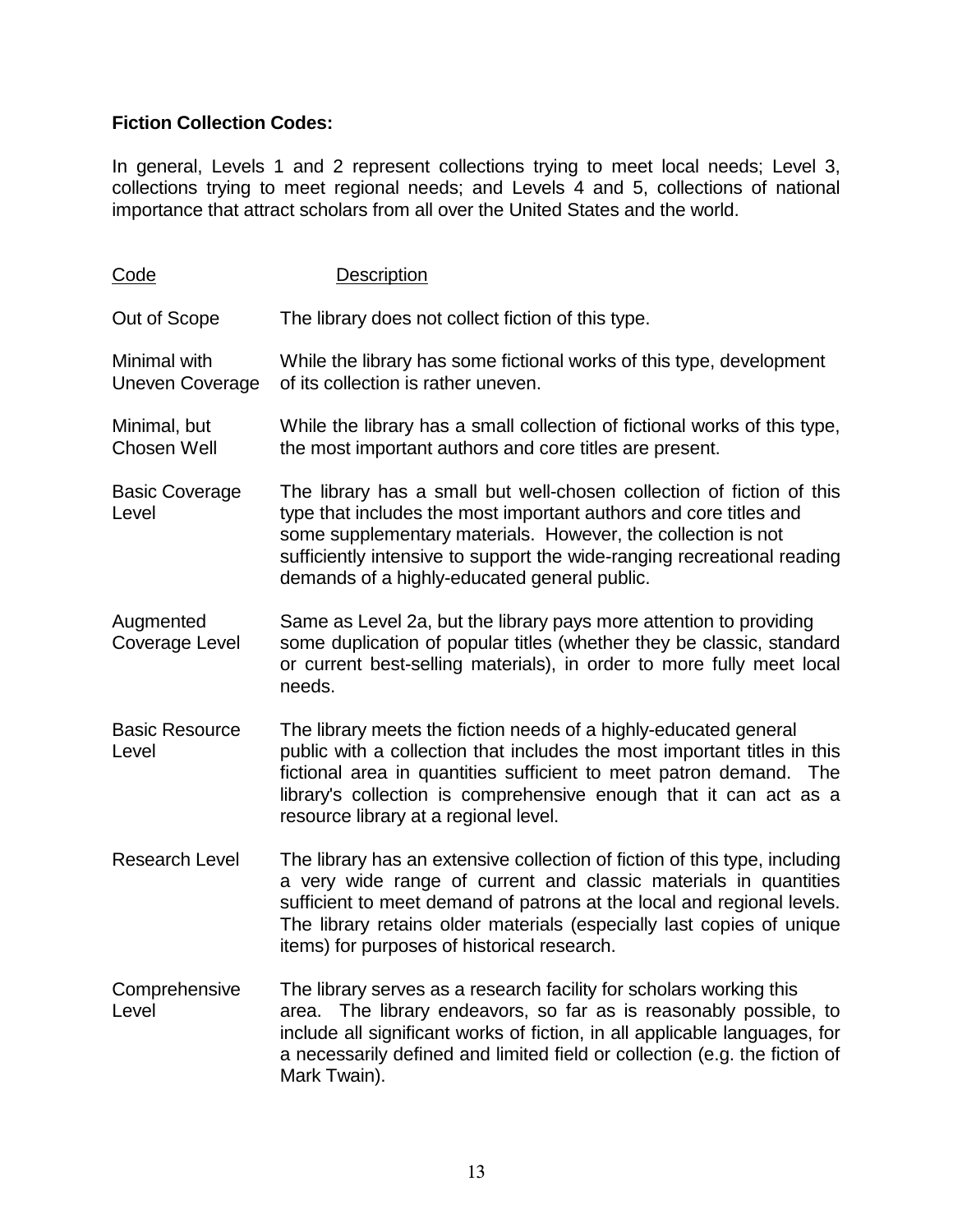#### **Children's Collection Codes:**

- Code Definition
- Out of Scope The library does not collect children's materials and resources in this category.
- Minimal Level A category in which few selections are made. The goal of a collection at this level is to provide basic, popular, up-to-date materials and resources, but not to fill in gaps, replace missing titles or provide extensive coverage.

Minimal Level The library provides a small sampling or browsing collection of Selective Coverage children's materials and resources in this category.

Minimal Level, While the library provides a small selection of children's materials

- Balanced Coverage and resources in this category, important authors and standard titles are included. There is some duplication of standard authors and titles. Subject coverage is sufficient to meet children's basic information needs.
- Basic Level The library provides a small but well-chosen collection of children's materials and resources in this category, with duplication in quantities sufficient to meet demand. An effort is made to fill in gaps, to replace missing standard titles, and to identify important authors and titles that need to be added to give the collection sufficient scope. Subject coverage is sufficient to meet the needs of most elementary school homework assignments.
- Basic Level, The collection includes most works by important authors, and a Introductory sampling of works by secondary authors.
- Basic Level, The library provides a collection of greater variety and scope. All Augmented standard authors are represented. All standard titles are included, and replaced as needed. There is greater representation of secondary authors and titles. Basic subject coverage is provided on a wider range of topics and with more depth.
- Study or Resource The library has an extensive collection of children's materials and Level **resources** in this category, including a wide range of current and classic materials and resources in quantities sufficient to meet demands at the local and regional levels. The library retains older materials, as well as the bibliographies, guides and periodicals needed to support inquiries by teachers and others interested in the field of children's literature.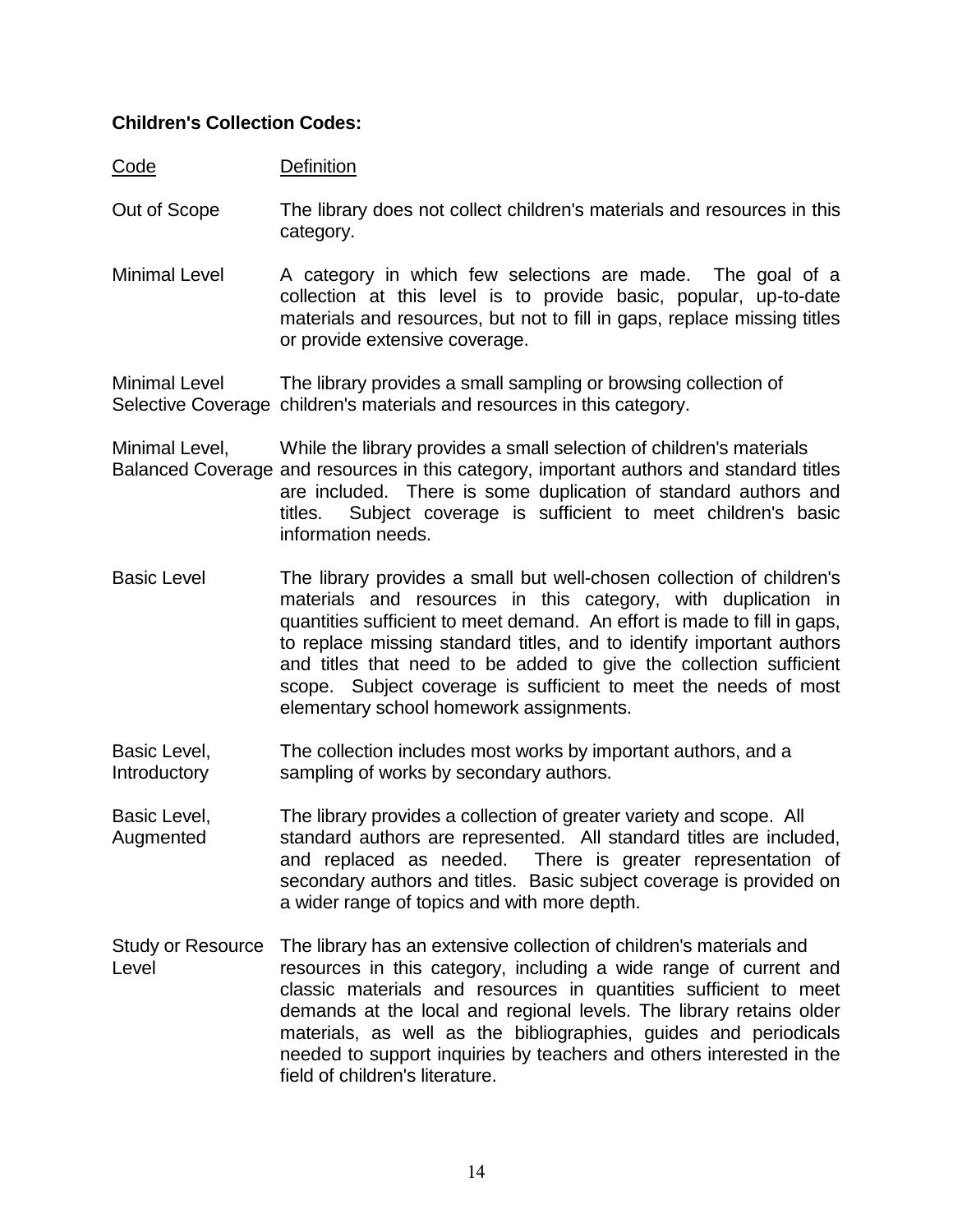## **Audio-Visual/Music Collection Codes:**

| <u>Code</u>                       | Definition                                                                                                                                                                                                                                                                                                                                                                                                                                                        |
|-----------------------------------|-------------------------------------------------------------------------------------------------------------------------------------------------------------------------------------------------------------------------------------------------------------------------------------------------------------------------------------------------------------------------------------------------------------------------------------------------------------------|
| Out of Scope                      | The library does not collect music in this category.                                                                                                                                                                                                                                                                                                                                                                                                              |
| <b>Minimal Level</b>              | A category in which a few selections are made. The goal of a<br>collection at this level is to provide basic, popular, up-to-date<br>materials, but not to fill in gaps, replace missing titles, or provide<br>extensive coverage.                                                                                                                                                                                                                                |
| Minimal Level,<br>Selective       | The library provides a small sampling or browsing collection of music<br>in this category.                                                                                                                                                                                                                                                                                                                                                                        |
| Minimal Level,<br><b>Balanced</b> | The library provides a small selection of music in this category.<br>Depending upon the genre, items are chosen to represent regional,<br>historical or current musical styles. Major titles, composers and<br>performers are included. There is some duplication. Coverage is<br>sufficient to represent a spectrum of musical styles.                                                                                                                           |
| <b>Basic Level</b>                | The library provides a small but well-chosen collection of music in<br>this category, with duplication in quantities sufficient to meet<br>demand. An effort is made to fill in gaps, to replace missing<br>standard titles, and to identify important titles, composers,<br>performers and performances that need to be added to give the<br>collection sufficient scope. Coverage is sufficient to provide a basic<br>introduction to the major musical styles. |
| Basic Level,<br>Introductory      | The collection includes most works by important composers or<br>performers and a sampling of works by secondary composers or<br>performers.                                                                                                                                                                                                                                                                                                                       |
| Basic Level,<br>Augmented         | The library provides a collection of greater variety and scope. All<br>standard composers and/or performers are represented.<br>All<br>standard titles are included and replaced as needed. There is<br>greater representation of secondary authors and titles.<br><b>Basic</b><br>coverage is provided on a wider range of styles and with more depth.                                                                                                           |
| <b>Study or Resource</b><br>Level | The library has an extensive collection of music in this category,<br>including a wide range of current and classic materials in quantities<br>sufficient to meet demands at the local and regional levels. The<br>library retains older materials, as well as the bibliographies, guides<br>and periodicals needed to support inquiries by teachers and others<br>interested in the field of music.                                                              |
| Research level                    | The library serves as a research facility for scholars working in this                                                                                                                                                                                                                                                                                                                                                                                            |

area.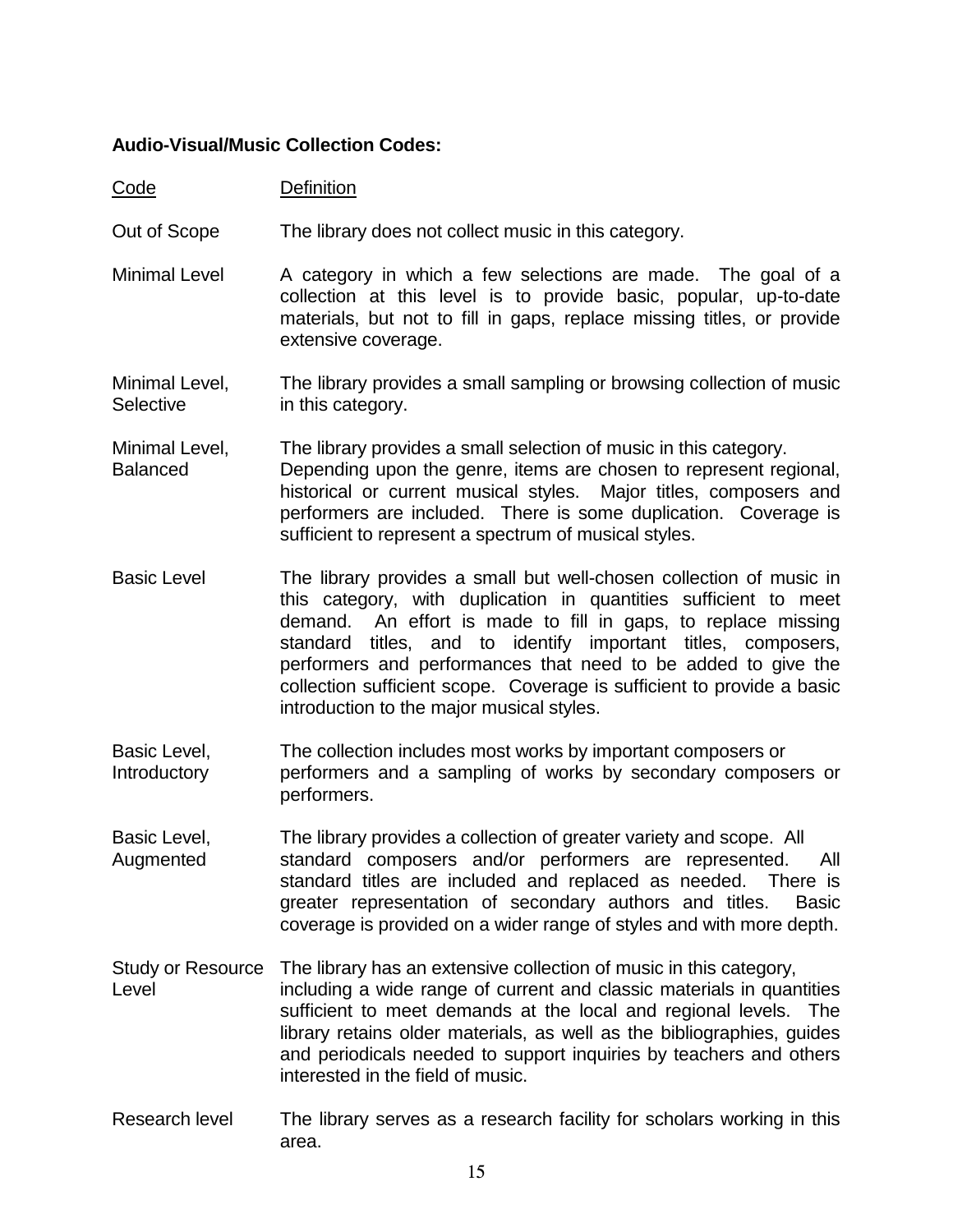## **Audio-Visual/Fiction Collection Codes:**

| Codes                             | Definition                                                                                                                                                                                                                                                                                                                                                                                                     |
|-----------------------------------|----------------------------------------------------------------------------------------------------------------------------------------------------------------------------------------------------------------------------------------------------------------------------------------------------------------------------------------------------------------------------------------------------------------|
| Out of Scope                      | The library does not collect materials in this category.                                                                                                                                                                                                                                                                                                                                                       |
| <b>Minimal Level</b>              | A category in which a few selections are made. The goal of a<br>collection at this level is to provide basic, popular, up-to-date<br>materials, but not to fill in gaps, replace missing titles, or provide<br>extensive coverage.                                                                                                                                                                             |
| Minimal Level,<br>Selective       | The library provides a small sampling or browsing collection of<br>materials in this category.                                                                                                                                                                                                                                                                                                                 |
| Minimal Level,<br><b>Balanced</b> | The library provides a small selection of materials in this category.<br>Important titles in various genres are included.<br>There is some<br>duplication of standard titles. Most genres are represented.                                                                                                                                                                                                     |
| <b>Basic Level</b>                | The library provides a small but well-chosen collection of materials in<br>this category, with duplication in quantities sufficient to meet<br>demand. An effort is made to fill in gaps, to replace missing<br>standard titles, and to identify important titles that need to be added<br>to give the collection sufficient scope.                                                                            |
| Basic Level,<br>Introductory      | The collection includes most important titles in the basic genres,<br>current and classic, U.S. and foreign materials, as well as a sampling<br>of secondary titles.                                                                                                                                                                                                                                           |
| Basic Level,<br>Augmented         | The library provides a collection of greater variety and scope. All<br>standard titles are included and replaced as needed. There is<br>greater representation of secondary titles.<br>Basic coverage is<br>provided in a wider range of genres and with more depth.                                                                                                                                           |
| Level                             | Study or Resource The library has an extensive collection of materials in this category,<br>including a wide range of current and classic items, in quantities<br>sufficient to meet demands at the local and regional levels. The<br>library retains older materials, as well as the bibliographies, guides<br>and periodicals needed to support inquiries by teachers and others<br>interested in the field. |
| <b>Research Level</b>             | The library serves as a research facility for scholars working in this<br>area.                                                                                                                                                                                                                                                                                                                                |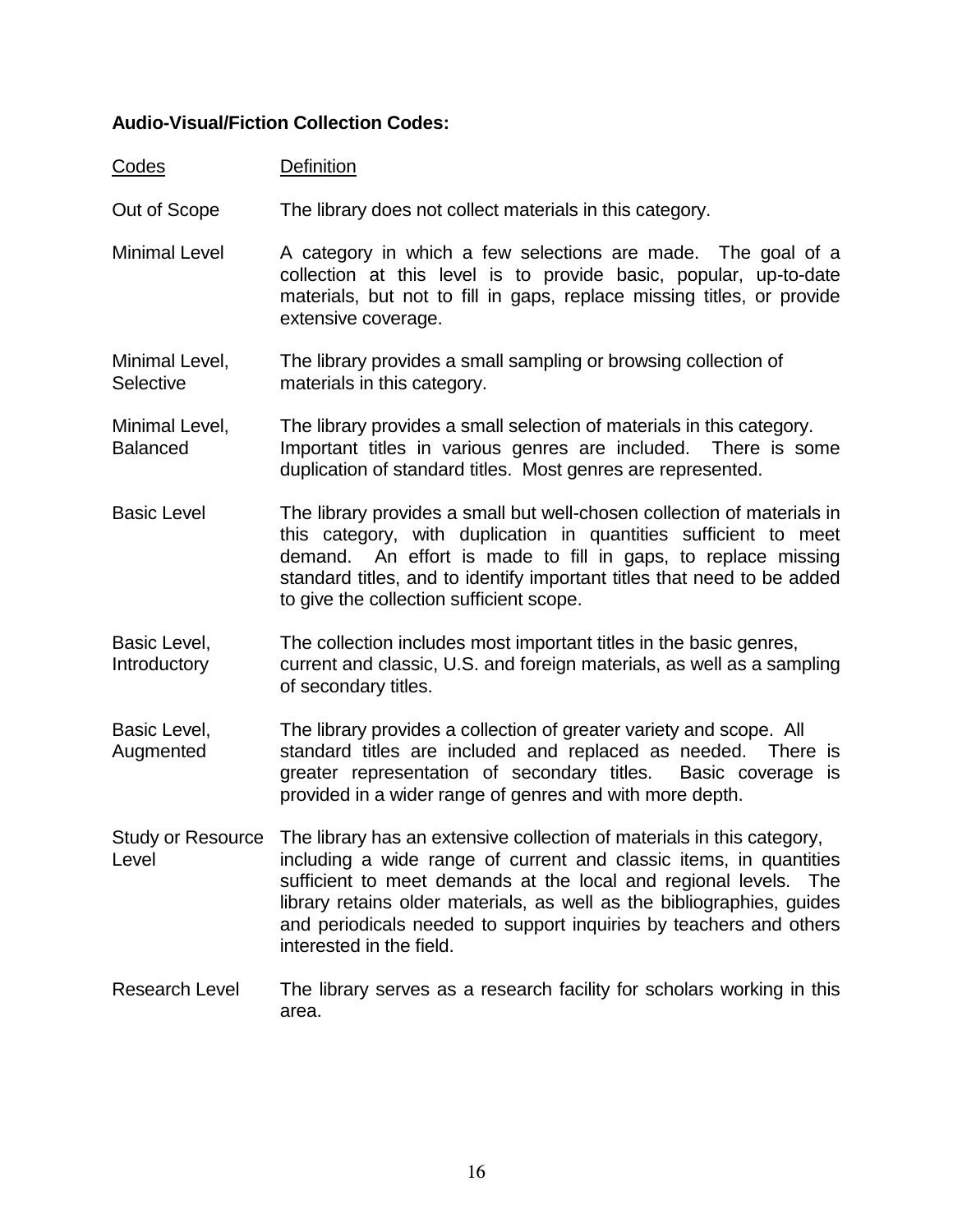## **Audio-Visual/Nonfiction Collection Codes:**

| Codes                             | Definition                                                                                                                                                                                                                                                                                                                                                                                                                                                                                      |
|-----------------------------------|-------------------------------------------------------------------------------------------------------------------------------------------------------------------------------------------------------------------------------------------------------------------------------------------------------------------------------------------------------------------------------------------------------------------------------------------------------------------------------------------------|
| Out of Scope                      | The library does not collect materials in this category.                                                                                                                                                                                                                                                                                                                                                                                                                                        |
| Minimal Level                     | A category in which a few selections are made. The goal of a<br>collection at this level is to provide basic, popular, up-to-date<br>materials, but not to fill in gaps, replace missing titles, or provide<br>extensive coverage. The collection is frequently and systematically<br>reviewed for currency of information.                                                                                                                                                                     |
| Minimal Level,<br>Selective       | The library provides a small sampling or browsing collection of items<br>in this category. Emphasis at this level is upon topical representation<br>of the subject.                                                                                                                                                                                                                                                                                                                             |
| Minimal Level,<br><b>Balanced</b> | Although the library provides a small selection of items in this<br>category, important titles are included. There is some duplication of<br>standard titles. Subject coverage is sufficient to meet basic<br>information needs.                                                                                                                                                                                                                                                                |
| <b>Basic Level</b>                | The library provides a small but well-chosen collection of items in this<br>category that serves to introduce and define a subject, with<br>duplication in quantities sufficient to meet demand. An effort is made<br>to fill in gaps, to replace missing standard titles, and to identify<br>important titles that need to be added to give the collection sufficient<br>scope. Subject coverage is sufficient to support patrons attempting<br>to locate general information about a subject. |
| Basic Level,<br>Introductory      | The collection includes most important titles and a sampling of<br>secondary titles.                                                                                                                                                                                                                                                                                                                                                                                                            |
| Basic Level,<br>Augmented         | The library provides a collection of greater variety and scope. All<br>standard titles are included and replaced as needed. There is<br>greater representation of secondary titles.<br>Basic coverage is<br>provided on a wider range of subjects and with more depth.                                                                                                                                                                                                                          |
| Study or Resource<br>Level        | The library has an extensive collection of materials in this category,<br>including a wide range of current and classic materials in quantities<br>sufficient to meet demands at the local and regional levels.<br>The<br>library retains older materials, as well as the bibliographies, guides<br>and periodicals needed to support inquiries by teachers and others<br>interested in the field.                                                                                              |
| <b>Research Level</b>             | The library serves as a research facility for scholars working in this<br>area.                                                                                                                                                                                                                                                                                                                                                                                                                 |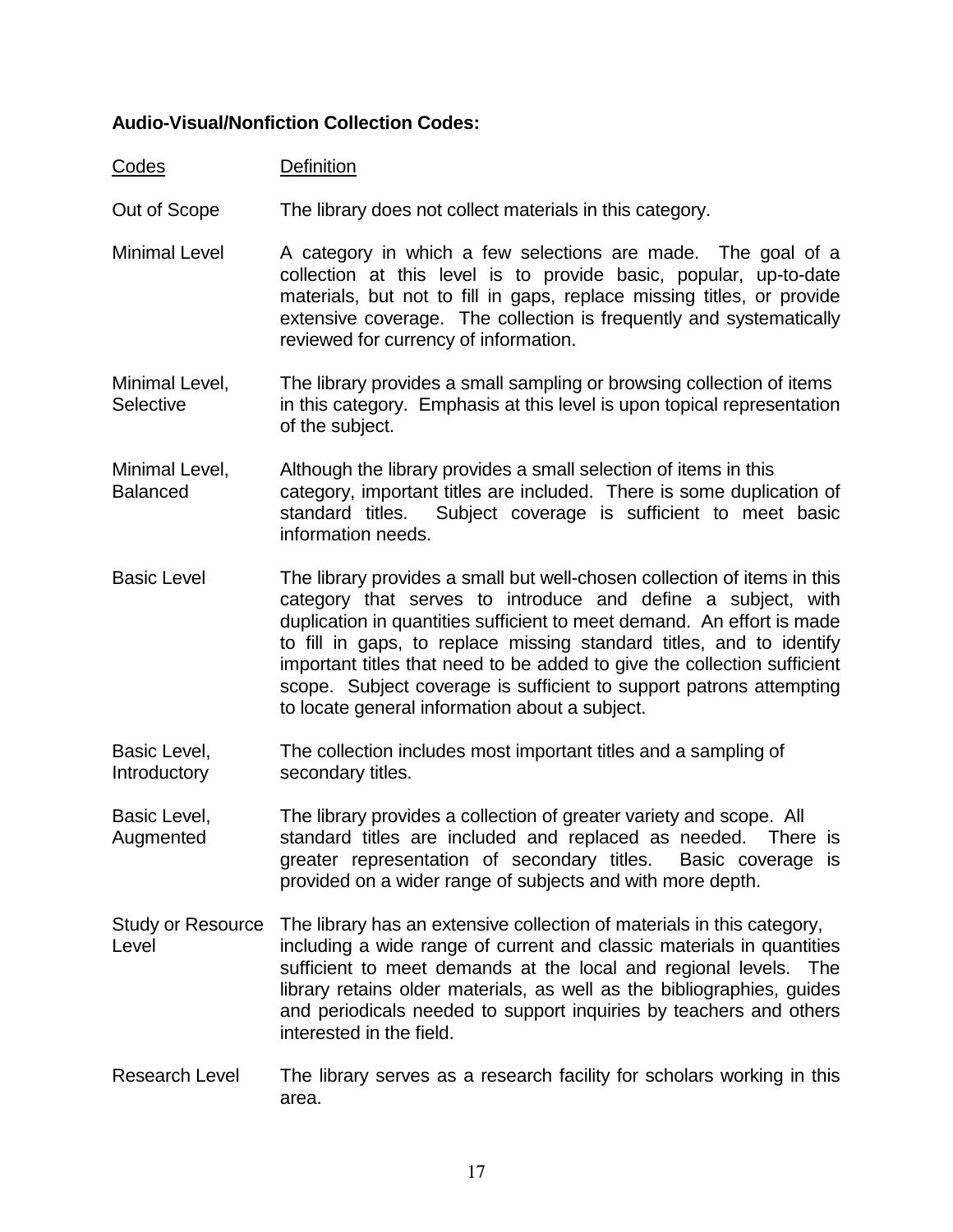|                | <b>Collection Level</b>                            | <b>Areas of Emphasis</b>                                                                                                                      | <b>Areas of Limitations</b>   | <b>Selection Criteria</b>                                                                                                                        |
|----------------|----------------------------------------------------|-----------------------------------------------------------------------------------------------------------------------------------------------|-------------------------------|--------------------------------------------------------------------------------------------------------------------------------------------------|
| Adult          | <b>Basic Information</b><br>Level,<br>Introductory | <b>Computer Science Information</b><br>on software, hardware, major<br>programming languages and<br>computer history on the<br>amateur level. | Bibliographies not collected. | Accuracy; Currency; Clear<br>presentation; Variety of reading<br>levels.                                                                         |
| Young<br>Adult | Minimal Level,<br>Selective<br>Coverage            | Pseudoscience, trivia.                                                                                                                        |                               | Accuracy; Currency; Clear<br>presentation; Variety of reading<br>levels; Paperbacks preferred;<br>Young Adult authors preferred.                 |
| Children       | <b>Basic</b>                                       | Introductory - Computer<br>Information, Reader's Advisory,<br>Pseudoscience.                                                                  |                               | Accuracy; Currency; Clear<br>presentation; Variety of reading<br>levels; Pseudoscience - care is<br>taken to select nonsensational<br>materials. |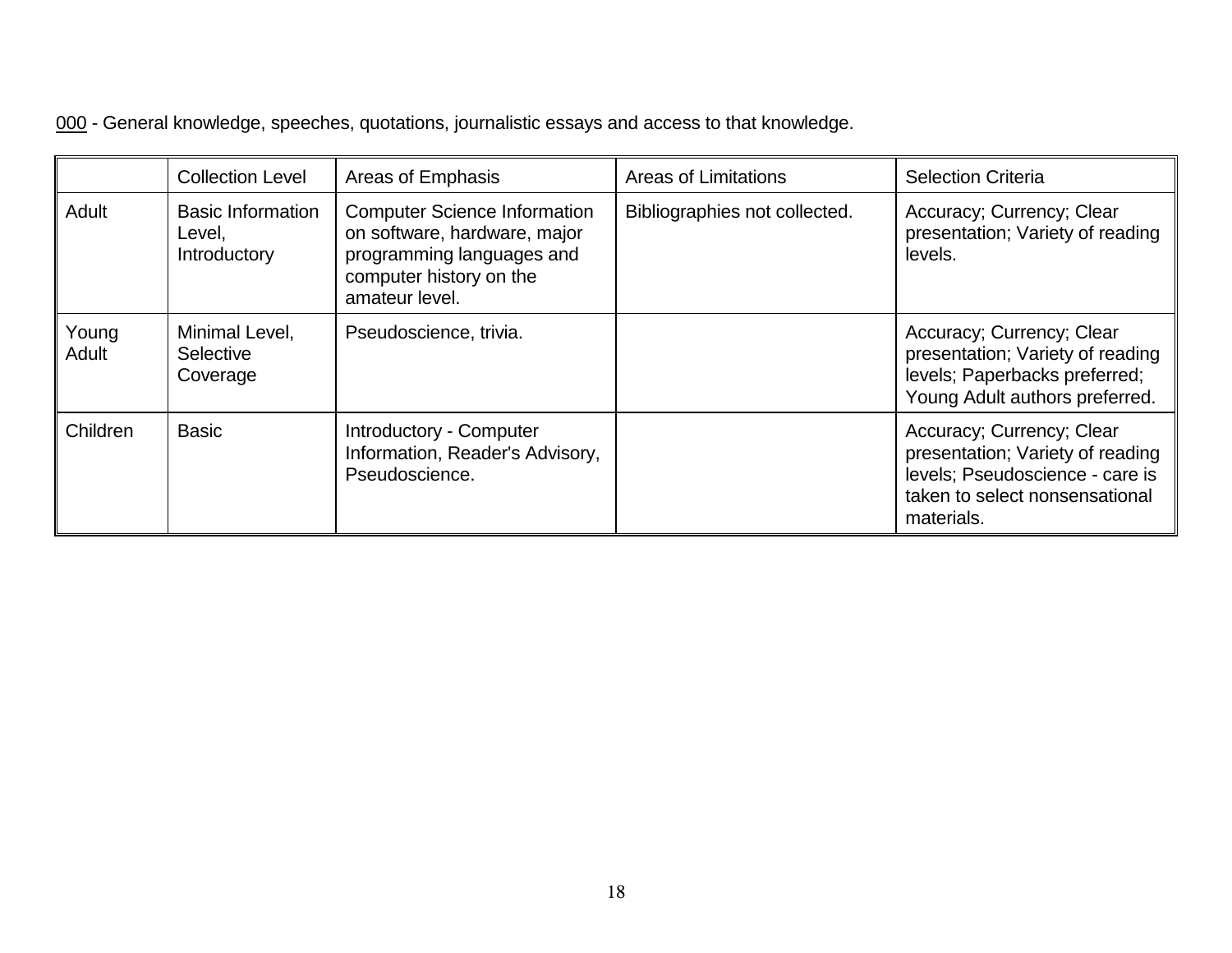# 100 - Philosophy, Psychology, Parapsychology

|                | <b>Collection Level</b>                             | Areas of Emphasis                                                                                                                                                                                                            | <b>Areas of Limitations</b> | <b>Selection Criteria</b>                                                                                    |
|----------------|-----------------------------------------------------|------------------------------------------------------------------------------------------------------------------------------------------------------------------------------------------------------------------------------|-----------------------------|--------------------------------------------------------------------------------------------------------------|
| Adult          | Minimal Level,<br><b>Balanced</b><br>Coverage       | Philosophy, Psychology-<br>representative works by major<br>names and histories in popular<br>editions.                                                                                                                      |                             | Clear presentation; Reputation<br>of the author or publisher;<br>Variety of reading levels.                  |
| Adult          | <b>Basic Information</b><br>Levels,<br>Introductory | Parapsychology -<br>representative titles expressing<br>views which may not be<br>accepted by the scientific<br>community, as well as more<br>accepted views; Popular and<br>Child Psychology - a wide<br>variety of topics. |                             |                                                                                                              |
| Young<br>Adult | Minimal Level,<br>Selective<br>Coverage             | Coping skills, directed at Young<br>Adult problems.                                                                                                                                                                          |                             | Clear presentation; Reputation<br>of author or publisher; Attractive<br>appearance; Paperbacks<br>preferred. |
| Children       | Minimal Level,<br>Selective<br>Coverage             | Occult sciences and<br>psychology.                                                                                                                                                                                           |                             | Clear presentation; Reputation<br>of the author or publisher;<br>Variety of reading levels.                  |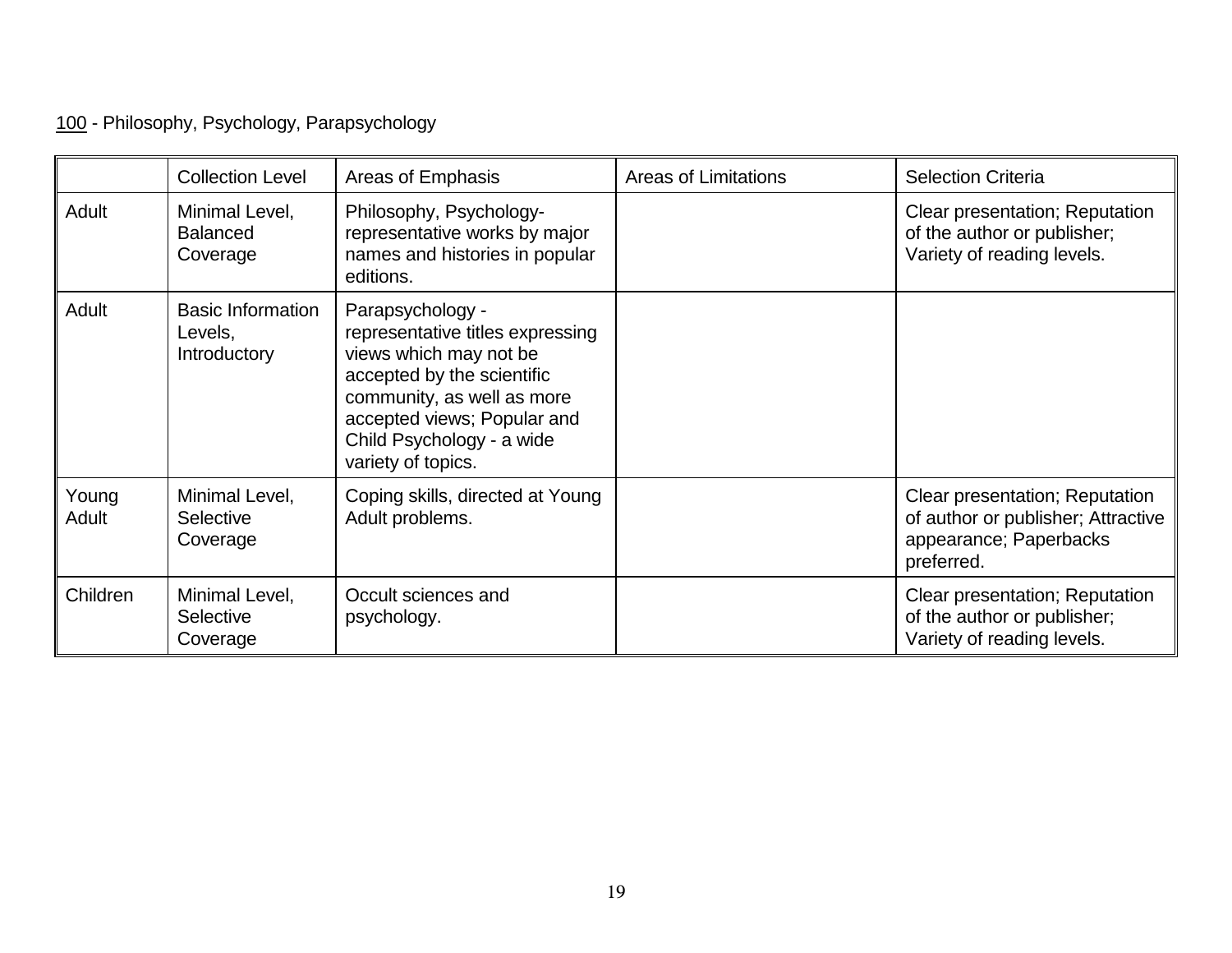# 200 - Religion and Mythology

|                | <b>Collection Level</b>                       | Areas of Emphasis                                                                                                                                                                                                                                           | <b>Areas of Limitations</b>                                                      | <b>Selection Criteria</b>                                                                                                           |
|----------------|-----------------------------------------------|-------------------------------------------------------------------------------------------------------------------------------------------------------------------------------------------------------------------------------------------------------------|----------------------------------------------------------------------------------|-------------------------------------------------------------------------------------------------------------------------------------|
| Adult          | Minimal Level,<br><b>Balanced</b><br>Coverage | Bible texts and commentaries -<br>to support the general reader;<br>Scriptures of representative<br>world religions; Works of<br>inspiration, devotional literature<br>and theology for lay-persons, to<br>represent a variety of<br>viewpoints; Mythology. | <b>Texts of Christian</b><br>denominations are not collected<br>comprehensively. | Reputation of the author or<br>publisher; Objectivity; Clear<br>presentation; Status as a<br>classic; Illustrations and<br>indexes. |
| Young<br>Adult | Minimal Level,<br>Selective<br>Coverage       | Religion for Young Adults;<br>Works of inspiration, devotional<br>literature and theology for<br>teenagers, to represent a<br>variety of viewpoints.                                                                                                        |                                                                                  | Reputation of author or<br>publisher; Clear presentation;<br>Attractiveness; Paperbacks<br>preferred.                               |
| Children       | Minimal Level,<br><b>Balanced</b><br>Coverage | Judeo-Christian heritage;<br>Representative world religions;<br>Mythology.                                                                                                                                                                                  |                                                                                  | Reputation of the author or<br>publisher; Objectivity; Clear<br>presentation; Status as a<br>classic; Illustrations and<br>indexes. |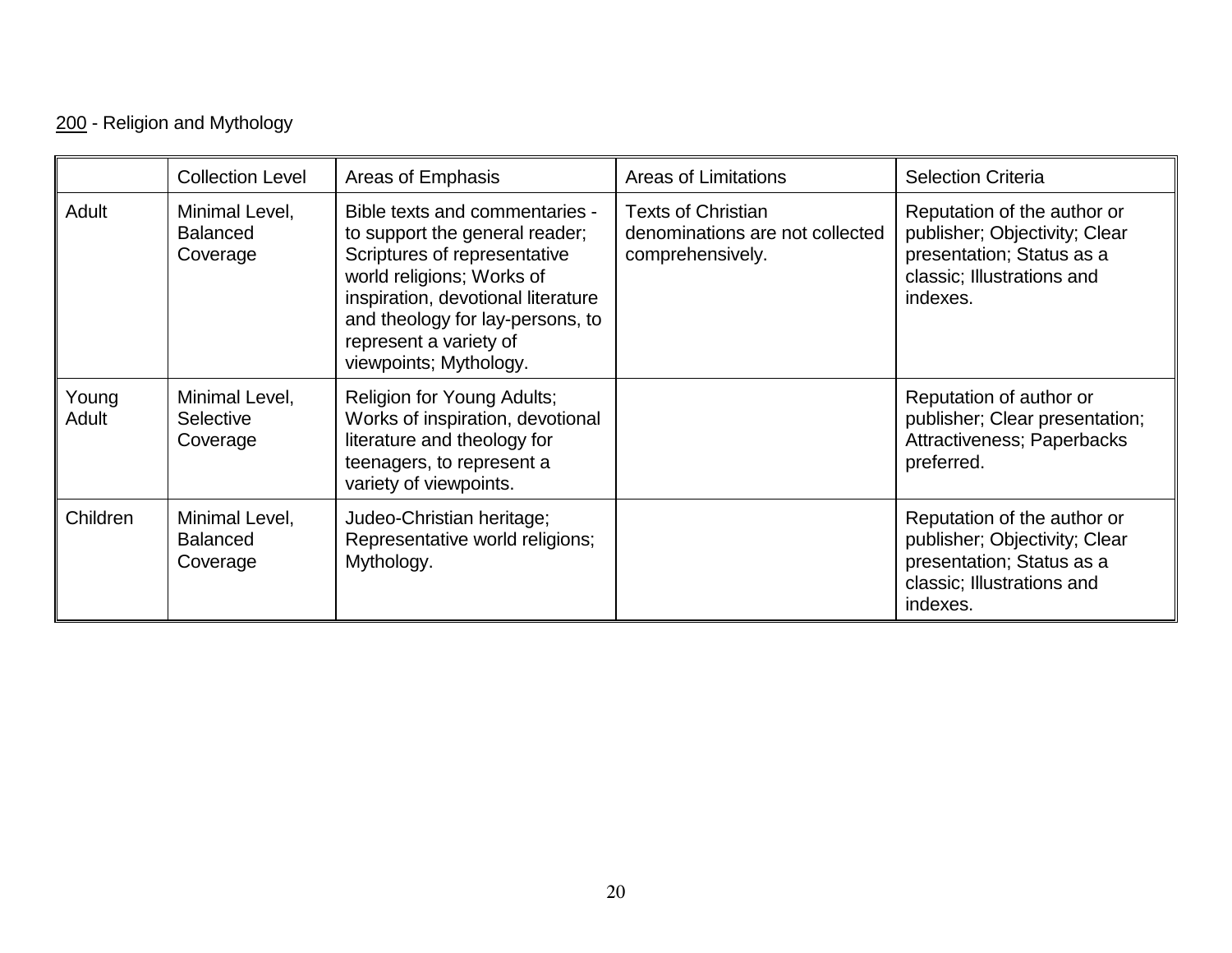## 300 - Social Sciences

|                | <b>Collection Level</b>                 | Areas of Emphasis                                                                                                                                                                                                                                                                                                                                                                                                                                                                                      | <b>Areas of Limitations</b> | <b>Selection Criteria</b>                                                                                                                                                                       |
|----------------|-----------------------------------------|--------------------------------------------------------------------------------------------------------------------------------------------------------------------------------------------------------------------------------------------------------------------------------------------------------------------------------------------------------------------------------------------------------------------------------------------------------------------------------------------------------|-----------------------------|-------------------------------------------------------------------------------------------------------------------------------------------------------------------------------------------------|
| Adult          | Basic Level,<br>Advanced<br>Coverage    | Career planning; Investing and<br>financial planning-works on<br>differing levels of expertise,<br>which represent a variety of<br>investment philosophies and<br>opportunities; Law-U.S.<br>Constitutional law and legal<br>self-help; Test tutors; Social<br>problems-topics popular for<br>school reports and general<br>reading; Crime-true crime and<br>court cases; Education-<br>institution information and<br>popular materials; Customs,<br>costumes, holidays; Ecology<br>and conservation. |                             | Representation of varying<br>viewpoints; Currency;<br>Nonacademic approach; Variety<br>of reading levels.                                                                                       |
| Young<br>Adult | Minimal Level,<br>Selective<br>Coverage | Career planning on a popular<br>level; Legal self-help books<br>relating to Young Adult<br>problems; Social problems<br>specific to Young Adults;<br>College information.                                                                                                                                                                                                                                                                                                                              |                             | Representation of varying<br>viewpoints; Currency;<br>Nonacademic approach; Variety<br>of reading levels; Suitability of<br>audience reading level;<br>Attractiveness; Paperbacks<br>preferred. |
| Children       | Basic Level,<br>Introductory            | How government works;<br>Customs, costumes, holidays;<br>Folklore-variety of editions and<br>versions; Ecology and<br>conservation.                                                                                                                                                                                                                                                                                                                                                                    |                             | Representation of varying<br>viewpoints; Currency;<br>Nonacademic approach; Variety<br>of reading levels.                                                                                       |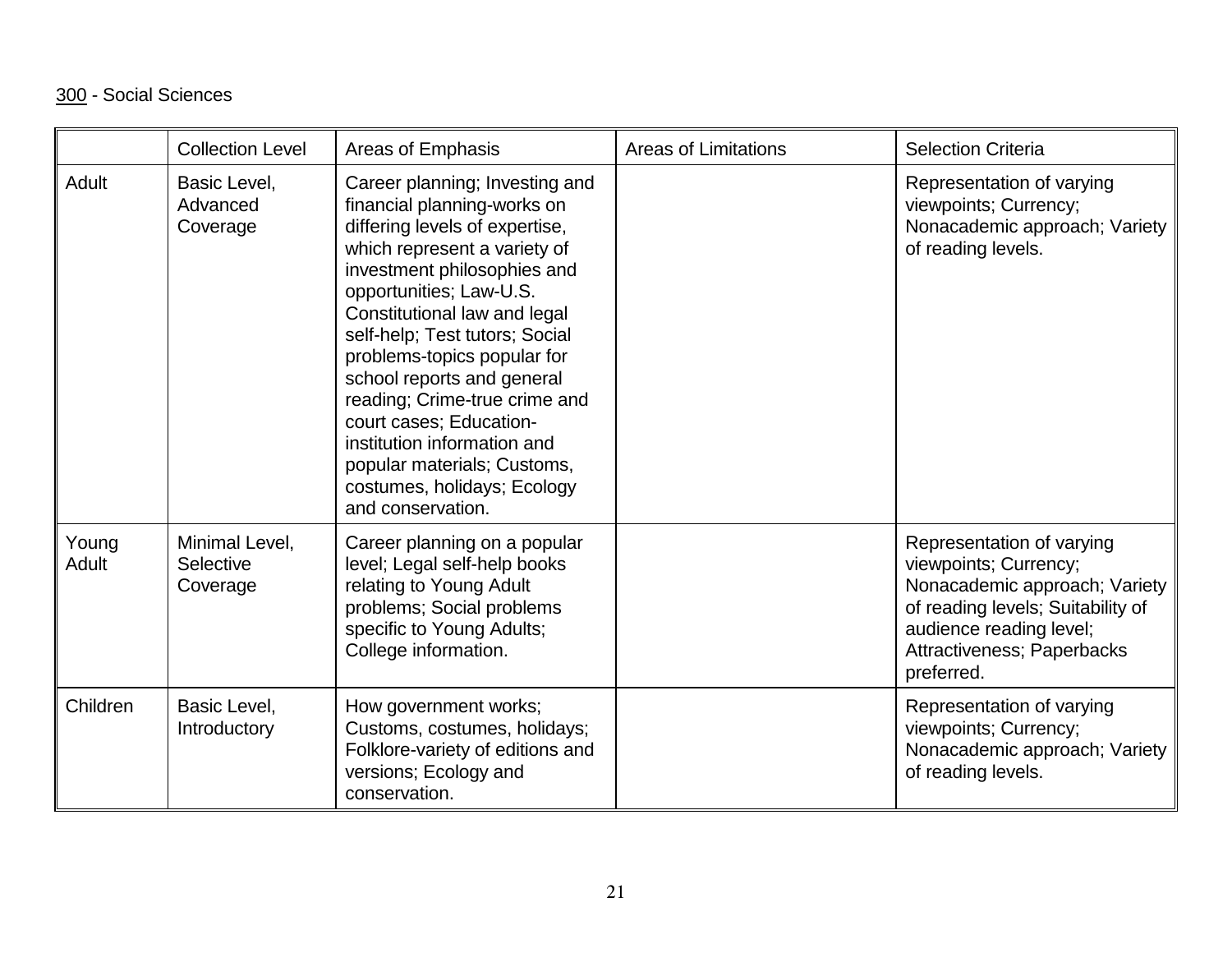# 400 - Languages - History and Structure

|                    | <b>Collection Level</b>                     | Areas of Emphasis                                                                                                                                                                                            | <b>Areas of Limitations</b> | <b>Selection Criteria</b>                                         |
|--------------------|---------------------------------------------|--------------------------------------------------------------------------------------------------------------------------------------------------------------------------------------------------------------|-----------------------------|-------------------------------------------------------------------|
| <b>Adult</b>       | Minimal Level,<br><b>Selective Coverage</b> | Non-English languages-<br>dictionaries, phrase books,<br>grammars and self instruction<br>books in the major world<br>languages, and the study of<br>English as a second language,<br>sign language primers. |                             | Variety of reading levels; Clear<br>presentation.                 |
| Adult              | Basic Level,<br>Introductory<br>Coverage    | English language-a wide variety of<br>dictionaries, books on word usage<br>and origins, grammars, and guides<br>to vocabulary building.                                                                      |                             |                                                                   |
| Adult              | Minimal Level,<br>Selective Coverage        | Non-English language collection -<br>a browsing collection in French,<br>Chinese, Japanese, Spanish,<br>German and Arabic.                                                                                   |                             |                                                                   |
| <b>Young Adult</b> |                                             |                                                                                                                                                                                                              |                             |                                                                   |
| Children           | Minimal Level,<br><b>Selective Coverage</b> | Non-English language-dictionaries<br>and word books; Non-English<br>language stories-a small collection<br>in French, Chinese, Japanese,<br>Spanish, German and Arabic.                                      |                             | Variety of reading levels; Clear<br>presentation; Attractiveness. |
| Children           | Minimal Level,<br><b>Balanced Coverage</b>  | English language dictionaries on<br>different reading levels;<br>Introductory books on word usage<br>and origins; Grammar.                                                                                   |                             | Variety of reading levels; Clear<br>presentation; Attractiveness. |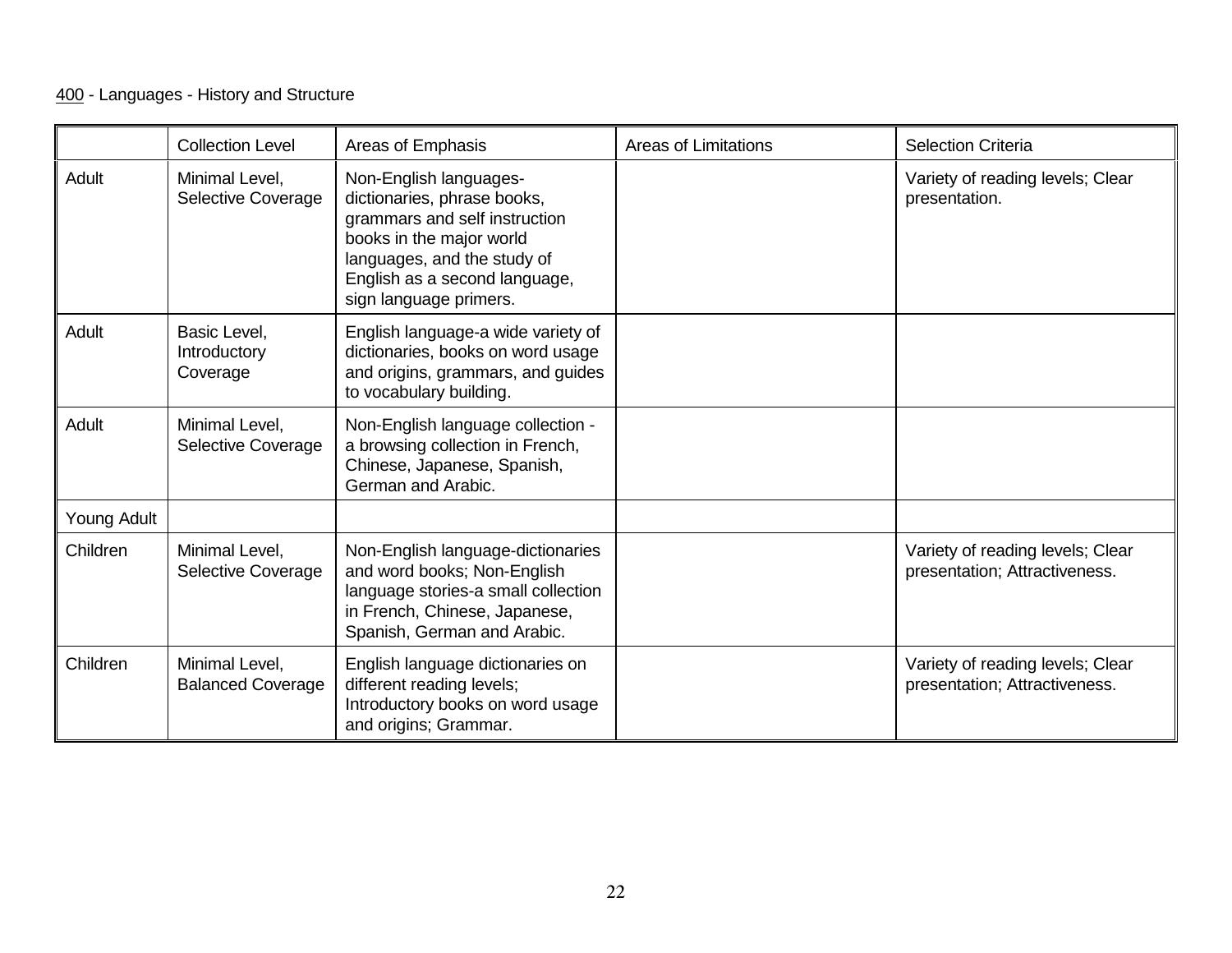# 500 - Mathematics and Sciences

|                | <b>Collection Level</b>                  | Areas of Emphasis                                                                                                                                                                                                                                                                                                                                                   | <b>Areas of Limitations</b> | <b>Selection Criteria</b>                                                                                                                                                                                                                                   |
|----------------|------------------------------------------|---------------------------------------------------------------------------------------------------------------------------------------------------------------------------------------------------------------------------------------------------------------------------------------------------------------------------------------------------------------------|-----------------------------|-------------------------------------------------------------------------------------------------------------------------------------------------------------------------------------------------------------------------------------------------------------|
| Adult          | Basic Level,<br>Introductory<br>Coverage | Mathematics, Physics,<br>Chemistry-recreational and self<br>teaching handbooks and<br>popular works; Astronomy-<br>histories of science, texts and<br>amateur's manuals; Earth<br>Sciences; Life Sciences-field<br>guides and handbooks to the<br>various flora and fauna, and<br>titles on individual species;<br>Curriculum - relevant Science<br>Fair materials. |                             | Accuracy; Currency; Clear<br>presentation; Nontechnical<br>language where possible;<br>Variety of reading levels;<br>Illustrations; Indexes;<br>Representation of varying<br>viewpoints; Textbooks chosen<br>where they are the best<br>material available. |
| Young<br>Adult | Out of Scope                             |                                                                                                                                                                                                                                                                                                                                                                     |                             |                                                                                                                                                                                                                                                             |
| Children       | Basic Level,<br>Introductory<br>Coverage | Mathematics, Physics,<br>Chemistry-recreational and self<br>teaching handbooks and<br>popular works; Astronomy-<br>histories of science, texts and<br>amateur's manuals; Earth<br>Sciences; Life Sciences-field<br>guides and handbooks to the<br>various flora and fauna, and<br>titles on individual species;<br>Curriculum - relevant Science<br>Fair materials. |                             | Accuracy, Currency, Clear<br>presentation; Nontechnical<br>language where possible;<br>Variety of reading levels;<br>Illustrations; Indexes;<br>Representation of varying<br>viewpoints; Textbooks chosen<br>where they are the best<br>material available. |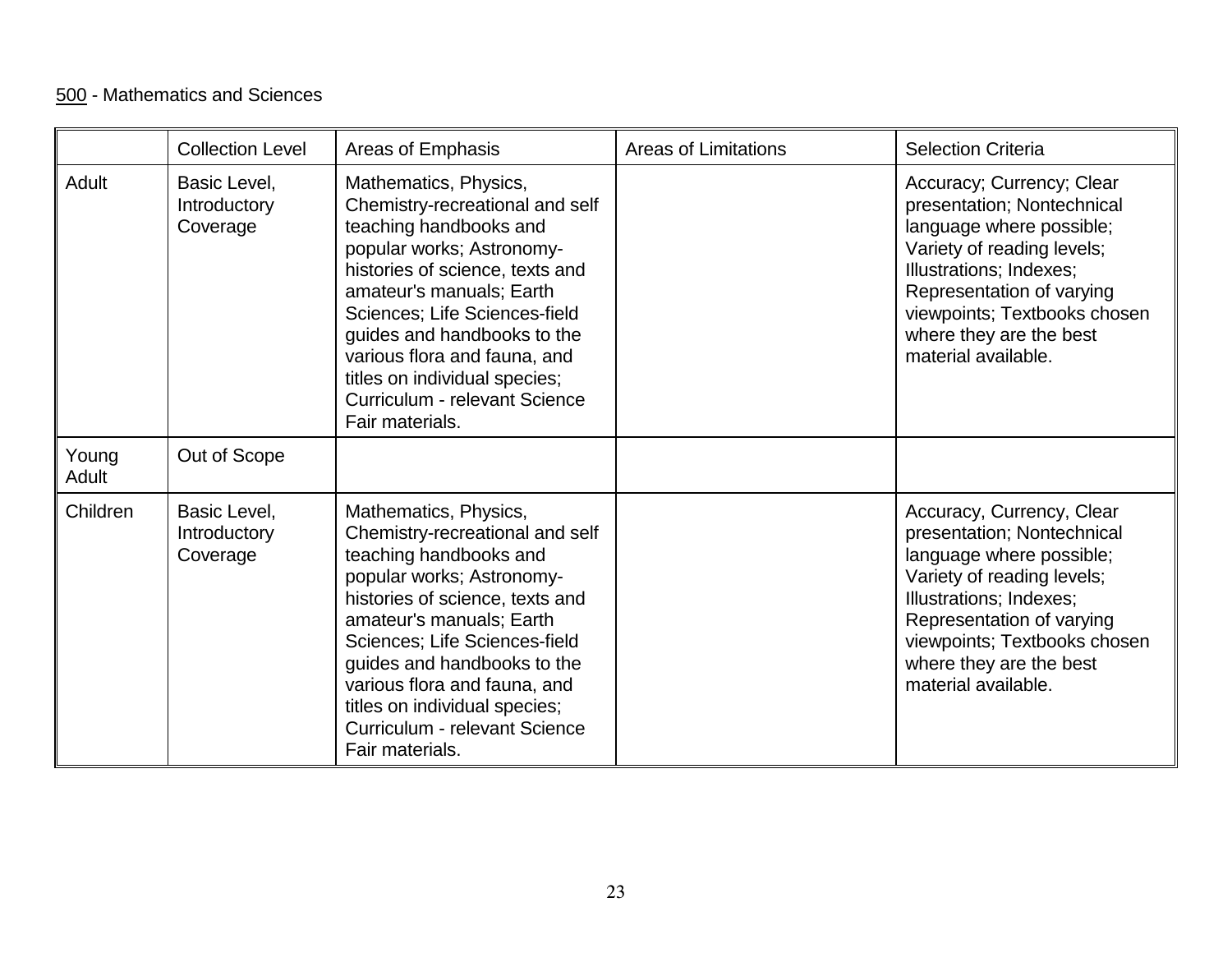|             | <b>Collection Level</b>                    | Areas of Emphasis                                                                                                                                                                                                                                                                                                                                                                                                                                                                   | Areas of<br>Limitations | <b>Selection Criteria</b>                                                                                                                                                     |
|-------------|--------------------------------------------|-------------------------------------------------------------------------------------------------------------------------------------------------------------------------------------------------------------------------------------------------------------------------------------------------------------------------------------------------------------------------------------------------------------------------------------------------------------------------------------|-------------------------|-------------------------------------------------------------------------------------------------------------------------------------------------------------------------------|
| Adult       | Minimal Level,<br><b>Balanced Coverage</b> | Vehicle repair manuals-for current and older vehicles.                                                                                                                                                                                                                                                                                                                                                                                                                              |                         | Accuracy; Currency; Variety of<br>reading levels; Illustrations;<br>Indexes; Representation of varying<br>viewpoints; Reputation of author;<br>Textbooks chosen where needed. |
| Adult       | Basic Level,<br>Advanced<br>Coverage       | Medicine and Health including factual materials and<br>materials advocating a popular point of view; Cookbooks-<br>including a wide range of skills, ethnic areas and<br>specialized dietary requirements; Business and<br>Management-covering the range of business topics, but<br>emphasizing self-help and small business rather than<br>technical materials; House repairs, crafts, construction-<br>covering the range of amateur levels of expertise;<br>Parenting materials. |                         |                                                                                                                                                                               |
| Young Adult | Minimal Level,<br>Selective Coverage       | Self-help books on appearance, relationships, driving,<br>vehicle repair, health, baby-sitting, directed at Young<br>Adult concerns.                                                                                                                                                                                                                                                                                                                                                |                         | Accuracy; Currency;<br>Attractiveness; Suitability to target<br>audiences; Paperbacks preferred.                                                                              |
| Children    | Basic Level,<br>Introductory<br>Coverage   | Health; Pets.                                                                                                                                                                                                                                                                                                                                                                                                                                                                       |                         | Accuracy, Currency, Variety of<br>reading levels; Illustrations;<br>Indexes; Representation of varying<br>viewpoints; Reputation of author;<br>Textbooks chosen were needed.  |
| Children    | Minimal Level,<br><b>Balanced Coverage</b> | Children's cookbooks; Inventors and inventions;<br>Gardening; Vehicles.                                                                                                                                                                                                                                                                                                                                                                                                             |                         | Accuracy, Currency, Variety of<br>reading levels; Illustrations;<br>Indexes; Representation of varying<br>viewpoints; Reputation of author.                                   |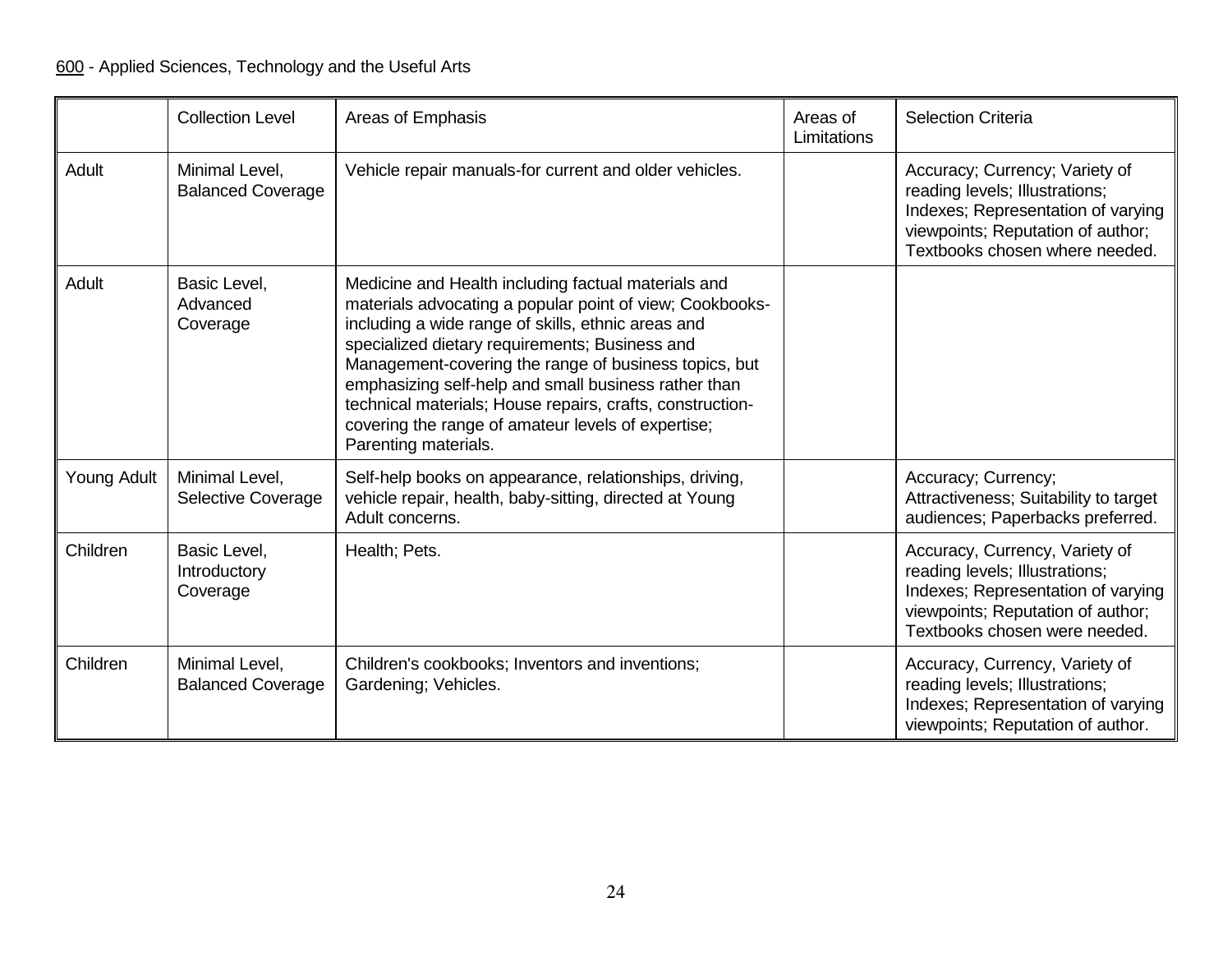|                       | <b>Collection Level</b>                       | <b>Areas of Emphasis</b>                                                                                                                                                                                                                                                                                                                                                                                                                                                                                                                                                                                                    | Areas of<br>Limitations          | <b>Selection Criteria</b>                                                                                                                   |
|-----------------------|-----------------------------------------------|-----------------------------------------------------------------------------------------------------------------------------------------------------------------------------------------------------------------------------------------------------------------------------------------------------------------------------------------------------------------------------------------------------------------------------------------------------------------------------------------------------------------------------------------------------------------------------------------------------------------------------|----------------------------------|---------------------------------------------------------------------------------------------------------------------------------------------|
| Adult                 | Basic Level,<br>Advanced<br>Coverage          | Art-including representative works on the<br>history and practice of each art form, the<br>major movements, periods and artists or<br>performers; Landscape, house and interior<br>design covering a wide range of styles; Self-<br>help books containing a wide range of lay<br>expertise on the different craft forms; Music-<br>including collections of popular songs of<br>various periods and self-instruction manuals<br>for popular instruments; Sports and<br>Performing Arts-including instructions for the<br>entire range of games and self-instruction<br>books for the various sports and performing<br>arts. | Sheet music is<br>not collected. | Currency (except for standard<br>works); Illustrations; Indexes;<br>Inclusion in standard library<br>indexes; Variety of reading<br>levels. |
| Young<br><b>Adult</b> | Minimal Level,<br>Selective<br>Coverage       | Popular handicrafts; Sports; Entertainment;<br>Graphic novels; Role-playing games; Music.                                                                                                                                                                                                                                                                                                                                                                                                                                                                                                                                   |                                  | Currency; Popularity;<br>Attractiveness; Paperbacks<br>preferred.                                                                           |
| Children              | Basic Level,<br>Introductory<br>Coverage      | Ancient and Medieval Architecture; Crafts;<br>Song books; Sports.                                                                                                                                                                                                                                                                                                                                                                                                                                                                                                                                                           |                                  | Currency (except for standard<br>works); Illustrations; Indexes;<br>Inclusion in standard library<br>indexes; Variety of reading<br>levels. |
| Children              | Minimal Level,<br><b>Balanced</b><br>Coverage | Basic art history and representative Western<br>artists and their works; "How to draw" books.                                                                                                                                                                                                                                                                                                                                                                                                                                                                                                                               |                                  | Illustrations; Indexes; Variety of<br>reading levels; Popularity.                                                                           |
| Children              | Minimal Level,<br>Selective<br>Coverage       | Photography; Stamp and coin collecting.                                                                                                                                                                                                                                                                                                                                                                                                                                                                                                                                                                                     |                                  | Illustrations; Indexes; Variety of<br>reading levels; Popularity.                                                                           |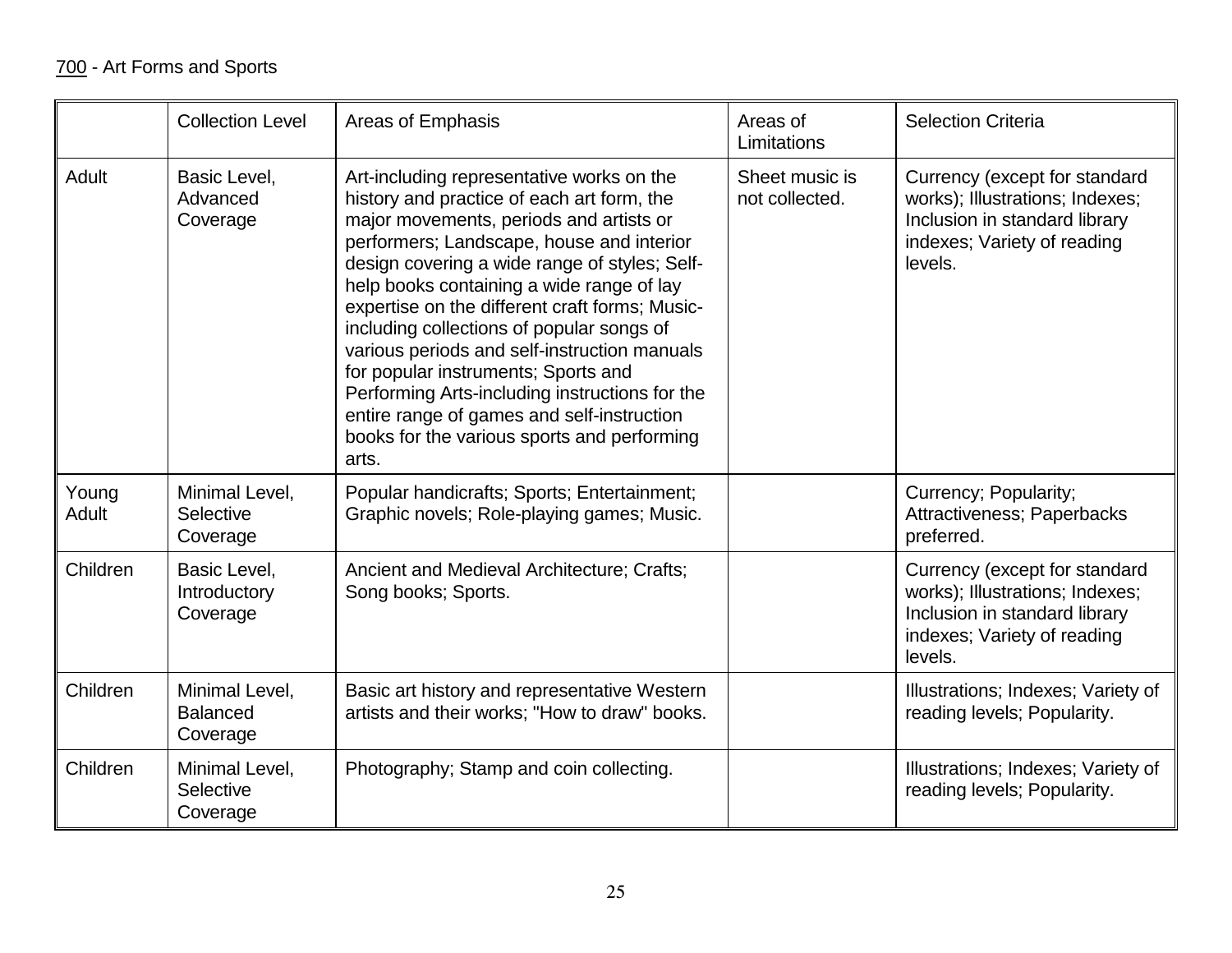|             | <b>Collection Level</b>                     | Areas of Emphasis                                                                                                                                                                                                                                          | <b>Areas of Limitations</b> | <b>Selection Criteria</b>                                                                                                                                  |
|-------------|---------------------------------------------|------------------------------------------------------------------------------------------------------------------------------------------------------------------------------------------------------------------------------------------------------------|-----------------------------|------------------------------------------------------------------------------------------------------------------------------------------------------------|
| Adult       | Minimal Level,<br><b>Selective Coverage</b> | European literature-criticism,<br>history, translations of works of<br>major authors, genres and periods.                                                                                                                                                  |                             | Reputation and significance of the<br>author; Inclusion in standard library<br>indexes; Variety of reading levels;<br>Nonacademic approach.                |
| Adult       | Minimal Coverage<br>or Less                 | Other world literature-history,<br>translations of major authors and<br>genres.                                                                                                                                                                            |                             |                                                                                                                                                            |
| Adult       | Basic Level,<br>Introductory<br>Coverage    | American and British literature-<br>literary criticism and theory of<br>major authors and genres, poetry<br>and drama; collections of<br>speeches, toasts and jokes,<br>especially to aid the amateur;<br>handbooks and manuals for the<br>amateur writer. |                             |                                                                                                                                                            |
| Young Adult | Minimal Level or<br>Less                    | Poetry or other literary forms<br>appealing to the target audience.                                                                                                                                                                                        |                             | Popular demand; Attractiveness;<br>Paperbacks preferred.                                                                                                   |
| Children    | Minimal Level,<br><b>Selective Coverage</b> | Literature that reflects cultures<br>other than Anglo-American.                                                                                                                                                                                            |                             | Reputation and significance of the<br>author; Inclusion in standard library<br>indexes; Variety of reading levels;<br>Nonacademic approach.                |
| Children    | Basic Level,<br>Introductory<br>Coverage    | American and British poetry; Jokes<br>and riddles.                                                                                                                                                                                                         |                             | Reputation and significance of the<br>author; Inclusion in standard library<br>indexes; Variety of reading levels;<br>Nonacademic approach;<br>Popularity. |
| Children    | Minimal Level,<br><b>Balanced Coverage</b>  | Handbooks and manuals to aid the<br>child writer.                                                                                                                                                                                                          |                             |                                                                                                                                                            |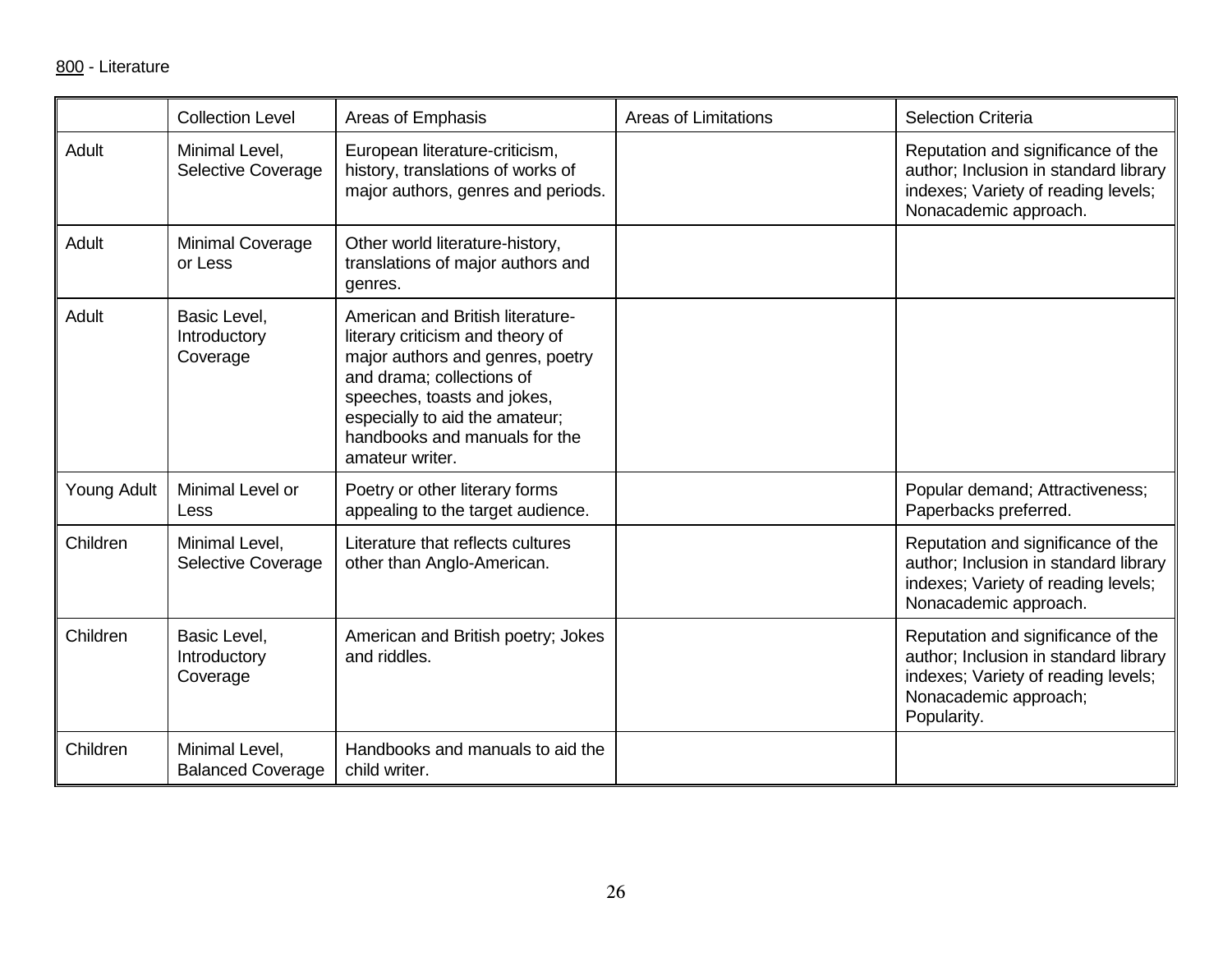# 900 - Geography, Travel, Collective Biography, History

|                | <b>Collection Level</b>                  | Areas of Emphasis                                                                                                                                                                                                                                                                                                                                                                                                                    | <b>Areas of Limitations</b>                                 | <b>Selection Criteria</b>                                                                                                    |
|----------------|------------------------------------------|--------------------------------------------------------------------------------------------------------------------------------------------------------------------------------------------------------------------------------------------------------------------------------------------------------------------------------------------------------------------------------------------------------------------------------------|-------------------------------------------------------------|------------------------------------------------------------------------------------------------------------------------------|
| Adult          | Basic Level,<br>Advanced<br>Coverage     | Travel and Geography-standard<br>up-to-date guidebooks to the<br>United States, Europe and<br>major African, Asian and Latin<br>American countries, with special<br>emphasis on Ohio geography<br>and travel; History-histories of<br>all countries with emphasis on<br>the American Revolution, Civil<br>War, World Wars I and II and<br>the Vietnam War, and histories<br>of Worthington and Franklin<br>and surrounding counties. | Detailed genealogical research<br>sources are not selected. | Currency; Accuracy; Variety of<br>reading levels; Representation<br>of varying viewpoints;<br>Illustrations; Indexes.        |
| Young<br>Adult | <b>Minimal Level</b>                     | History or collective biography<br>on topics and in a style<br>attractive to the target audience;<br>Travel for young people.                                                                                                                                                                                                                                                                                                        |                                                             | Currency; Accuracy; Attractive<br>presentation; Paperbacks<br>preferred.                                                     |
| Children       | Basic Level,<br>Introductory<br>Coverage | Geography and History-all<br>countries of the world with<br>emphasis on the United States;<br>Collective Biography.                                                                                                                                                                                                                                                                                                                  |                                                             | Currency; Accuracy; Clear<br>presentation; Variety of reading<br>levels; Inclusion in standard<br>library indexes and tools. |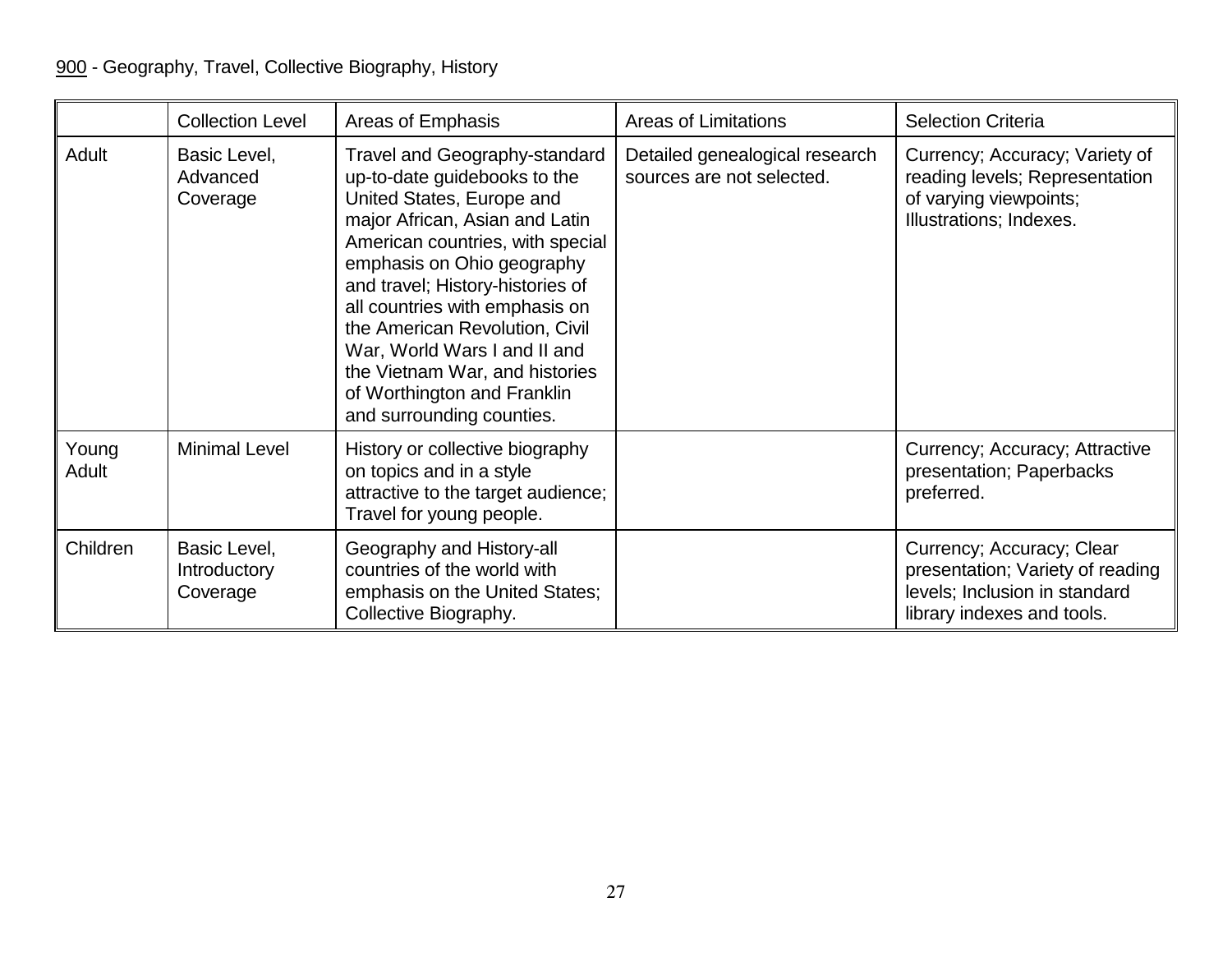# $\underline{\mathsf{B}}$  - Biography

|                | <b>Collection Level</b>                  | Areas of Emphasis                                                                                                                                                                                                                                                                            | <b>Areas of Limitations</b> | <b>Selection Criteria</b>                                                                          |
|----------------|------------------------------------------|----------------------------------------------------------------------------------------------------------------------------------------------------------------------------------------------------------------------------------------------------------------------------------------------|-----------------------------|----------------------------------------------------------------------------------------------------|
| Adult          | Basic Level,<br>Introductory<br>Coverage | Individual biography, including<br>autobiography, diaries,<br>memoirs, journals and letters of<br>well-known people in a variety<br>of fields, and those who, though<br>not well known, depict lives<br>likely to appeal to the general<br>reader, with emphasis on the<br>lives of Ohioans. |                             | Reviews; Documentation;<br>Reputation of the author or<br>publisher.                               |
| Young<br>Adult | Minimal Level,<br>Selective<br>Coverage  | Individual biographies of<br>popular culture figures.                                                                                                                                                                                                                                        |                             | Currency; Attractiveness;<br>Paperbacks preferred.                                                 |
| Children       | Basic Level,<br>Introductory<br>Coverage | Biographies of well known<br>people in a variety of fields, and<br>of those who, though not well<br>known, depict lives likely to<br>appeal to general readers, with<br>emphasis on the lives of<br>Ohioans.                                                                                 |                             | Reviews; Documentation;<br>Reputation of the author or<br>publisher; Variety of reading<br>levels. |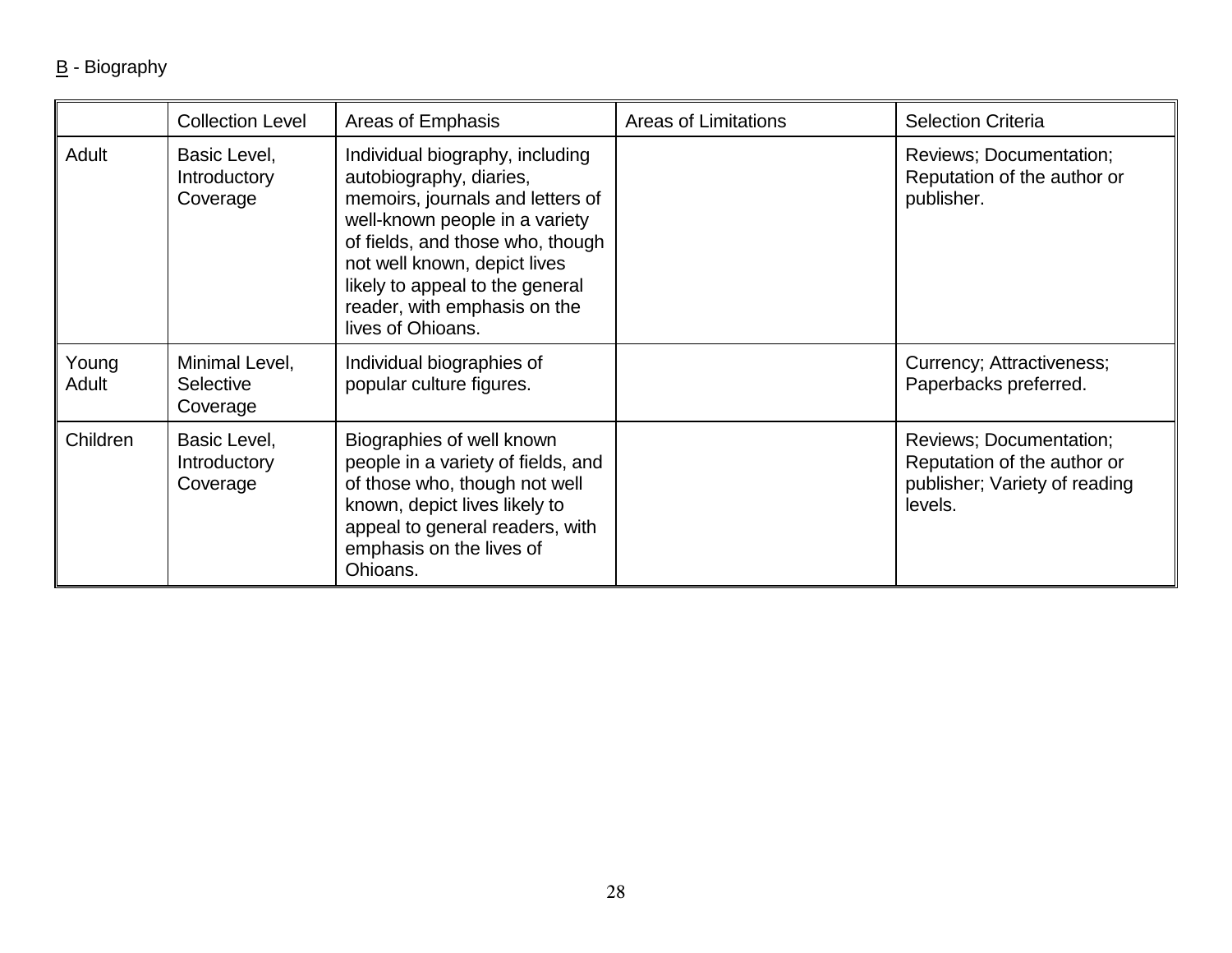## **Fiction**

|       | <b>Collection Level</b>                                                                               | Areas of Emphasis                                                                                                                                                                                                                                                                                                                                                                                                                                                                                                                                                           | <b>Areas of Limitations</b>                                                | <b>Selection Criteria</b>                                                                                                                                             |
|-------|-------------------------------------------------------------------------------------------------------|-----------------------------------------------------------------------------------------------------------------------------------------------------------------------------------------------------------------------------------------------------------------------------------------------------------------------------------------------------------------------------------------------------------------------------------------------------------------------------------------------------------------------------------------------------------------------------|----------------------------------------------------------------------------|-----------------------------------------------------------------------------------------------------------------------------------------------------------------------|
| Adult | <b>Basic Resource -</b><br><b>Northwest Library</b><br>Research Level -<br>Old Worthington<br>Library | Classics-including a core<br>collection in English, and in<br>translation, in popular editions;<br>Genre fiction-emphasizing<br>mysteries, science fiction,<br>fantasy, westerns, romance;<br>Contemporary fiction-reflecting<br>new trends in thought, form and<br>structure; Novels by Ohio<br>authors, about Ohio or with<br>Ohio as a setting; Short stories-<br>emphasizing American short<br>stories, and collections of<br>significant new authors; Old<br>Worthington Library focusing<br>more on foreign authors,<br>multicultural themes and<br>translated works. | Northwest Library does not<br>collect heavily of Ohio<br>authors/settings. | Reputation of the author or<br>publisher; Status as a classic;<br>Inclusion in standard library<br>indexes and tools; Reviews;<br>Demand/audience-patron<br>requests. |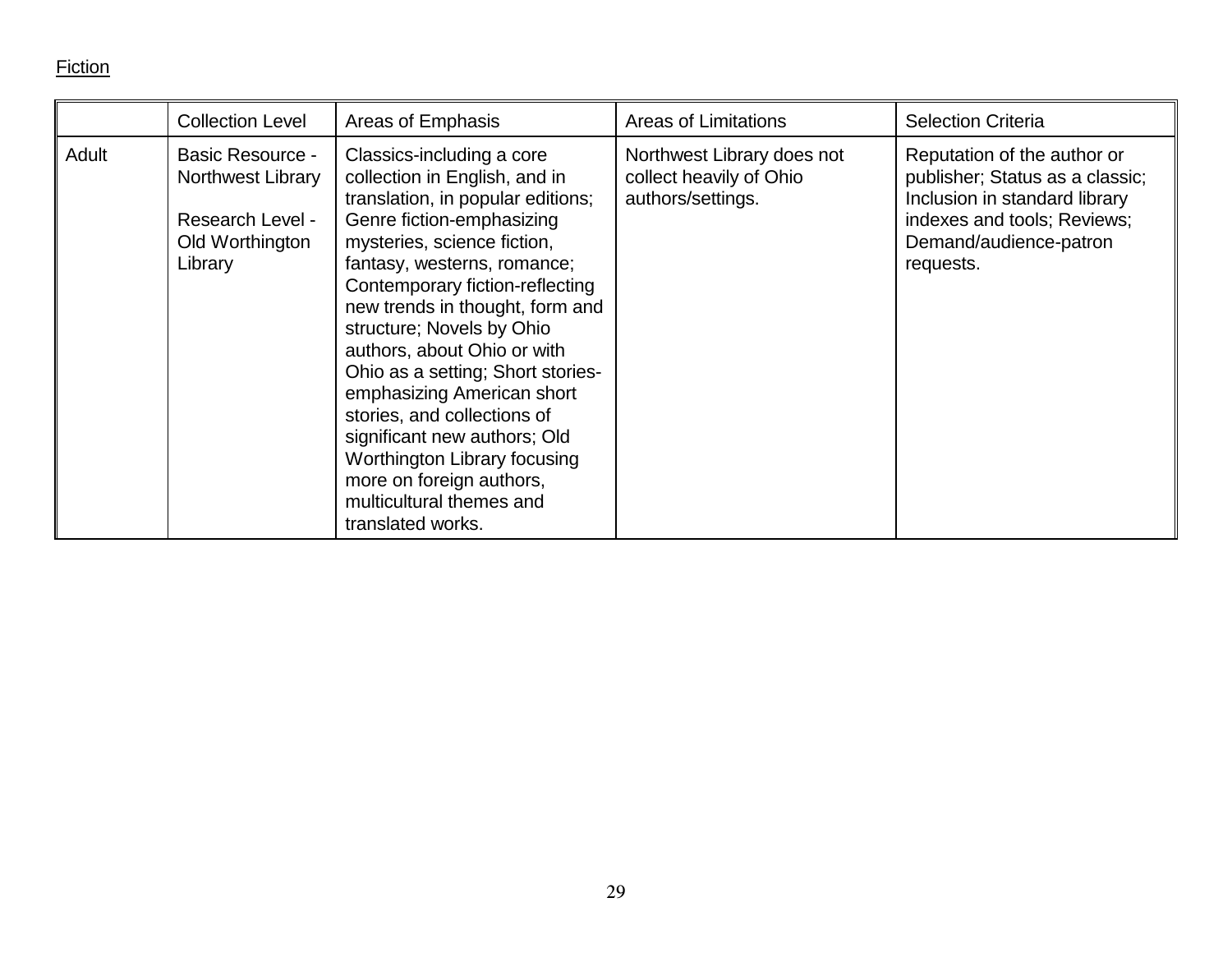|                | <b>Collection Level</b> | Areas of Emphasis                                                                                                                                                                                                                                                                                                                                                                                                                                                                                                                                | <b>Areas of Limitations</b> | <b>Selection Criteria</b>                                                                                                                                                                                                    |
|----------------|-------------------------|--------------------------------------------------------------------------------------------------------------------------------------------------------------------------------------------------------------------------------------------------------------------------------------------------------------------------------------------------------------------------------------------------------------------------------------------------------------------------------------------------------------------------------------------------|-----------------------------|------------------------------------------------------------------------------------------------------------------------------------------------------------------------------------------------------------------------------|
| Young<br>Adult |                         | Young Adult literature-including<br>well-written novels in hardback<br>format which are included in<br>reviewing sources. This section<br>includes a wide range of current<br>and classic materials; Young<br>Adult paperbacks-consisting of<br>popular Young Adult fiction<br>which appeals to young adults.<br>Series and formula fiction.<br>Paperback reprints of Young<br><b>Adult literature; Genres-</b><br>including realistic themes,<br>adventure, romance, mystery<br>and horror, historical fiction,<br>science fiction and fantasy. |                             | Reputation of the author or<br>publisher; Reviews; Variety of<br>reading levels; Language, styles<br>and ideas appropriate for<br>intended audience; Inclusion in<br>standard library indexes and<br>tools; Audience demand. |
| Children       | <b>Basic Level</b>      | Picture books-including a wide<br>range of genres and styles, with<br>pictures as an integral part of<br>the story. Board books to meet<br>the needs of the youngest child.<br>Readers-containing a wide<br>range of genres from beginning<br>through second grade reading<br>level; Juvenile Fiction-including<br>a wide range of current and<br>classic materials through the<br>sixth-grade reading level.                                                                                                                                    |                             | Variety of reading levels;<br>Language, style and ideas<br>appropriate for intended<br>audience; Illustrations;<br>Reputation of the author or<br>publisher; Inclusion in standard<br>library indexes and tools.             |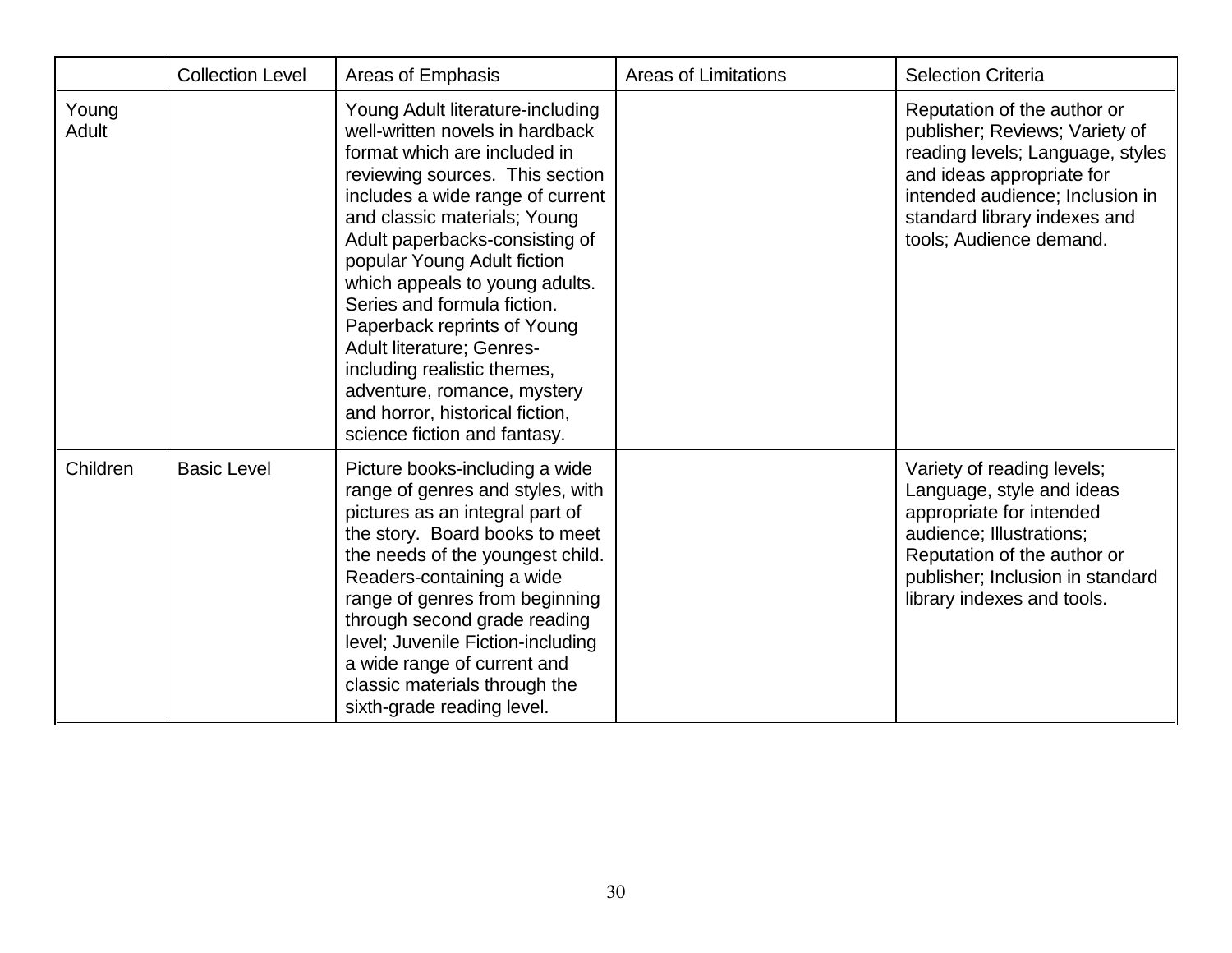# Reference - Print

|                | <b>Collection Level</b>              | Areas of Emphasis                                                                                                                                                                                                                                                                                                                                                                                                                                                                              | <b>Areas of Limitations</b> | <b>Selection Criteria</b>                                                                                                   |
|----------------|--------------------------------------|------------------------------------------------------------------------------------------------------------------------------------------------------------------------------------------------------------------------------------------------------------------------------------------------------------------------------------------------------------------------------------------------------------------------------------------------------------------------------------------------|-----------------------------|-----------------------------------------------------------------------------------------------------------------------------|
| Adult          | Basic Level,<br>Advanced<br>Coverage | Adult Reference-includes the<br>entire range of subjects to<br>answer questions that do not<br>involve extensive research, with<br>a wide variety of types of<br>materials. Special emphasis is<br>placed on law, education,<br>science, business, literature,<br>biography and history,<br>especially local history.<br>Audio-Visual Reference-<br>materials to assist in locating<br>audio-visual materials and to<br>provide immediate patron<br>access to brief information<br>about them. |                             | Currency; Accuracy; Clear<br>presentation; Indexes; Variety<br>of reading levels; Reputation of<br>the author or publisher. |
| Young<br>Adult | <b>Basic Level</b>                   | Fiction and Young Adult<br>Reference-materials to assist<br>with adult and young adult<br>readers' advisory, with<br>emphasis in Young Adult on<br>subjects and grade levels of<br>materials.                                                                                                                                                                                                                                                                                                  |                             | Currency; Accuracy; Clear<br>presentation; Indexes; Variety<br>of reading levels; Reputation of<br>the author or publisher. |
| Children       | <b>Basic Level</b>                   | <b>Children's Reference-materials</b><br>to assist with readers' advisory,<br>collection development,<br>programming and reference<br>work.                                                                                                                                                                                                                                                                                                                                                    |                             | Currency; Accuracy; Clear<br>presentation; Indexes; Variety<br>of reading levels; Reputation of<br>the author or publisher. |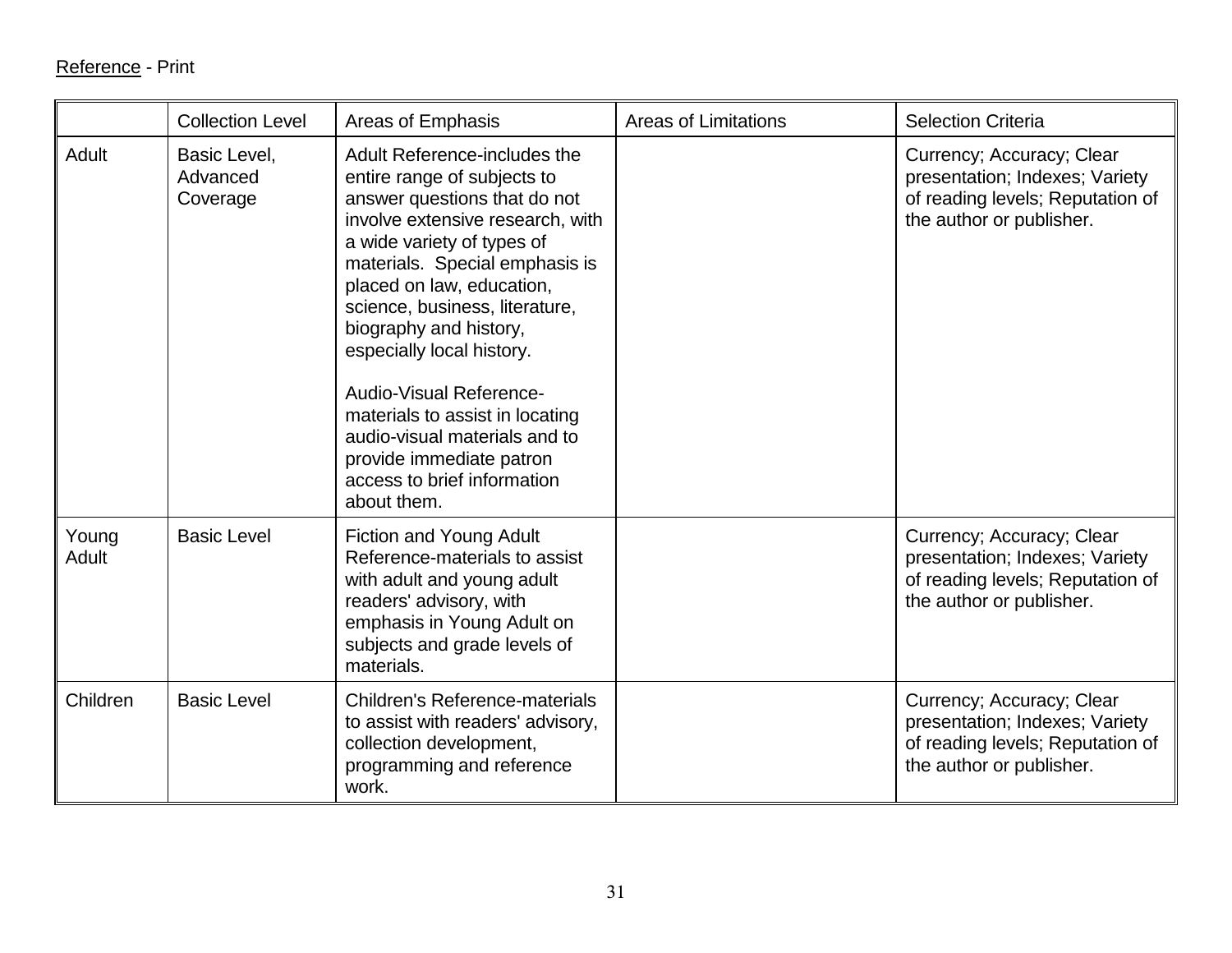## Reference - CD-ROM

|          | <b>Collection Level</b> | Areas of Emphasis                                                                                                                                                                                    | <b>Selection Criteria</b>                                                                                                                                                                                                                           |
|----------|-------------------------|------------------------------------------------------------------------------------------------------------------------------------------------------------------------------------------------------|-----------------------------------------------------------------------------------------------------------------------------------------------------------------------------------------------------------------------------------------------------|
| Adult    | <b>Basic Level</b>      | Business, government sources,<br>general reference and subject<br>areas where more sophisticated<br>accessibility and retrieval are<br>available or subject areas not<br>available in other formats. | Currency/updating frequency;<br>Search software; Database<br>structure/content; Cost/benefit<br>comparison to information in<br>other formats; Audience;<br>Documentation; Networking<br>capability; Reliability, reputation<br>of producer/vendor. |
| Children | <b>Minimal Level</b>    | General reference and reading<br>readiness.                                                                                                                                                          | Currency; Demand; Age<br>appropriate; Networking<br>capability; Reliability, reputation<br>of producer/vendor.                                                                                                                                      |

## Reference - Online

|       | <b>Collection Level</b> | Areas of Emphasis                                                                                                                                                      | <b>Selection Criteria</b>                                                                                                                                                                                                                |
|-------|-------------------------|------------------------------------------------------------------------------------------------------------------------------------------------------------------------|------------------------------------------------------------------------------------------------------------------------------------------------------------------------------------------------------------------------------------------|
| Adult | <b>Basic Level</b>      | Business, government sources,<br>general reference and subject<br>areas not available in other<br>formats or where retrieval is<br>more current and precise<br>online. | Currency/updating frequency;<br>Search software; Database<br>structure/content; Cost/benefit<br>comparison to information in<br>other formats; Variety of<br>databases; Reliability,<br>reputation of producer/vendor;<br>Documentation. |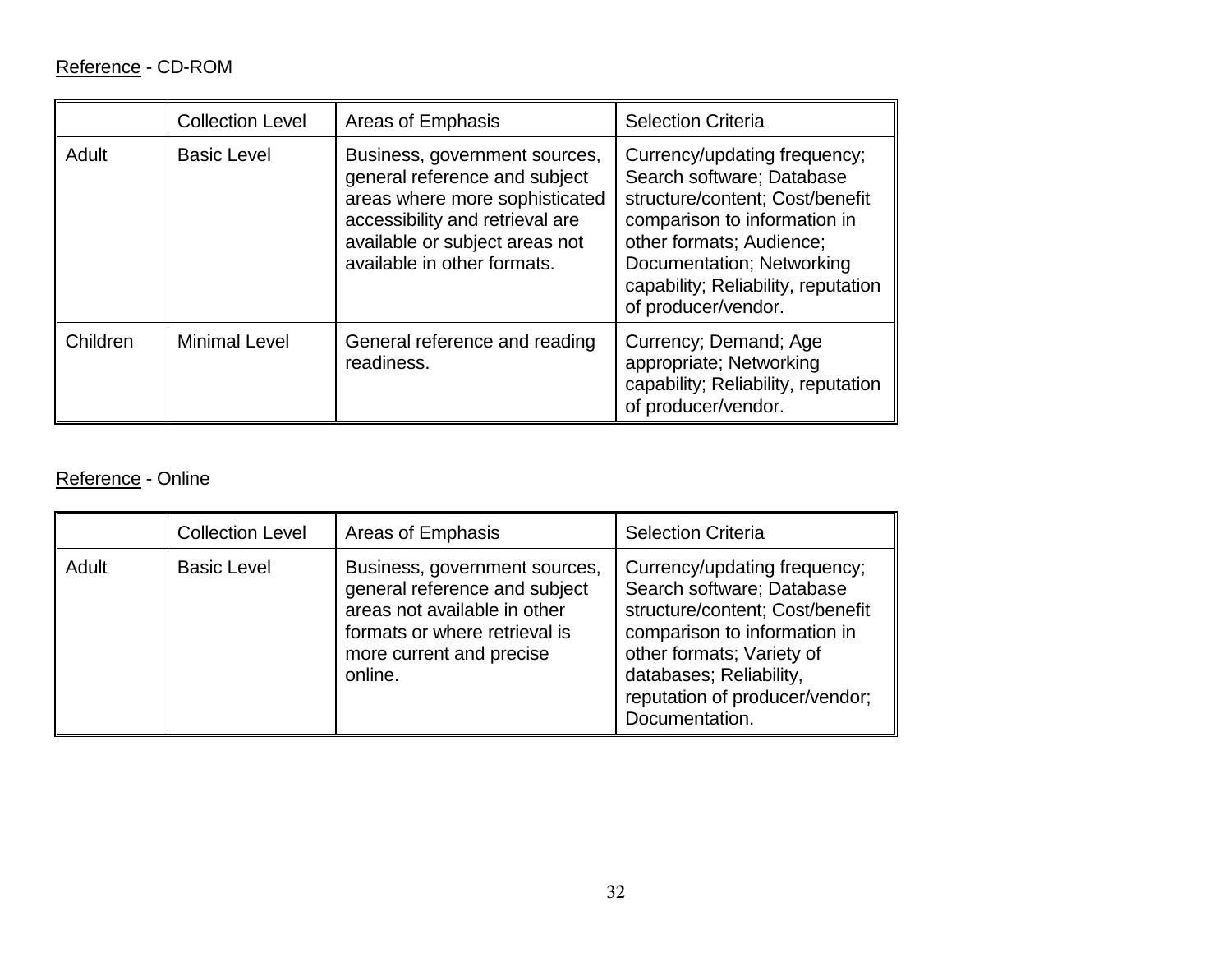# Audio-Visual - Audiocassettes - Spoken - Fiction

|          | <b>Collection Level</b>                       | Areas of Emphasis                                                          | <b>Selection Criteria</b>                                                        |
|----------|-----------------------------------------------|----------------------------------------------------------------------------|----------------------------------------------------------------------------------|
| Adult    | Basic Level,<br>Augmented                     | Adult and Young Adult fiction-in<br>both abridged and unabridged<br>forms. | Quality of recording; Reputation<br>of the author/performer;<br>Reviews, Demand. |
| Children | Minimal Level,<br><b>Balanced</b><br>Coverage | Fiction.                                                                   | Quality of recording; Reputation<br>of the author/performer;<br>Reviews; Demand. |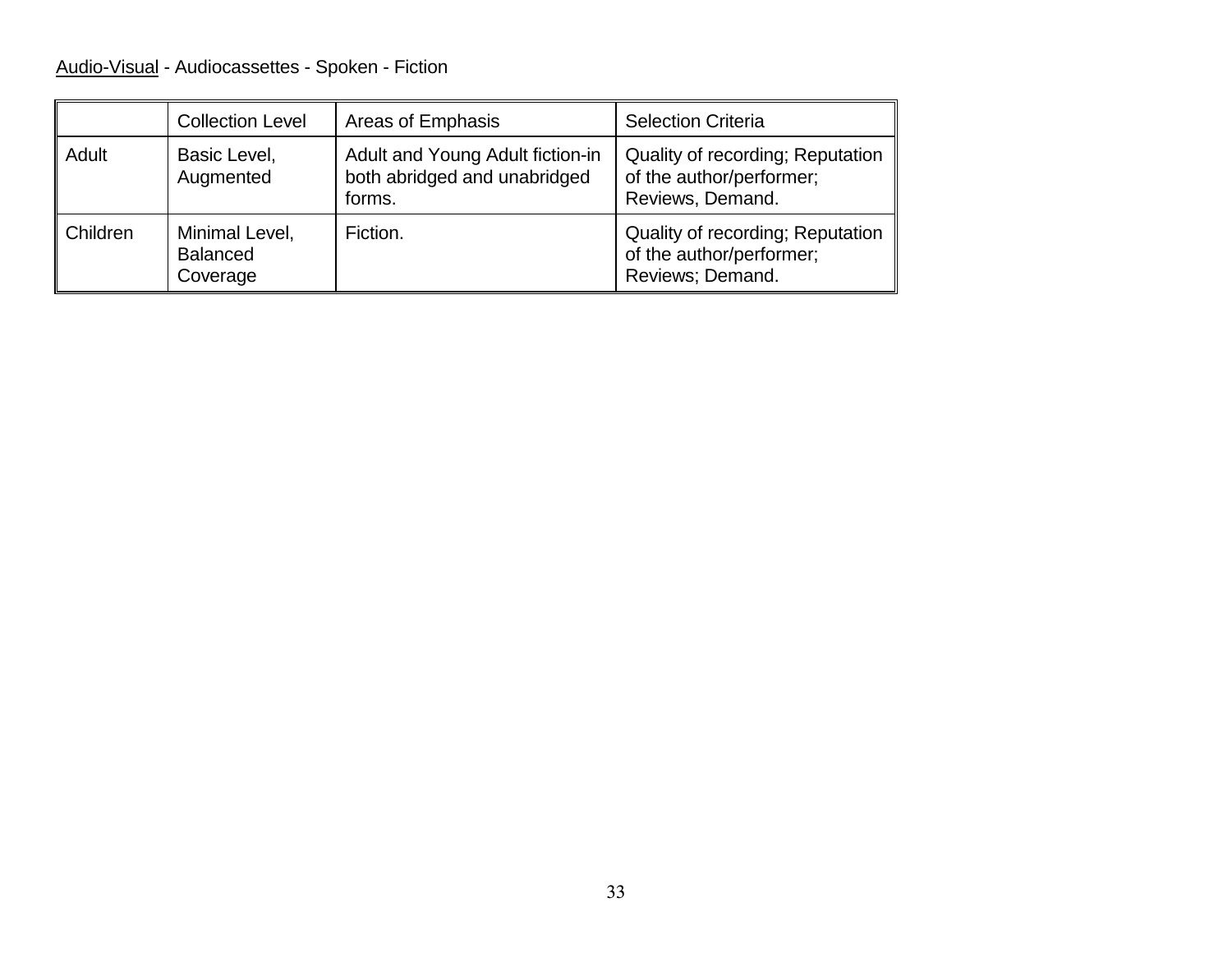Audio-Visual - Audiocassettes - Spoken - Nonfiction

|          | <b>Collection Level</b> | Areas of Emphasis                                                                                                                                   | <b>Selection Criteria</b>                                                        |
|----------|-------------------------|-----------------------------------------------------------------------------------------------------------------------------------------------------|----------------------------------------------------------------------------------|
| Adult    | <b>Basic Level</b>      | Language instruction-major<br>world languages; Psychology-<br>self help topics; Business-self<br>instruction topics; Biography;<br>History; Travel. | Quality of recording; Reputation<br>of the author/performer;<br>Reviews, Demand. |
| Children | <b>Minimal Level</b>    | Language instruction.                                                                                                                               | Reviews; Demand - patron<br>request.                                             |

Audio-Visual - Audiocassettes - Music

|          | <b>Collection Level</b> | Areas of Emphasis                       | <b>Selection Criteria</b>                                                          |
|----------|-------------------------|-----------------------------------------|------------------------------------------------------------------------------------|
| Adult    | <b>Minimal Level</b>    | A small selection of assorted<br>music. | Quality of recording; Reputation<br>of the author/performer;<br>Reviews; Demand.   |
| Children | <b>Basic Level</b>      | Assorted music.                         | Quality of recording; Reputation  <br>of the author/performer;<br>Reviews; Demand. |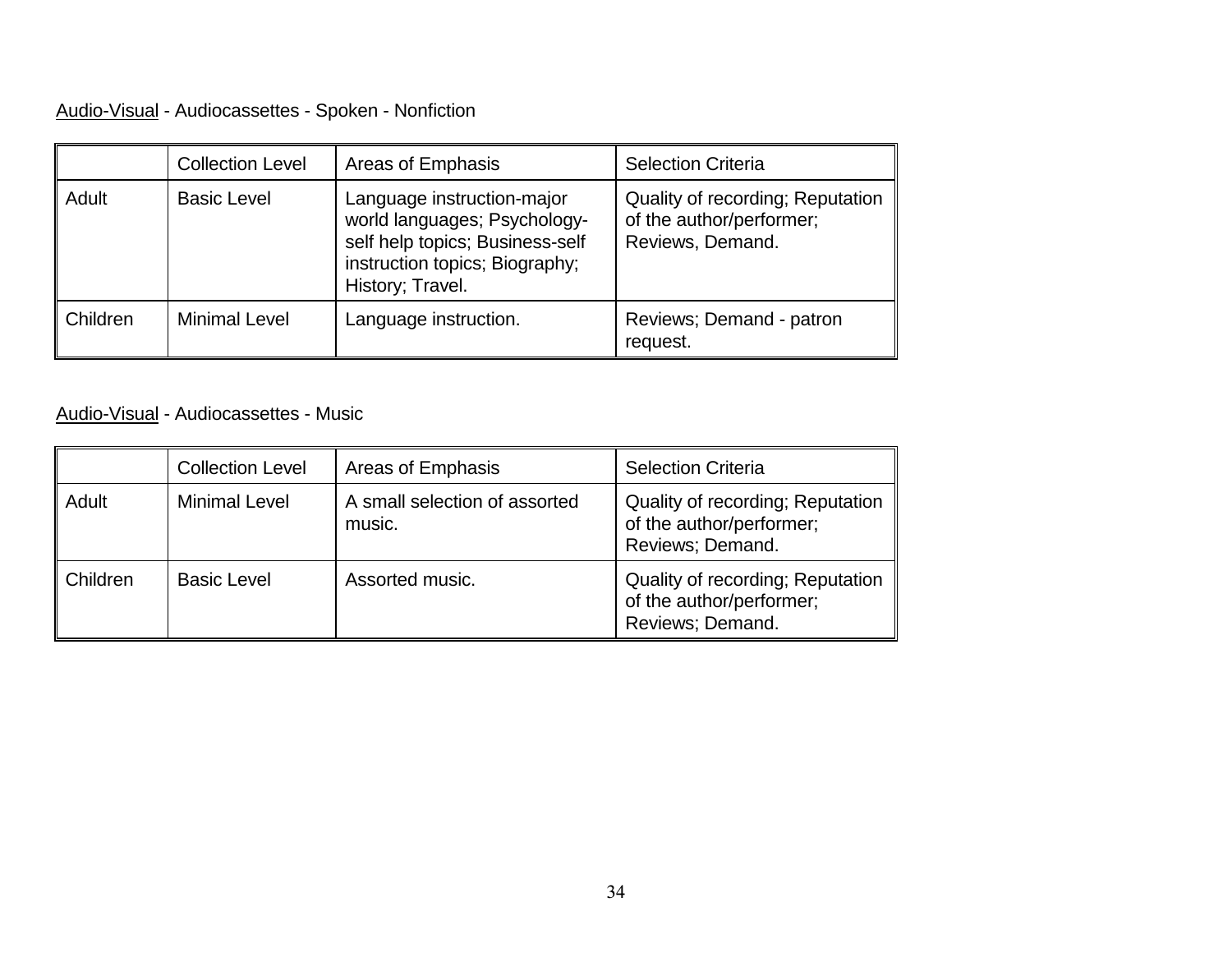## Audio-Visual - Video Cassettes/DVDs - Fiction

|          | <b>Collection Level</b> | Areas of Emphasis                                      | <b>Selection Criteria</b>                                                        |
|----------|-------------------------|--------------------------------------------------------|----------------------------------------------------------------------------------|
| Adult    | <b>Basic Level</b>      | A wide variety of periods,<br>genres, styles.          | Quality of recording; Reputation<br>of the author/performer;<br>Reviews, Demand. |
| Children | <b>Basic Level</b>      | Traditional and contemporary<br>children's literature. | Quality of recording; Reputation<br>of the author/performer;<br>Reviews; Demand. |

## Audio-Visual - Video Cassettes/DVDs - Nonfiction

|          | <b>Collection Level</b> | Areas of Emphasis                                 | <b>Selection Criteria</b>                                          |
|----------|-------------------------|---------------------------------------------------|--------------------------------------------------------------------|
| Adult    | <b>Basic Level</b>      | Travel; The Arts; "How to"; Health;<br>Computers. | Quality of recording; Reviews;<br>Currency of information; Demand. |
| Children | <b>Minimal Level</b>    | Science; Basic concepts; Animals.                 | Quality of recording; Reviews;<br>Demand.                          |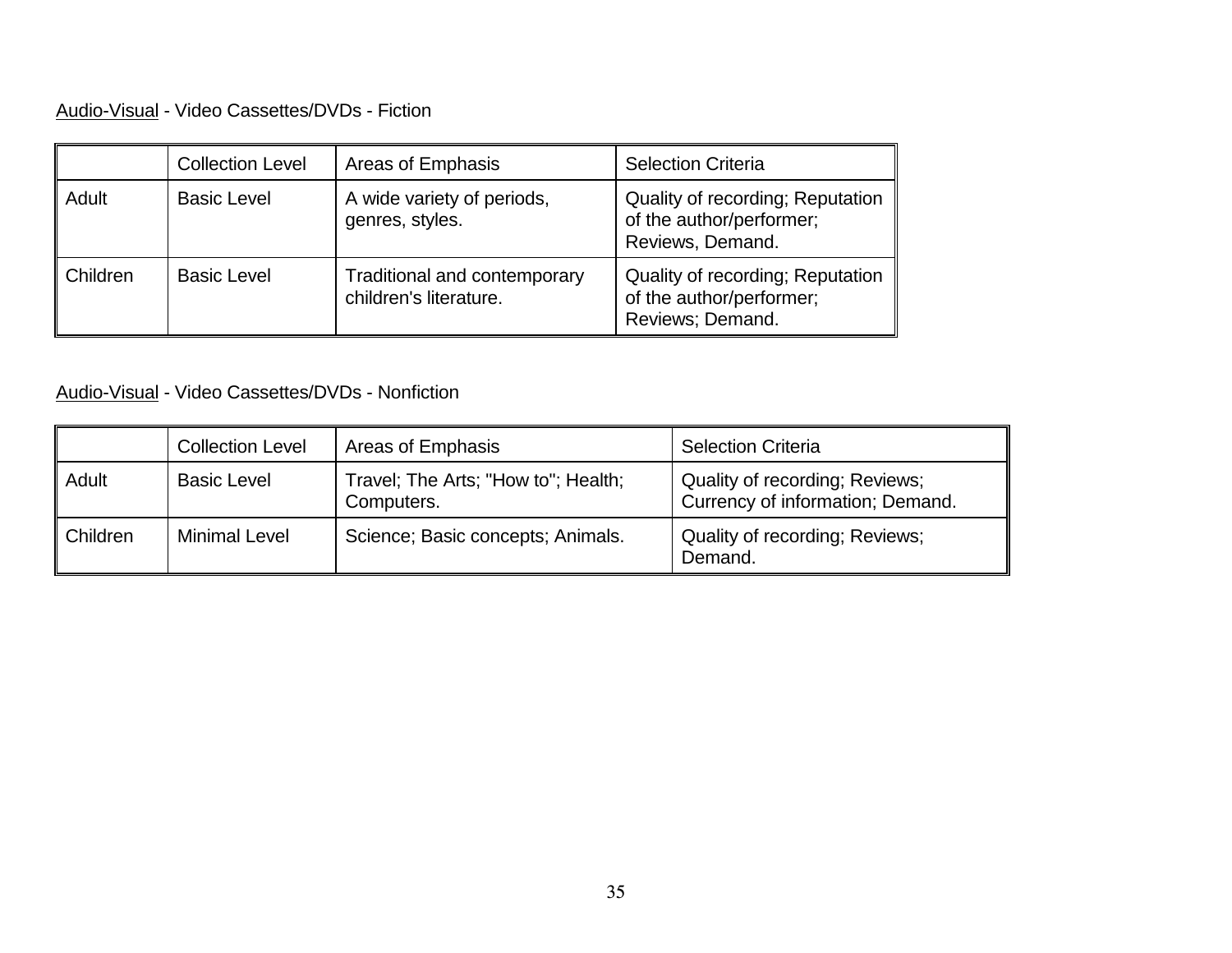## Circulating CD-ROMs

|          | <b>Collection Level</b>                       | Areas of Emphasis                                                                       | <b>Selection Criteria</b>                                                                                                                                  |
|----------|-----------------------------------------------|-----------------------------------------------------------------------------------------|------------------------------------------------------------------------------------------------------------------------------------------------------------|
| Adult    | Minimal Level,<br><b>Balanced</b><br>Coverage | Reference materials, including<br>informational, educational and creative<br>materials. | Variety of topics, including interactive<br>fiction; Price/value ratio; Patron<br>demand; Reviews; PC/MAC platform<br>ratio (aligned with national trend). |
| Children | Minimal Level,<br><b>Basic Coverage</b>       | Reference materials, including<br>informational, educational and creative<br>materials. | Patron demand; Reviews; Quality;<br>Price/value ratios.                                                                                                    |

# **Other Emerging Technology**

|          | <b>Collection Level</b> | Areas of Emphasis                                                                                                               | <b>Selection Criteria</b>                                                                              |
|----------|-------------------------|---------------------------------------------------------------------------------------------------------------------------------|--------------------------------------------------------------------------------------------------------|
| Adult    | Provisional             | A small demand-based collection to<br>test whether patron interest in an<br>emerging technology is reflected in<br>circulation. | Sensitivity by library to advances in<br>technology; Patron interest;<br>Price/value ratio; Reviews.   |
| Children | Provisional             | A small demand-based collection to<br>test whether patron interest in an<br>emerging technology is reflected in<br>circulation. | Variety of topics; Reviews; Price/value<br>ratio; Sensitivity by library to advances<br>in technology. |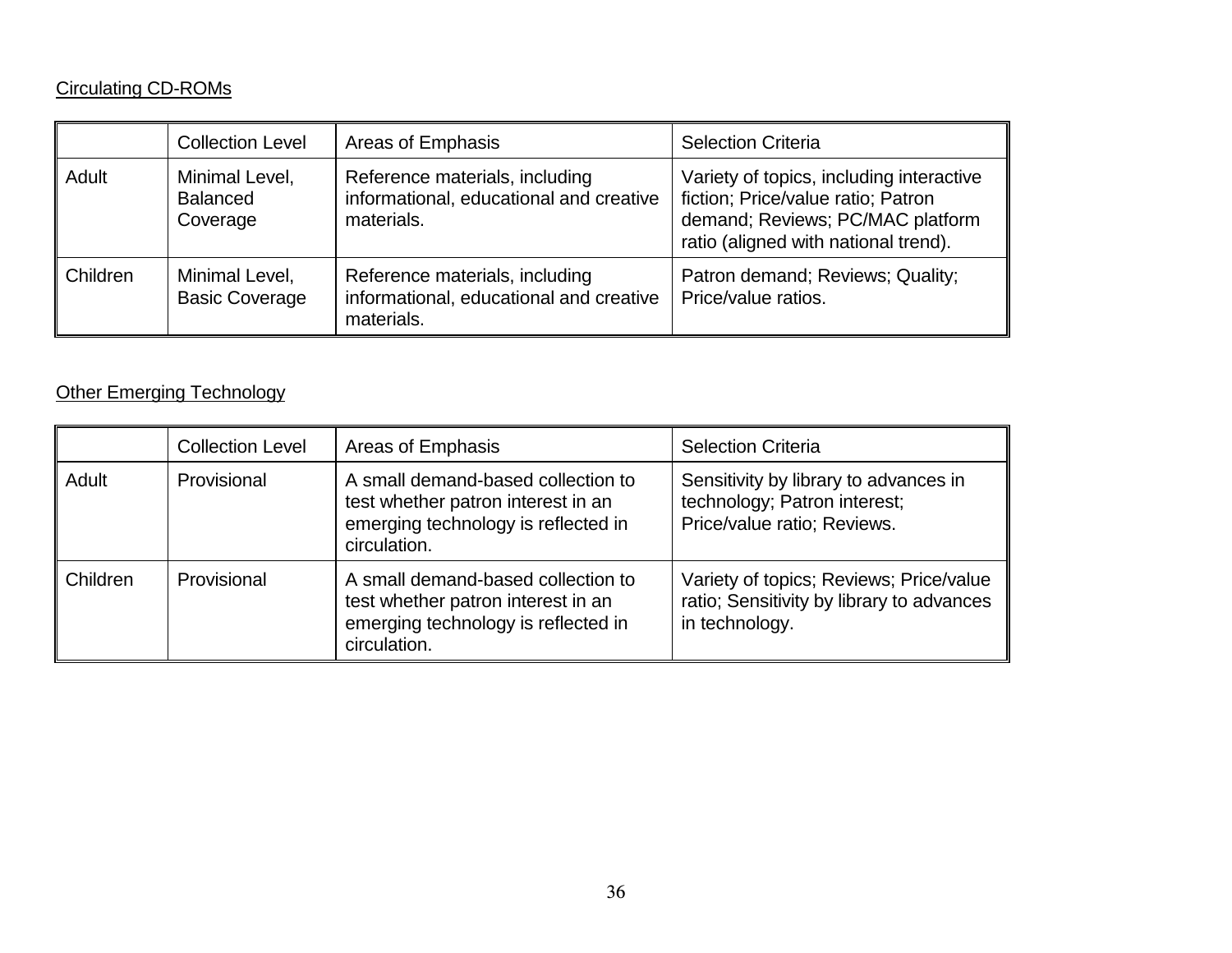### Internet

The Library provides access to World Wide Web sites and other Internet resources through the Library Web Site.

| <b>Collection Level</b>  | Areas of Emphasis | <b>Selection Criteria</b>                                                                                                                          |
|--------------------------|-------------------|----------------------------------------------------------------------------------------------------------------------------------------------------|
| Basic Level,<br>Advanced | All.              | Purpose; audience; content;<br>accuracy; authority; currency;<br>scope; uniqueness;<br>accessibility; format and<br>appearance; workability; cost. |

Detailed selection criteria for Internet resources:

These criteria will be considered in evaluating any web site for selection to the Library Web Site. In combination, these criteria provide a broad assessment of the quality of electronic resources.

Each criterion includes a list of guidelines in question form, which are to be used as applicable in evaluating web sites. Few sites will meet all guidelines; strengths are to be balanced against shortcomings in evaluating a site. Any of the criteria may provide an overwhelming reason to either select or reject a specific site.

## **Purpose**

What is the purpose of the site? Is this clearly stated?

Does the site fulfill the stated purpose?

For children's sites - Does the site support one or more of the following purposes only: homework help, recreation, education, reference, reader guidance, parent/teacher/advocate support?

## **Audience**

Who are the intended users of this site?

Does the site satisfy the needs of this audience?

Is the language and reading level appropriate to this audience?

For children's sites - Is the material appropriate for preschoolers - grade 6, their caregivers and/or professionals concerned with children and their advocates?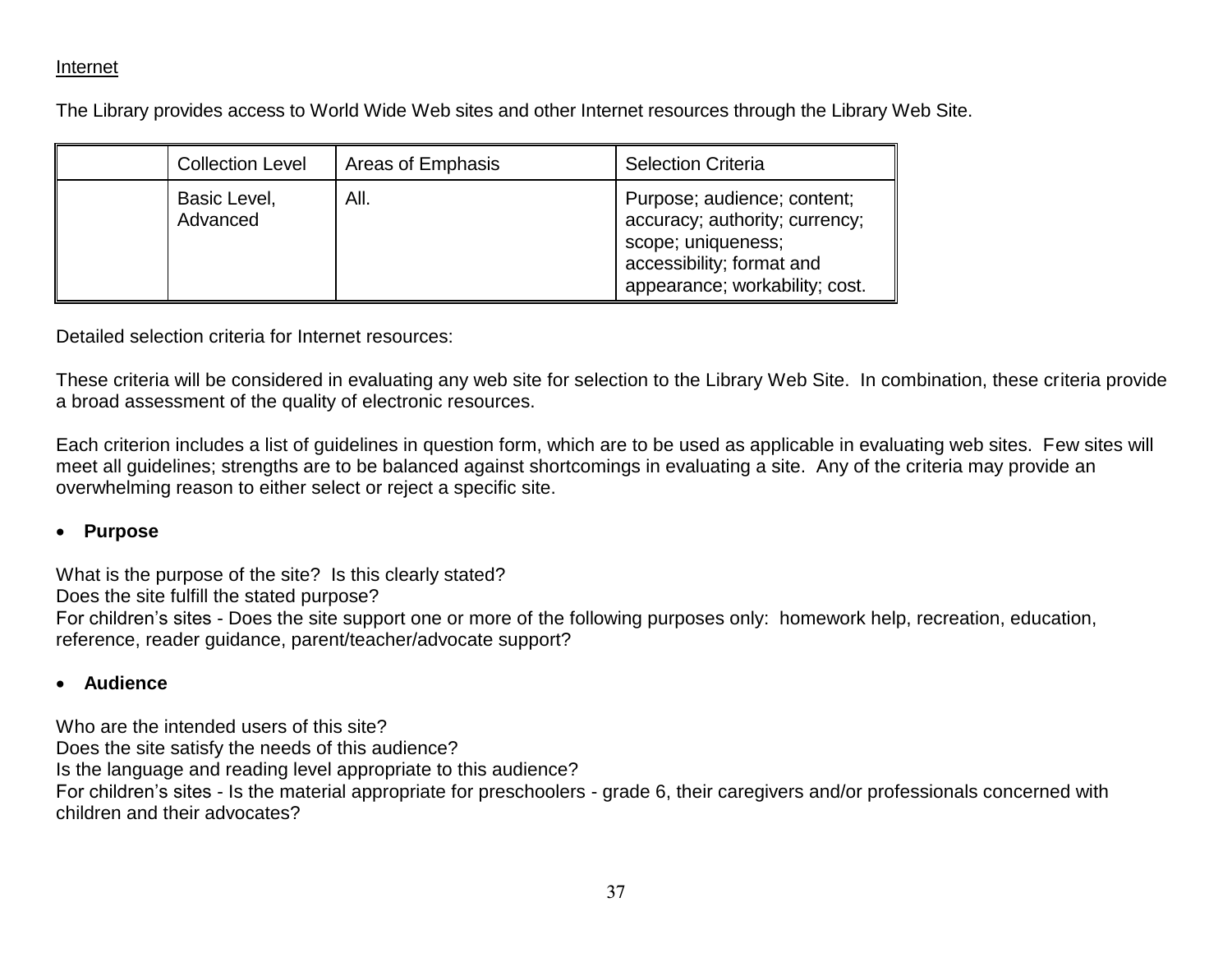**Content**

Is the information factual?

Does the site contain original information, or is it an index to other resources? Sites can be useful either for original information or as access tools, or both.

Will the information be useful for the informational or recreational needs of our patrons?

Does the site provide information completely, or has it been abstracted from another resource or resources?

Does the author or provider of the resource appear to have a commitment to its ongoing maintenance and stability? (see also: Accessibility)

The following are NOT selected, on the basis of content, regardless of other criteria they may meet: Sites which are:

- 
- blatantly commercial without significant factual and informative content;
- intended primarily for online shopping or commercial transactions;
- intended primarily for the distribution of software or other downloadable files;
- intended primarily for the exchange of informal communications; or
- in violation of the laws of Ohio or the United States

See **Blocking** at the end of this section.

## **Accuracy**

Is the information in the site accurate when checked against authoritative sources?

Is there a balanced viewpoint?

Are there stated, or hidden, political or ideological biases? If there is a stated bias, a site may be selected if care is taken to balance the bias with another site or sites expressing opposing viewpoints.

## **Authority**

Is the site provided by a reputable publisher, organization or expert?

Are the author's or provider's qualifications and credentials stated? Are sources of information cited? Is the information verifiable? Personal web sites (home pages) may be selected if they are relevant to our patrons, factual and meet the selection criteria overall.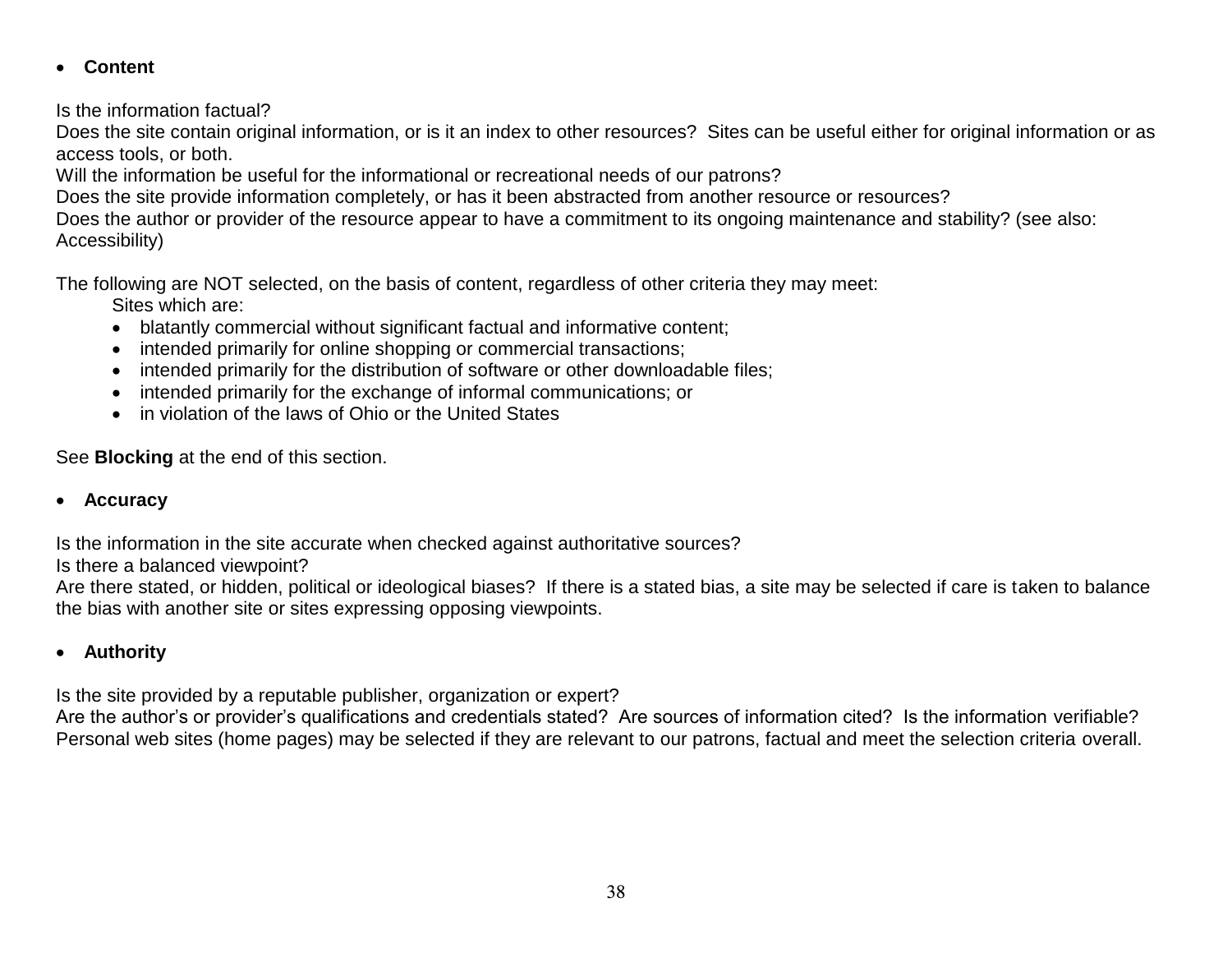## **Currency**

What time period is covered by the site?

Is the site static or dynamic? If static, is this appropriate for its content? How frequently is the site updated? Is there a record of the time of the latest update?

## **Scope**

What items are included in the site? What subject areas and types of material are covered? Is the scope stated or only implied? Does the actual scope of the site match expectations?

Aspects of scope may include: Breadth: Are all aspects of the subject covered? Depth: To what level of detail in the subject does the site go? Time: Is the information in the site limited to certain time periods?

## **Uniqueness**

Is the information in this site available in other formats?

What advantages does this particular format have?

If the site is derived from another format, does it have all the features of the original? Have extra features been added? Does it complement another resource, for instance, by providing updates to a print source?

## **Accessibility**

Has the site been consistently available since its inception? If it has moved from one location to another, is there a link from the old to the new site? Can the site be expected to remain available for the foreseeable future? Does the site require user registration?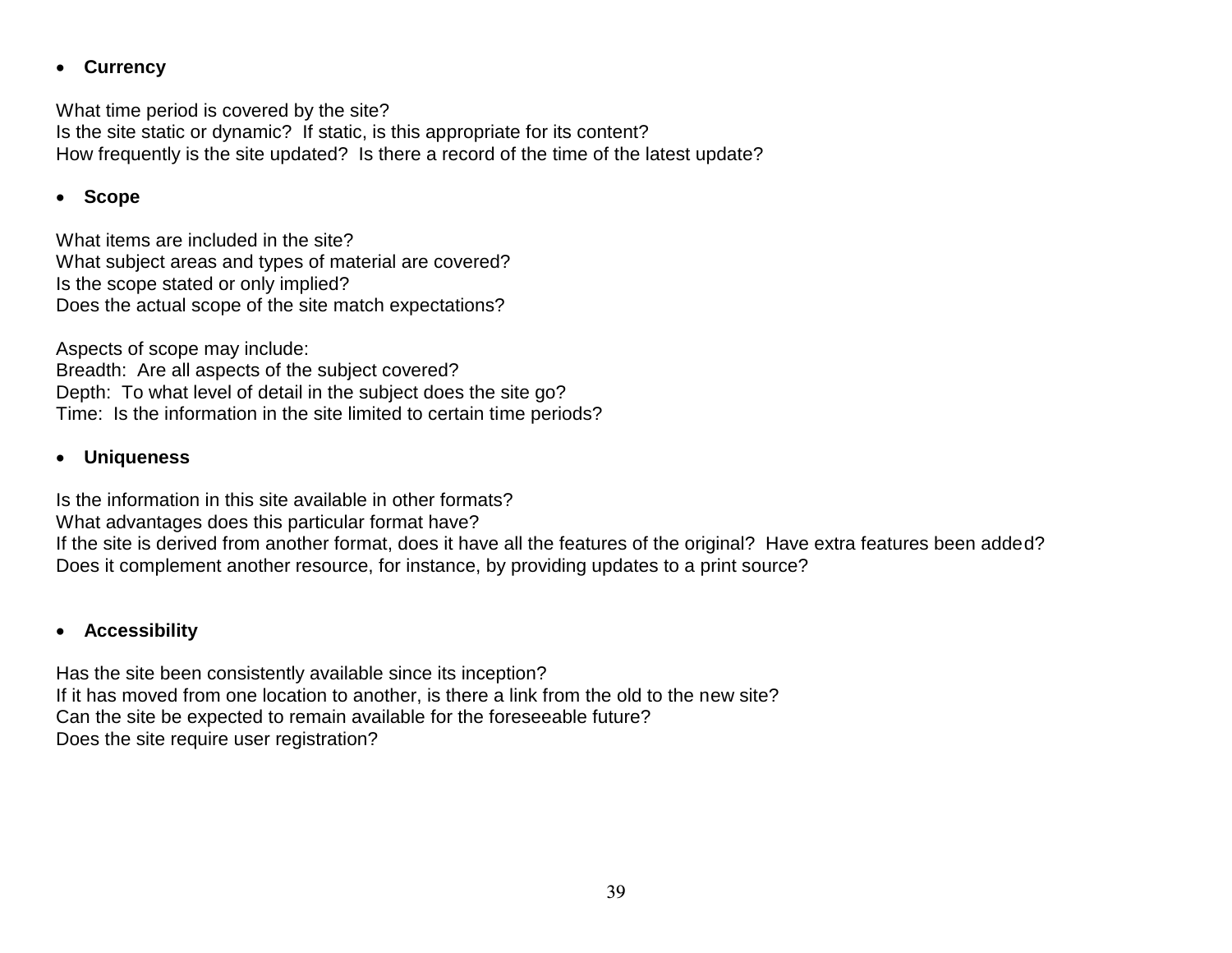## **Format and appearance**

Is the format of the site intuitive and clearly organized? Is there a logical arrangement? Are the most important content features easy to find? Is the site interesting to look at? Do its design and visual elements facilitate navigation and enhance the resource? Are icons simple, consistent and easy to use? Do the type style and background make the pages clear and readable? Will the design appeal to our patrons?

## **Workability**

Is the site convenient and effective to use?

Aspects of workability include: User friendliness: Is the site easy to use? Does it work on the most popular browsers?

Searchability: How effectively can information be retrieved from the site? Is the site organized in a logical manner to facilitate searching? Does the front page contain a well-labeled table of contents? Is there a link back to the front page from each supporting page? Are the links clearly and accurately described? Is a useful search engine provided? What operators and ranking features are available? Is the search engine interface intuitive? Does the search engine index the whole site?

Connectivity: Can the site be accessed reliably and quickly, or is it frequently overloaded or off-line? Do intensive graphics or other features make it slow to load?

## **Cost**

Is the site free and freely accessible?

Any site with a monetary cost or license requirements will be referred to the library's Electronic Resources Team for consideration.

## **Review and de-selection**

Each selected site will be re-evaluated according to the selection criteria on a quarterly schedule. Any site which no longer meets the criteria overall will be removed from the Library Web Site.

**Blocking**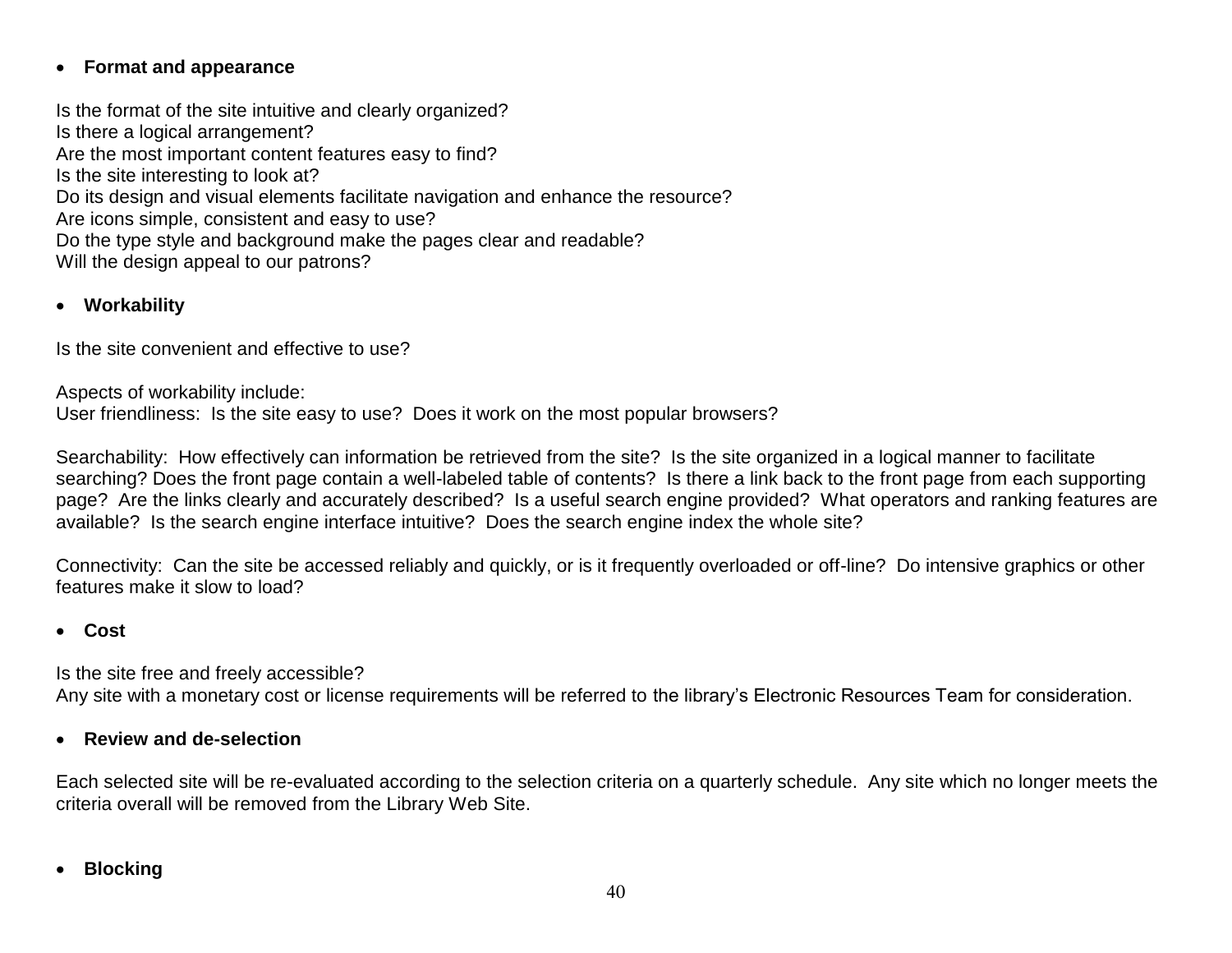Web sites which have been accessed at library workstations in violation of library policies may be blocked from access.

|                   | <b>Collection Level</b>           | Areas of Emphasis                                                                             | <b>Selection Criteria</b>              |
|-------------------|-----------------------------------|-----------------------------------------------------------------------------------------------|----------------------------------------|
| Fiction           | <b>Minimal Level</b>              | Mysteries; Romances; older<br>and contemporary classics;<br>Adventure/Thrillers; Bestsellers. | Variety of authors, titles,<br>genres. |
| <b>Nonfiction</b> | <b>Minimal Level</b>              | <b>Religion; Social Sciences;</b><br>Biography; Bestsellers.                                  | Variety of subject matter.             |
| Periodicals       | <b>See Periodicals</b><br>Section |                                                                                               |                                        |

Large Print - Fiction, Nonfiction, Periodicals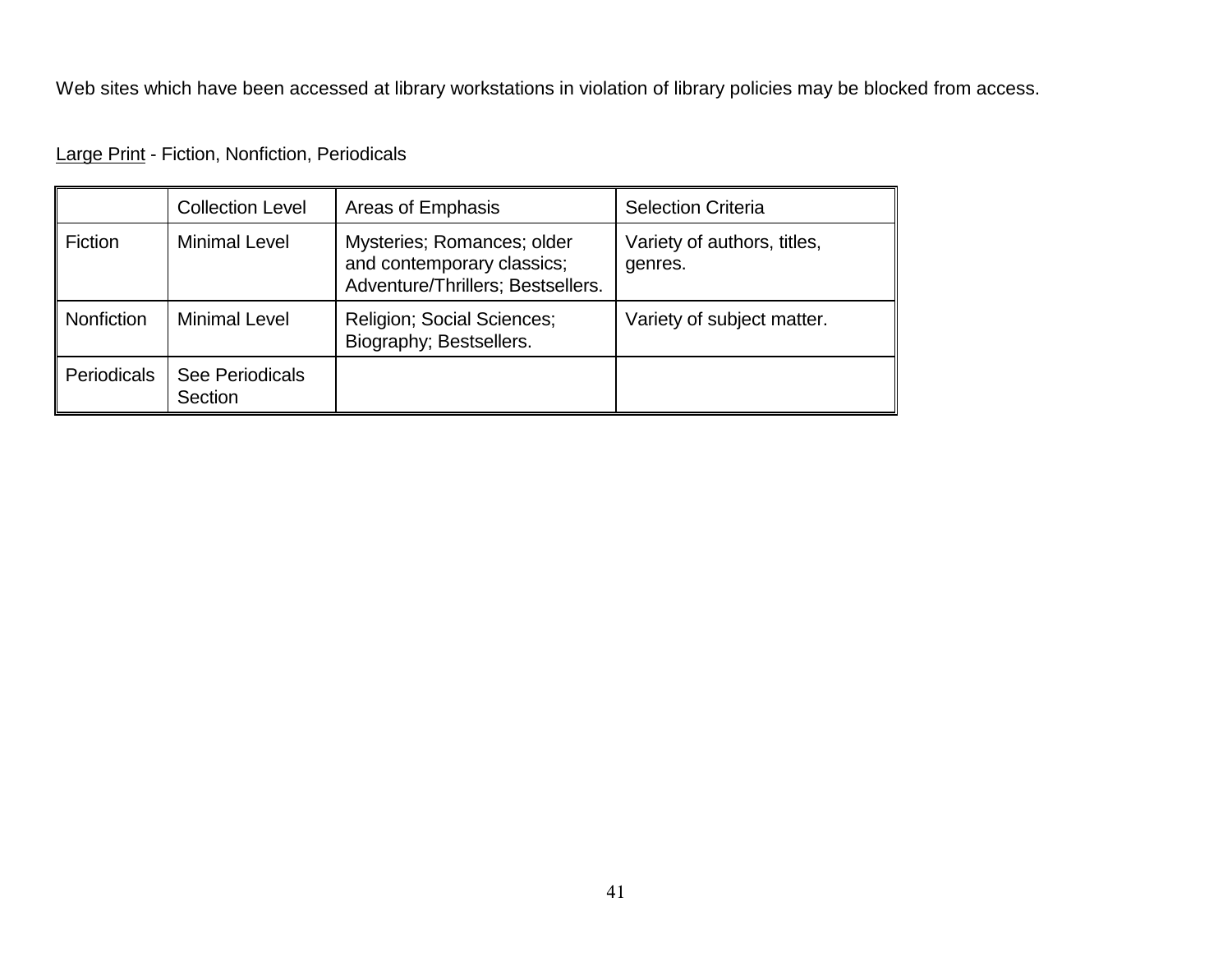|                | <b>Collection Level</b> | Areas of Emphasis                                                                                                                                                                                                                                                                    | <b>Selection Criteria</b>                                                                                                                                                                              |
|----------------|-------------------------|--------------------------------------------------------------------------------------------------------------------------------------------------------------------------------------------------------------------------------------------------------------------------------------|--------------------------------------------------------------------------------------------------------------------------------------------------------------------------------------------------------|
| <b>Adult</b>   | <b>Minimal Level</b>    | Current news and information<br>coverage; General research<br>needs; General reading and<br>browsing interest; Local history<br>and information; Materials'<br>reviews and professional<br>reading in library science;<br>General reading and current<br>information in large print. | Professional standards and<br>accuracy; Representation of a<br>variety of viewpoints and<br>interests; Community demand;<br>Variety of geographical areas<br>covered; Inclusion in library<br>indexes. |
| Young<br>Adult | <b>Minimal Level</b>    | <b>Current information; General</b><br>reading and browsing interest.                                                                                                                                                                                                                | Professional standards and<br>accuracy; Representation of a<br>variety of viewpoints and<br>interests; Community demand;<br>Variety of geographical areas<br>covered; Inclusion in library<br>indexes. |
| Children       | <b>Minimal Level</b>    | General reading and browsing<br>interest; reviews and<br>professional reading in the<br>areas of children's material,<br>programming and library<br>science.                                                                                                                         | Professional standards and<br>accuracy; Representation of a<br>variety of viewpoints and<br>interests; Community demand;<br>Variety of geographical areas<br>covered; Inclusion in library<br>indexes. |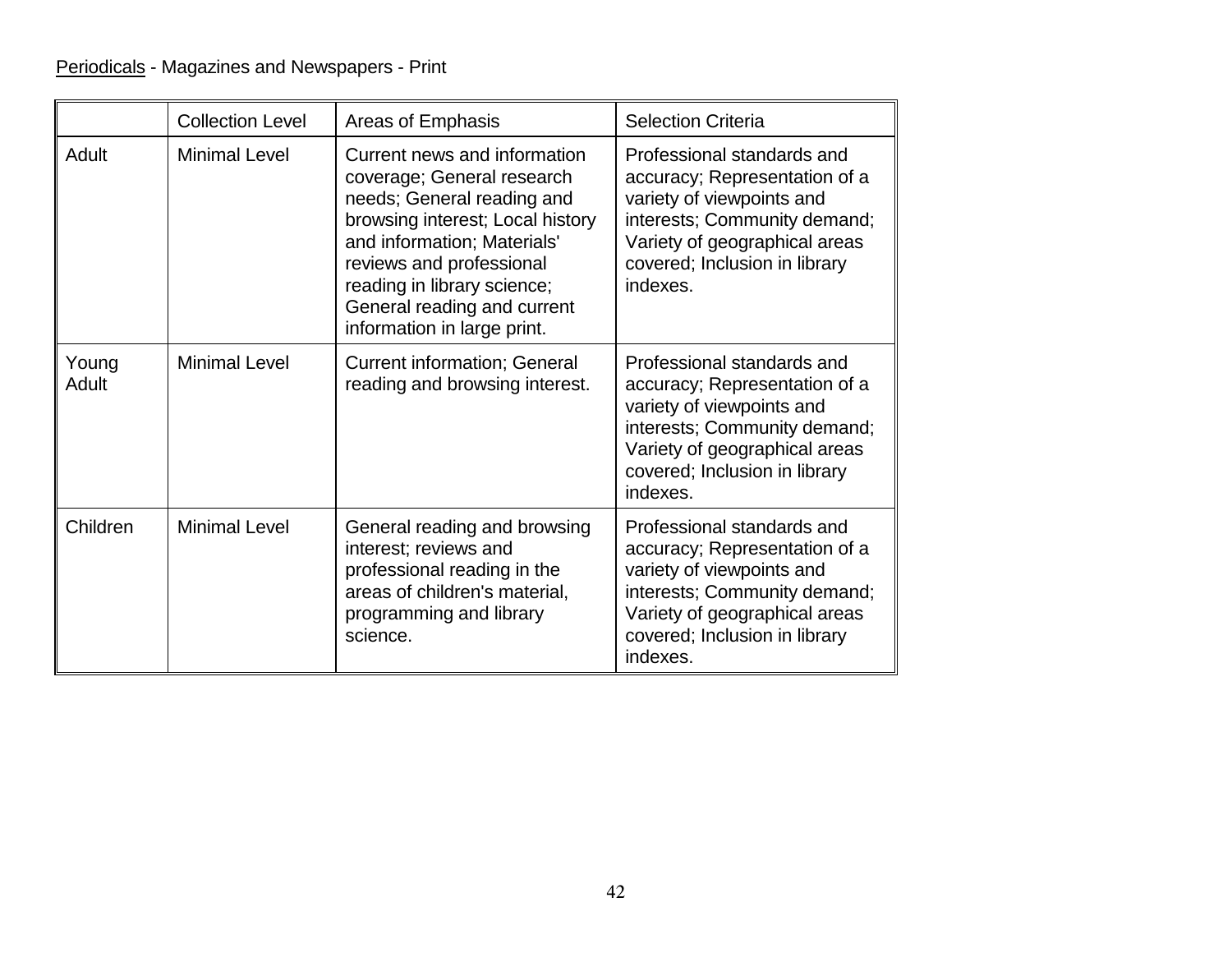#### Periodicals - Magazines and Newspapers - Microform and Online

|       | <b>Collection Level</b> | Areas of Emphasis                                                                                                                                                          | Areas of<br>Limitations                                           | <b>Selection Criteria</b>                                                                                                                                                                              |
|-------|-------------------------|----------------------------------------------------------------------------------------------------------------------------------------------------------------------------|-------------------------------------------------------------------|--------------------------------------------------------------------------------------------------------------------------------------------------------------------------------------------------------|
| Adult | <b>Basic Level</b>      | Online products; Current news<br>and information coverage;<br>General research needs; Local<br>history and information;<br>reviews; Business and industry<br>publications. | Microform will be<br>used for back-up<br>as long as<br>necessary. | Professional standards and<br>accuracy; Representation of a<br>variety of viewpoints and<br>interests; Community demand;<br>Variety of geographical areas<br>covered; Inclusion in library<br>indexes. |

#### Government Documents

The South Georgia Regional Library is a partial depository for United States Government publications. Approximately 15-20 percent of the total number of publications available are selected, retained and cataloged according to the procedures and policies set by the Superintendent of Documents. The items chosen are those that will augment the book and reference collections in providing information to the general public, or that are of general popular interest. Items are selected in microform when necessary for space considerations. The collection is divided into circulating and noncirculating sections. Items for circulation are those of popular interest. Pamphlet material is placed in the vertical file. Those items which provide reference information do not circulate. Government documents are housed at Old Worthington Library.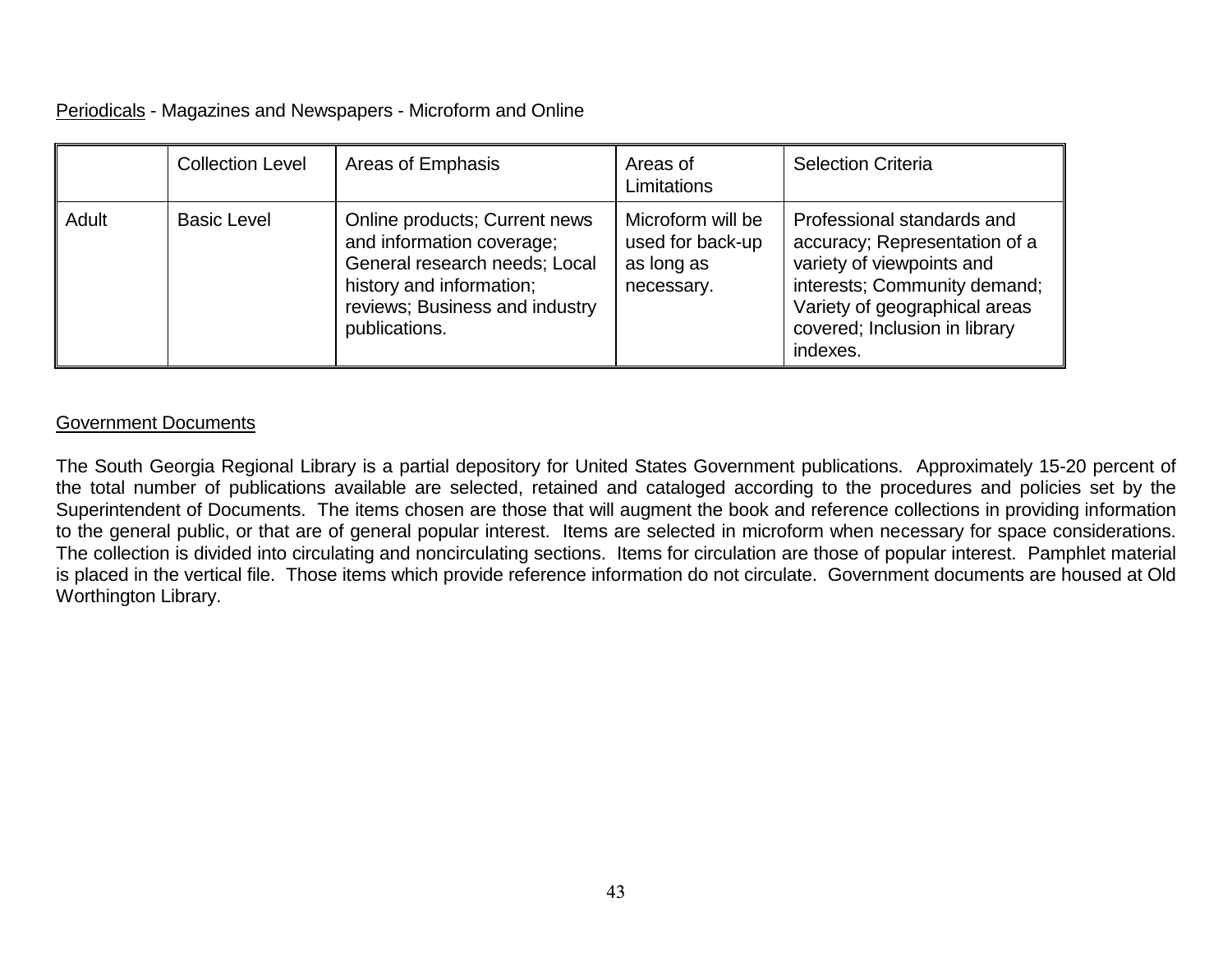#### Government Documents - Print

#### Areas of Emphasis

Commerce-Local climatological data, Census, International Trade Administration, Economic Analysis Bureau; Education-Statistics and Directories; Health and Human Services-General publications, Social Security, Vital Statistics; Labor-Bureau of Labor Statistics; Congress-Laws and Regulations.

Government Documents - CD-ROM/online

Selection Criteria

Currency, updating and frequency; Database structure/content; Audience.

#### Vertical File

The vertical file consists of pamphlet-sized material which contains information not readily available in book form. Items of local or regional interest are emphasized. Selection criteria include: community needs; reputation of the author or publisher; currency; representation of varying viewpoints.